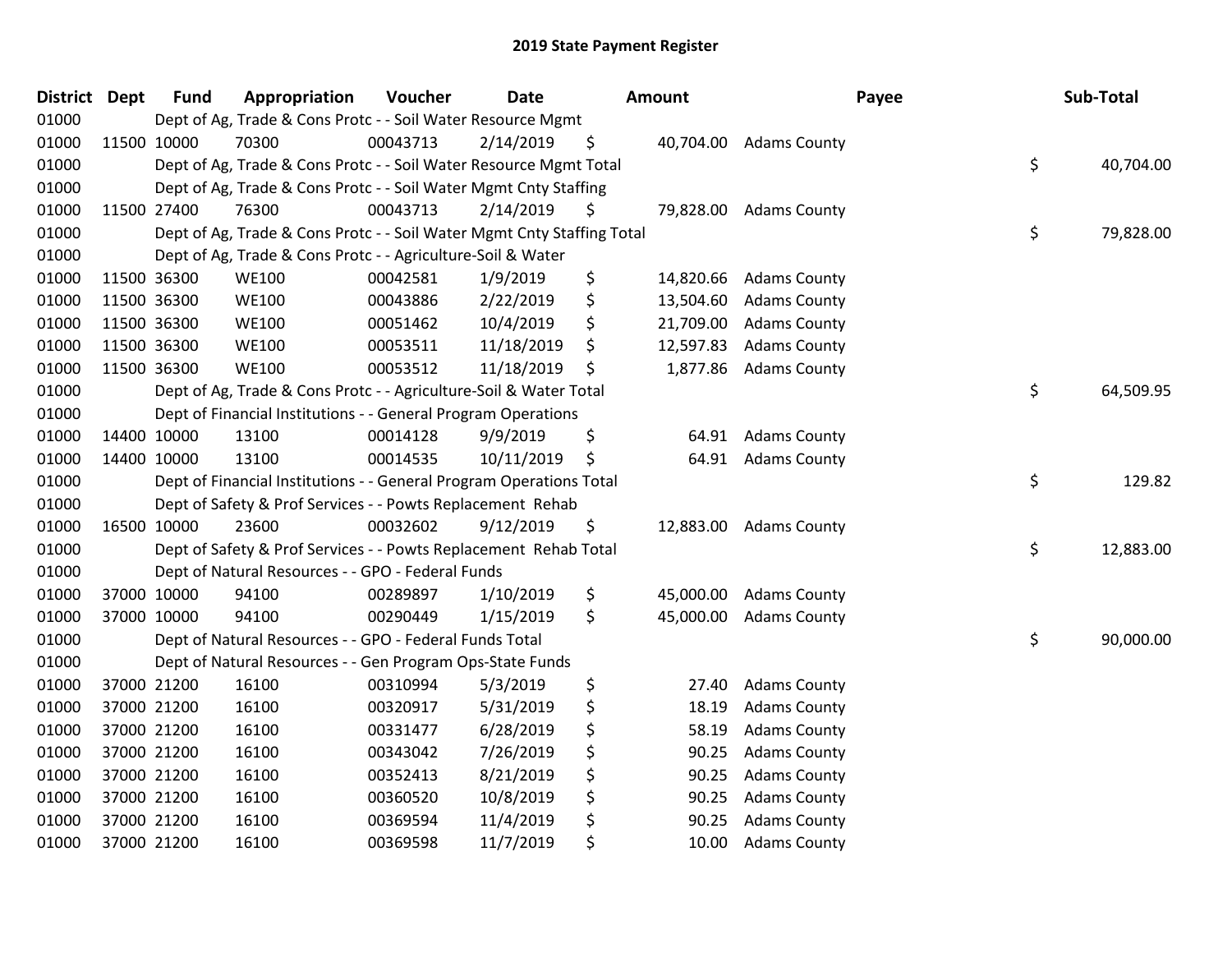| <b>District</b> | <b>Dept</b> | <b>Fund</b> | Appropriation                                                      | Voucher  | <b>Date</b> | <b>Amount</b>  |                     | Payee | Sub-Total |
|-----------------|-------------|-------------|--------------------------------------------------------------------|----------|-------------|----------------|---------------------|-------|-----------|
| 01000           | 37000 21200 |             | 16100                                                              | 00373600 | 12/3/2019   | \$<br>65.06    | <b>Adams County</b> |       |           |
| 01000           |             |             | Dept of Natural Resources - - Gen Program Ops-State Funds Total    |          |             |                |                     | \$    | 539.84    |
| 01000           |             |             | Dept of Natural Resources - - Er--Vol Pay, Sale, Lease & Fee       |          |             |                |                     |       |           |
| 01000           |             | 37000 21200 | 16300                                                              | 00298704 | 2/28/2019   | \$<br>10.00    | <b>Adams County</b> |       |           |
| 01000           |             | 37000 21200 | 16300                                                              | 00310994 | 5/3/2019    | \$<br>82.20    | <b>Adams County</b> |       |           |
| 01000           | 37000 21200 |             | 16300                                                              | 00320917 | 5/31/2019   | \$<br>27.28    | <b>Adams County</b> |       |           |
| 01000           |             | 37000 21200 | 16300                                                              | 00334722 | 7/1/2019    | \$<br>10.20    | <b>Adams County</b> |       |           |
| 01000           | 37000 21200 |             | 16300                                                              | 00345803 | 8/16/2019   | \$<br>10.00    | <b>Adams County</b> |       |           |
| 01000           |             |             | Dept of Natural Resources - - Er--Vol Pay, Sale, Lease & Fee Total |          |             |                |                     | \$    | 139.68    |
| 01000           |             |             | Dept of Natural Resources - - General Program Operations --        |          |             |                |                     |       |           |
| 01000           | 37000 21200 |             | 25400                                                              | 00297490 | 2/12/2019   | \$<br>20.00    | <b>Adams County</b> |       |           |
| 01000           |             | 37000 21200 | 25400                                                              | 00306555 | 3/29/2019   | \$<br>25.00    | <b>Adams County</b> |       |           |
| 01000           | 37000 21200 |             | 25400                                                              | 00308919 | 4/2/2019    | \$<br>150.00   | <b>Adams County</b> |       |           |
| 01000           |             | 37000 21200 | 25400                                                              | 00308921 | 4/2/2019    | \$<br>1,020.00 | <b>Adams County</b> |       |           |
| 01000           |             | 37000 21200 | 25400                                                              | 00310994 | 5/3/2019    | \$<br>191.80   | <b>Adams County</b> |       |           |
| 01000           | 37000 21200 |             | 25400                                                              | 00320917 | 5/31/2019   | \$<br>63.66    | <b>Adams County</b> |       |           |
| 01000           |             | 37000 21200 | 25400                                                              | 00341925 | 7/18/2019   | \$<br>120.00   | <b>Adams County</b> |       |           |
| 01000           |             | 37000 21200 | 25400                                                              | 00346254 | 8/14/2019   | \$<br>300.00   | <b>Adams County</b> |       |           |
| 01000           |             |             | Dept of Natural Resources - - General Program Operations -- Total  |          |             |                |                     | \$    | 1,890.46  |
| 01000           |             |             | Dept of Natural Resources - - GPO--State Funds                     |          |             |                |                     |       |           |
| 01000           | 37000 21200 |             | 36100                                                              | 00310994 | 5/3/2019    | \$<br>54.80    | <b>Adams County</b> |       |           |
| 01000           |             | 37000 21200 | 36100                                                              | 00320917 | 5/31/2019   | \$<br>18.19    | <b>Adams County</b> |       |           |
| 01000           |             |             | Dept of Natural Resources - - GPO--State Funds Total               |          |             |                |                     | \$    | 72.99     |
| 01000           |             |             | Dept of Natural Resources - - GPO -Federal Funds                   |          |             |                |                     |       |           |
| 01000           |             | 37000 21200 | 38100                                                              | 00307320 | 3/27/2019   | \$<br>7,134.44 | <b>Adams County</b> |       |           |
| 01000           |             |             | Dept of Natural Resources - - GPO -Federal Funds Total             |          |             |                |                     | \$    | 7,134.44  |
| 01000           |             |             | Dept of Natural Resources - - Recreation Aids- Utility Terra       |          |             |                |                     |       |           |
| 01000           |             | 37000 21200 | 54700                                                              | 00291898 | 1/17/2019   | \$<br>3,400.00 | <b>Adams County</b> |       |           |
| 01000           |             |             | Dept of Natural Resources - - Recreation Aids- Utility Terra Total |          |             |                |                     | \$    | 3,400.00  |
| 01000           |             |             | Dept of Natural Resources - - Venison Processing                   |          |             |                |                     |       |           |
| 01000           | 37000 21200 |             | 54900                                                              | 00300309 | 3/6/2019    | \$<br>140.00   | <b>Adams County</b> |       |           |
| 01000           |             | 37000 21200 | 54900                                                              | 00309082 | 4/26/2019   | \$<br>825.00   | <b>Adams County</b> |       |           |
| 01000           |             |             | Dept of Natural Resources - - Venison Processing Total             |          |             |                |                     | \$    | 965.00    |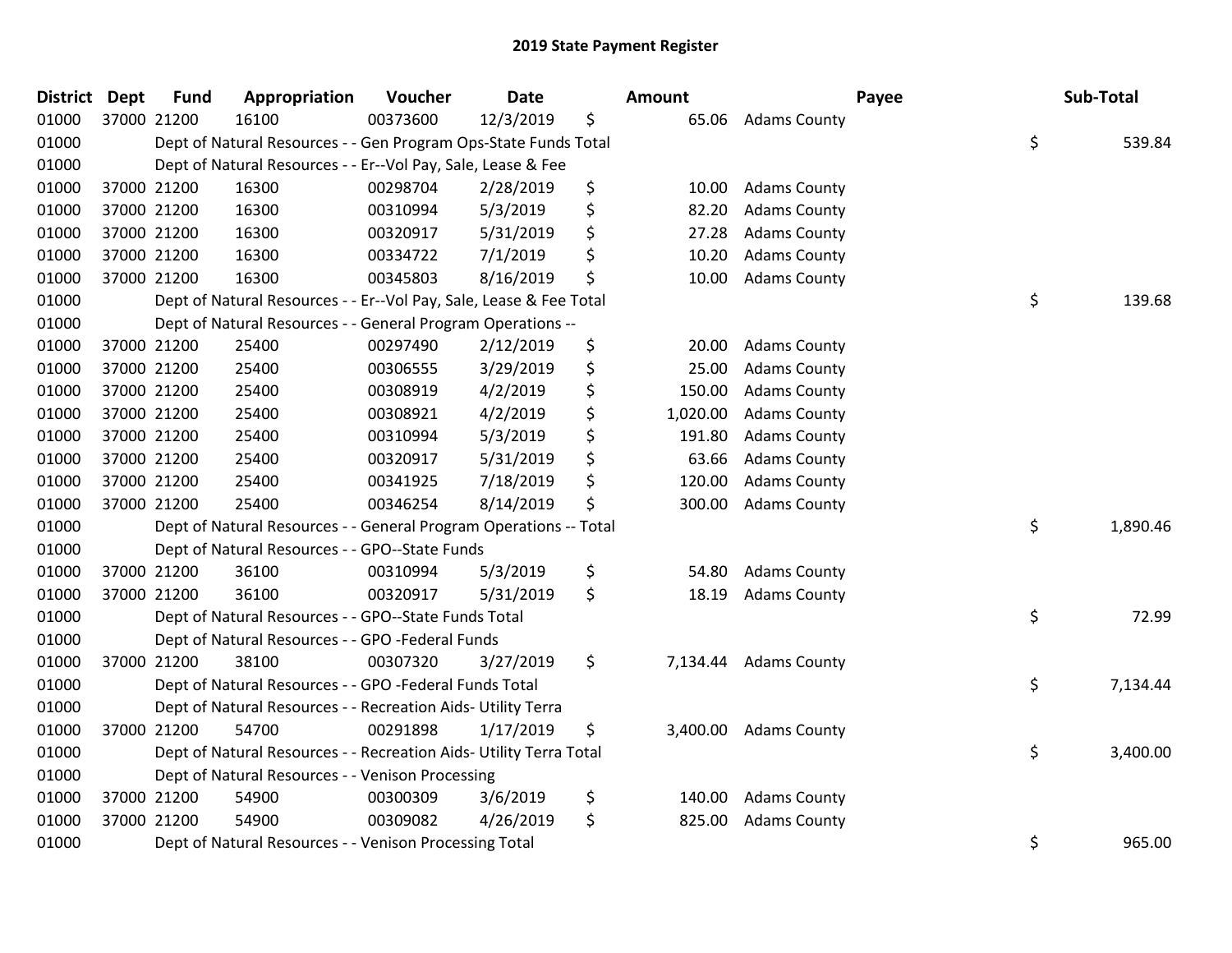| District Dept | <b>Fund</b> | Appropriation                                                      | Voucher  | <b>Date</b> |      | Amount    |                         | Payee | Sub-Total |
|---------------|-------------|--------------------------------------------------------------------|----------|-------------|------|-----------|-------------------------|-------|-----------|
| 01000         |             | Dept of Natural Resources - - Enf A - Boating Enforcement          |          |             |      |           |                         |       |           |
| 01000         | 37000 21200 | 55000                                                              | 00307320 | 3/27/2019   | \$   |           | 13,435.25 Adams County  |       |           |
| 01000         |             | Dept of Natural Resources - - Enf A - Boating Enforcement Total    |          |             |      |           |                         | \$    | 13,435.25 |
| 01000         |             | Dept of Natural Resources - - Enf A - Atv & Utv Enforcement        |          |             |      |           |                         |       |           |
| 01000         | 37000 21200 | 55100                                                              | 00359063 | 9/18/2019   | \$   |           | 36,474.48 Adams County  |       |           |
| 01000         |             | Dept of Natural Resources - - Enf A - Atv & Utv Enforcement Total  |          |             |      |           |                         | \$    | 36,474.48 |
| 01000         |             | Dept of Natural Resources - - Enf A - Snow Enforcement             |          |             |      |           |                         |       |           |
| 01000         | 37000 21200 | 55200                                                              | 00359280 | 9/18/2019   | \$   |           | 18,083.62 Adams County  |       |           |
| 01000         |             | Dept of Natural Resources - - Enf A - Snow Enforcement Total       |          |             |      |           |                         | \$    | 18,083.62 |
| 01000         |             | Dept of Natural Resources - - Wildlife Damage Claims & Abat        |          |             |      |           |                         |       |           |
| 01000         | 37000 21200 | 55300                                                              | 00300309 | 3/6/2019    | \$   | 25,828.63 | <b>Adams County</b>     |       |           |
| 01000         | 37000 21200 | 55300                                                              | 00363606 | 10/25/2019  | \$   | 55,119.50 | <b>Adams County</b>     |       |           |
| 01000         |             | Dept of Natural Resources - - Wildlife Damage Claims & Abat Total  |          |             |      |           |                         | \$    | 80,948.13 |
| 01000         |             | Dept of Natural Resources - - Resaids - Forest CropInd & Mfl       |          |             |      |           |                         |       |           |
| 01000         | 37000 21200 | 56600                                                              | 00359777 | 9/24/2019   | \$   | 39,431.94 | <b>Adams County</b>     |       |           |
| 01000         |             | Dept of Natural Resources - - Resaids - Forest CropInd & Mfl Total |          |             |      |           |                         | \$    | 39,431.94 |
| 01000         |             | Dept of Natural Resources - - Ra- Snowmobile Trail Areas           |          |             |      |           |                         |       |           |
| 01000         | 37000 21200 | 57500                                                              | 00291903 | 1/17/2019   | \$   |           | 28,806.58 Adams County  |       |           |
| 01000         |             | Dept of Natural Resources - - Ra- Snowmobile Trail Areas Total     |          |             |      |           |                         | \$    | 28,806.58 |
| 01000         |             | Dept of Natural Resources - - Ra- Atv Prj Aids, Gas Tax Pymt       |          |             |      |           |                         |       |           |
| 01000         | 37000 21200 | 57600                                                              | 00291901 | 1/17/2019   | \$   |           | 9,832.00 Adams County   |       |           |
| 01000         |             | Dept of Natural Resources - - Ra- Atv Prj Aids, Gas Tax Pymt Total |          |             |      |           |                         | \$    | 9,832.00  |
| 01000         |             | Dept of Natural Resources - - Resaids - Pymt In Lieu Tax Fed       |          |             |      |           |                         |       |           |
| 01000         | 37000 21200 | 58400                                                              | 00364653 | 10/16/2019  | - \$ | 106.00    | <b>Adams County</b>     |       |           |
| 01000         |             | Dept of Natural Resources - - Resaids - Pymt In Lieu Tax Fed Total |          |             |      |           |                         | \$    | 106.00    |
| 01000         |             | Dept of Natural Resources - - Fin Asst For Responsible Units       |          |             |      |           |                         |       |           |
| 01000         | 37000 27400 | 67000                                                              | 00323060 | 5/22/2019   | \$   |           | 92,112.06 Adams County  |       |           |
| 01000         |             | Dept of Natural Resources - - Fin Asst For Responsible Units Total |          |             |      |           |                         | \$    | 92,112.06 |
| 01000         |             | Dept of Natural Resources - - Recycling Consolidation Grants       |          |             |      |           |                         |       |           |
| 01000         | 37000 27400 | 67300                                                              | 00323060 | 5/22/2019   | \$   |           | 4,785.16 Adams County   |       |           |
| 01000         |             | Dept of Natural Resources - - Recycling Consolidation Grants Total |          |             |      |           |                         | \$    | 4,785.16  |
| 01000         |             | Dept of Natural Resources - - Land Acquisition                     |          |             |      |           |                         |       |           |
| 01000         | 37000 36300 | TA100                                                              | 00366475 | 10/21/2019  | \$   |           | 241,609.76 Adams County |       |           |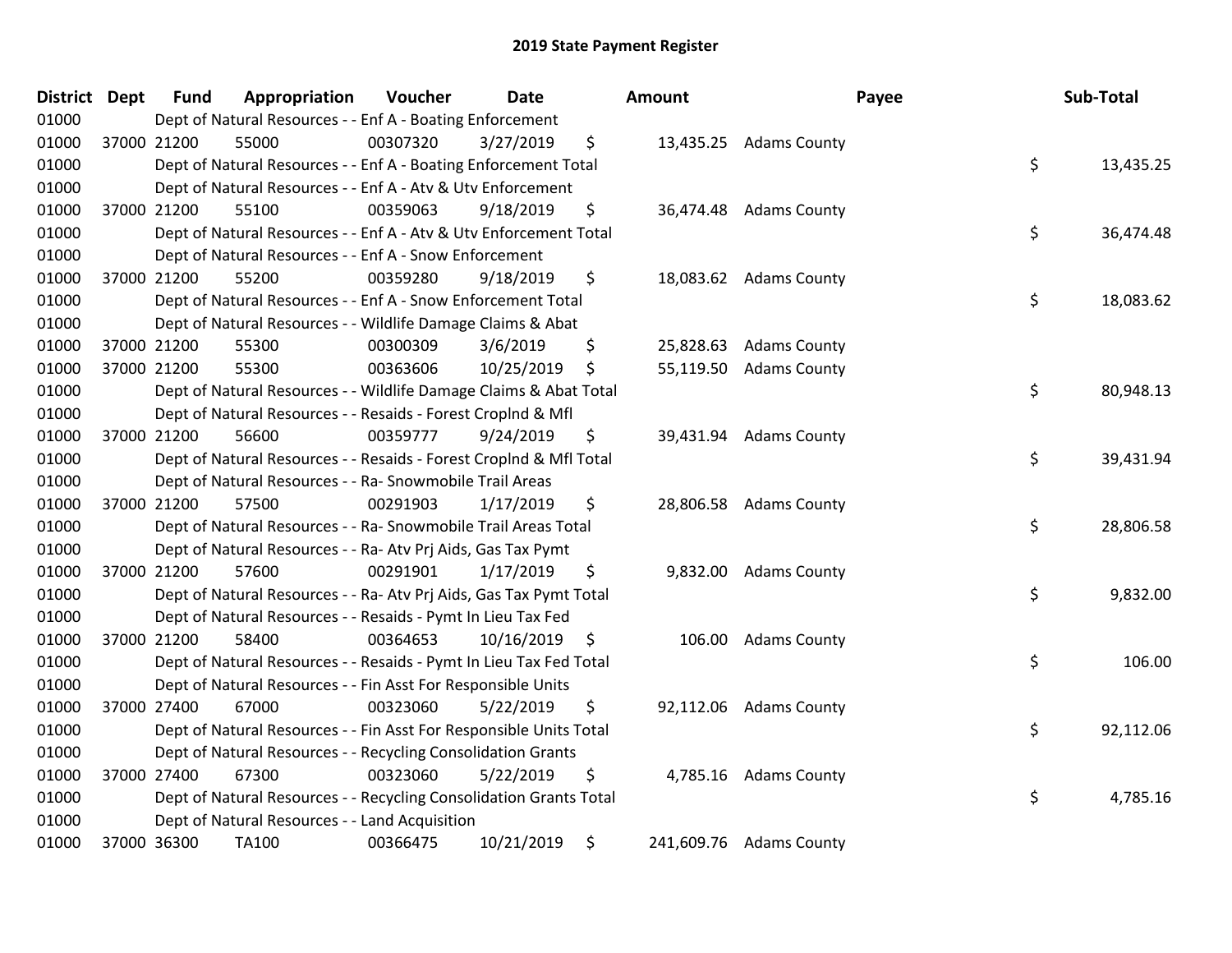| <b>District Dept</b> |             | <b>Fund</b> | Appropriation                                            | Voucher  | <b>Date</b> | Amount           |                     | Payee | Sub-Total    |
|----------------------|-------------|-------------|----------------------------------------------------------|----------|-------------|------------------|---------------------|-------|--------------|
| 01000                |             |             | Dept of Natural Resources - - Land Acquisition Total     |          |             |                  |                     | \$    | 241,609.76   |
| 01000                |             |             | Dept of Natural Resources - - Prop Develp Projects       |          |             |                  |                     |       |              |
| 01000                | 37000 36300 |             | TA170                                                    | 00289922 | 1/10/2019   | \$<br>249,600.00 | <b>Adams County</b> |       |              |
| 01000                | 37000 36300 |             | TA170                                                    | 00290445 | 1/15/2019   | \$<br>133,836.00 | <b>Adams County</b> |       |              |
| 01000                |             |             | Dept of Natural Resources - - Prop Develp Projects Total |          |             |                  |                     | \$    | 383,436.00   |
| 01000                |             |             | Dept of Natural Resources - - Dnr-Nonpoint Source        |          |             |                  |                     |       |              |
| 01000                | 37000 36300 |             | TF100                                                    | 00293735 | 1/25/2019   | \$<br>129,143.68 | <b>Adams County</b> |       |              |
| 01000                | 37000 36300 |             | TF100                                                    | 00346055 | 8/1/2019    | \$<br>16,460.47  | <b>Adams County</b> |       |              |
| 01000                |             |             | Dept of Natural Resources - - Dnr-Nonpoint Source Total  |          |             |                  |                     | \$    | 145,604.15   |
| 01000                |             |             | WI Dept of Transportation - - Eldly&Disa Co/Aid Sf       |          |             |                  |                     |       |              |
| 01000                | 39500 21100 |             | 16800                                                    | 00340192 | 1/8/2019    | \$<br>85,032.00  | <b>Adams County</b> |       |              |
| 01000                |             |             | WI Dept of Transportation - - Eldly&Disa Co/Aid Sf Total |          |             |                  |                     | \$    | 85,032.00    |
| 01000                |             |             | WI Dept of Transportation - - Hwy Sfty Loc Aid Ffd       |          |             |                  |                     |       |              |
| 01000                | 39500 21100 |             | 18500                                                    | 00376901 | 5/7/2019    | \$<br>2,500.00   | <b>Adams County</b> |       |              |
| 01000                | 39500 21100 |             | 18500                                                    | 00376902 | 5/7/2019    | \$<br>4,000.00   | <b>Adams County</b> |       |              |
| 01000                | 39500 21100 |             | 18500                                                    | 00437704 | 9/24/2019   | \$<br>3,978.00   | <b>Adams County</b> |       |              |
| 01000                | 39500 21100 |             | 18500                                                    | 00470386 | 12/12/2019  | \$<br>1,191.10   | <b>Adams County</b> |       |              |
| 01000                |             |             | WI Dept of Transportation - - Hwy Sfty Loc Aid Ffd Total |          |             |                  |                     | \$    | 11,669.10    |
| 01000                |             |             | WI Dept of Transportation - - Trans Aids To Co.-Sf       |          |             |                  |                     |       |              |
| 01000                | 39500 21100 |             | 19000                                                    | 00335773 | 1/7/2019    | \$<br>317,903.87 | <b>Adams County</b> |       |              |
| 01000                | 39500 21100 |             | 19000                                                    | 00401098 | 7/1/2019    | \$<br>635,807.74 | <b>Adams County</b> |       |              |
| 01000                | 39500 21100 |             | 19000                                                    | 00443916 | 10/7/2019   | \$<br>317,903.87 | <b>Adams County</b> |       |              |
| 01000                |             |             | WI Dept of Transportation - - Trans Aids To Co.-Sf Total |          |             |                  |                     | \$    | 1,271,615.48 |
| 01000                |             |             | WI Dept of Transportation - - Loc Rd Imp Prg St Fd       |          |             |                  |                     |       |              |
| 01000                | 39500 21100 |             | 27800                                                    | 00356987 | 3/5/2019    | \$<br>93,828.08  | <b>Adams County</b> |       |              |
| 01000                | 39500 21100 |             | 27800                                                    | 00465018 | 11/29/2019  | \$<br>4,721.94   | <b>Adams County</b> |       |              |
| 01000                |             |             | WI Dept of Transportation - - Loc Rd Imp Prg St Fd Total |          |             |                  |                     | \$    | 98,550.02    |
| 01000                |             |             | WI Dept of Transportation - - Loc Trns Facl Impffd       |          |             |                  |                     |       |              |
| 01000                | 39500 21100 |             | 28600                                                    | 00455983 | 11/1/2019   | \$<br>40,475.43  | <b>Adams County</b> |       |              |
| 01000                |             |             | WI Dept of Transportation - - Loc Trns Facl Impffd Total |          |             |                  |                     | \$    | 40,475.43    |
| 01000                |             |             | WI Dept of Transportation - - St Hwy Rehab, Sf           |          |             |                  |                     |       |              |
| 01000                | 39500 21100 |             | 36300                                                    | 00342377 | 1/16/2019   | \$<br>3,043.88   | <b>Adams County</b> |       |              |
| 01000                | 39500 21100 |             | 36300                                                    | 00416943 | 7/26/2019   | \$<br>5.00       | <b>Adams County</b> |       |              |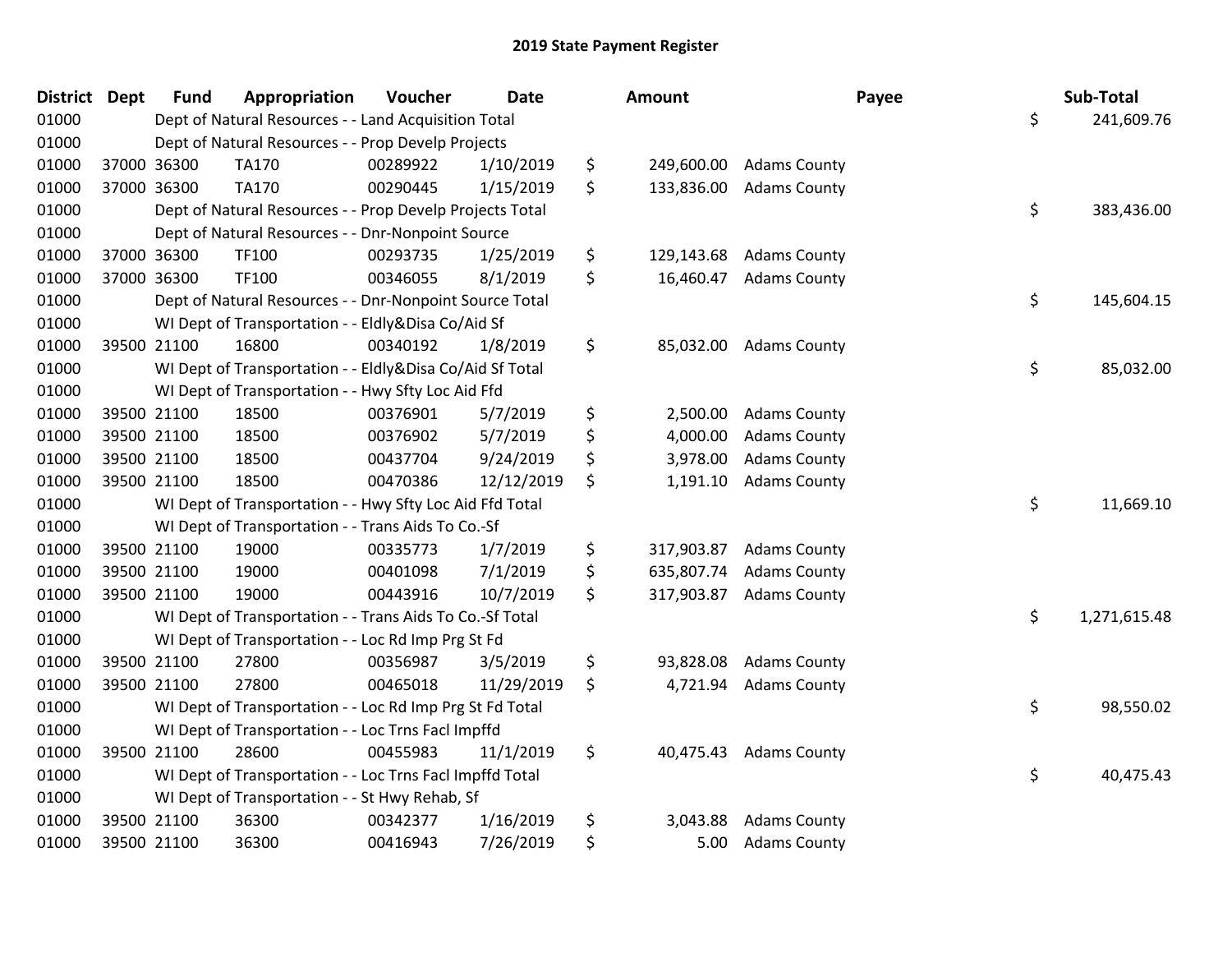| District | Dept | <b>Fund</b> | Appropriation                                           | Voucher                                                                                | <b>Date</b> |     | <b>Amount</b> |                     | Payee |    | Sub-Total  |
|----------|------|-------------|---------------------------------------------------------|----------------------------------------------------------------------------------------|-------------|-----|---------------|---------------------|-------|----|------------|
| 01000    |      | 39500 21100 | 36300                                                   | 00467019                                                                               | 11/29/2019  | \$  | 2,538.27      | <b>Adams County</b> |       |    |            |
| 01000    |      | 39500 21100 | 36300                                                   | 00469302                                                                               | 12/10/2019  | \$  | 23.00         | <b>Adams County</b> |       |    |            |
| 01000    |      |             | WI Dept of Transportation - - St Hwy Rehab, Sf Total    |                                                                                        |             |     |               |                     |       | \$ | 5,610.15   |
| 01000    |      |             | WI Dept of Transportation - - Hwy Mgmt & Opers Sf       |                                                                                        |             |     |               |                     |       |    |            |
| 01000    |      | 39500 21100 | 36500                                                   | 00342377                                                                               | 1/16/2019   | \$  | 8,732.30      | <b>Adams County</b> |       |    |            |
| 01000    |      | 39500 21100 | 36500                                                   | 00355044                                                                               | 2/22/2019   | \$  | 833.01        | <b>Adams County</b> |       |    |            |
| 01000    |      | 39500 21100 | 36500                                                   | 00380939                                                                               | 5/31/2019   | \$  | 270.00        | <b>Adams County</b> |       |    |            |
| 01000    |      | 39500 21100 | 36500                                                   | 00382963                                                                               | 5/16/2019   | \$  | 2,051.71      | <b>Adams County</b> |       |    |            |
| 01000    |      | 39500 21100 | 36500                                                   | 00387061                                                                               | 5/28/2019   | \$  | 308.14        | <b>Adams County</b> |       |    |            |
| 01000    |      | 39500 21100 | 36500                                                   | 00408320                                                                               | 7/2/2019    | \$  | 270.00        | <b>Adams County</b> |       |    |            |
| 01000    |      | 39500 21100 | 36500                                                   | 00415443                                                                               | 7/25/2019   | \$  | 270.00        | <b>Adams County</b> |       |    |            |
| 01000    |      | 39500 21100 | 36500                                                   | 00425587                                                                               | 8/23/2019   | \$  | 270.00        | <b>Adams County</b> |       |    |            |
| 01000    |      | 39500 21100 | 36500                                                   | 00443741                                                                               | 10/4/2019   | \$  | 297.00        | <b>Adams County</b> |       |    |            |
| 01000    |      | 39500 21100 | 36500                                                   | 00460640                                                                               | 11/14/2019  | \$  | 270.00        | <b>Adams County</b> |       |    |            |
| 01000    |      | 39500 21100 | 36500                                                   | 00467019                                                                               | 11/29/2019  | \$  | 270.00        | <b>Adams County</b> |       |    |            |
| 01000    |      |             | WI Dept of Transportation - - Hwy Mgmt & Opers Sf Total |                                                                                        |             |     |               |                     |       | \$ | 13,842.16  |
| 01000    |      |             | WI Dept of Transportation - - Routine Maint Sf          |                                                                                        |             |     |               |                     |       |    |            |
| 01000    |      | 39500 21100 | 36800                                                   | 00342377                                                                               | 1/16/2019   | \$  | 119,152.67    | <b>Adams County</b> |       |    |            |
| 01000    |      | 39500 21100 | 36800                                                   | 00355044                                                                               | 2/22/2019   | \$  | 80,451.77     | <b>Adams County</b> |       |    |            |
| 01000    |      | 39500 21100 | 36800                                                   | 00361979                                                                               | 3/19/2019   | \$  | 66,445.66     | <b>Adams County</b> |       |    |            |
| 01000    |      | 39500 21100 | 36800                                                   | 00368158                                                                               | 4/5/2019    | \$  | 55,486.40     | <b>Adams County</b> |       |    |            |
| 01000    |      | 39500 21100 | 36800                                                   | 00370272                                                                               | 4/16/2019   | \$  | 133,000.56    | <b>Adams County</b> |       |    |            |
| 01000    |      | 39500 21100 | 36800                                                   | 00380939                                                                               | 5/31/2019   | \$  | 110,402.91    | <b>Adams County</b> |       |    |            |
| 01000    |      | 39500 21100 | 36800                                                   | 00387061                                                                               | 5/28/2019   | \$  | 77,303.48     | <b>Adams County</b> |       |    |            |
| 01000    |      | 39500 21100 | 36800                                                   | 00408320                                                                               | 7/2/2019    | \$  | 70,153.55     | <b>Adams County</b> |       |    |            |
| 01000    |      | 39500 21100 | 36800                                                   | 00415443                                                                               | 7/25/2019   | \$  | 63,461.01     | <b>Adams County</b> |       |    |            |
| 01000    |      | 39500 21100 | 36800                                                   | 00425587                                                                               | 8/23/2019   | \$  | 58,479.73     | <b>Adams County</b> |       |    |            |
| 01000    |      | 39500 21100 | 36800                                                   | 00443741                                                                               | 10/4/2019   | \$  | 23,342.18     | <b>Adams County</b> |       |    |            |
| 01000    |      | 39500 21100 | 36800                                                   | 00460587                                                                               | 11/12/2019  | \$  | 57,097.91     | <b>Adams County</b> |       |    |            |
| 01000    |      | 39500 21100 | 36800                                                   | 00460640                                                                               | 11/14/2019  | \$. | 40,512.63     | <b>Adams County</b> |       |    |            |
| 01000    |      | 39500 21100 | 36800                                                   | 00467019                                                                               | 11/29/2019  | \$. | 27,893.85     | <b>Adams County</b> |       |    |            |
| 01000    |      | 39500 21100 | 36800                                                   | 00469854                                                                               | 12/10/2019  | \$  | 513.26        | <b>Adams County</b> |       |    |            |
| 01000    |      |             | $1111224 + 257$                                         | $D_{\text{c}}$ $L_{\text{c}}$ and $L_{\text{c}}$ and $L_{\text{c}}$ and $L_{\text{c}}$ |             |     |               |                     |       | ∼  | רח דממ רממ |

01000 MI Dept of Transportation - - Routine Maint Sf Total **State State State State State State State State State S**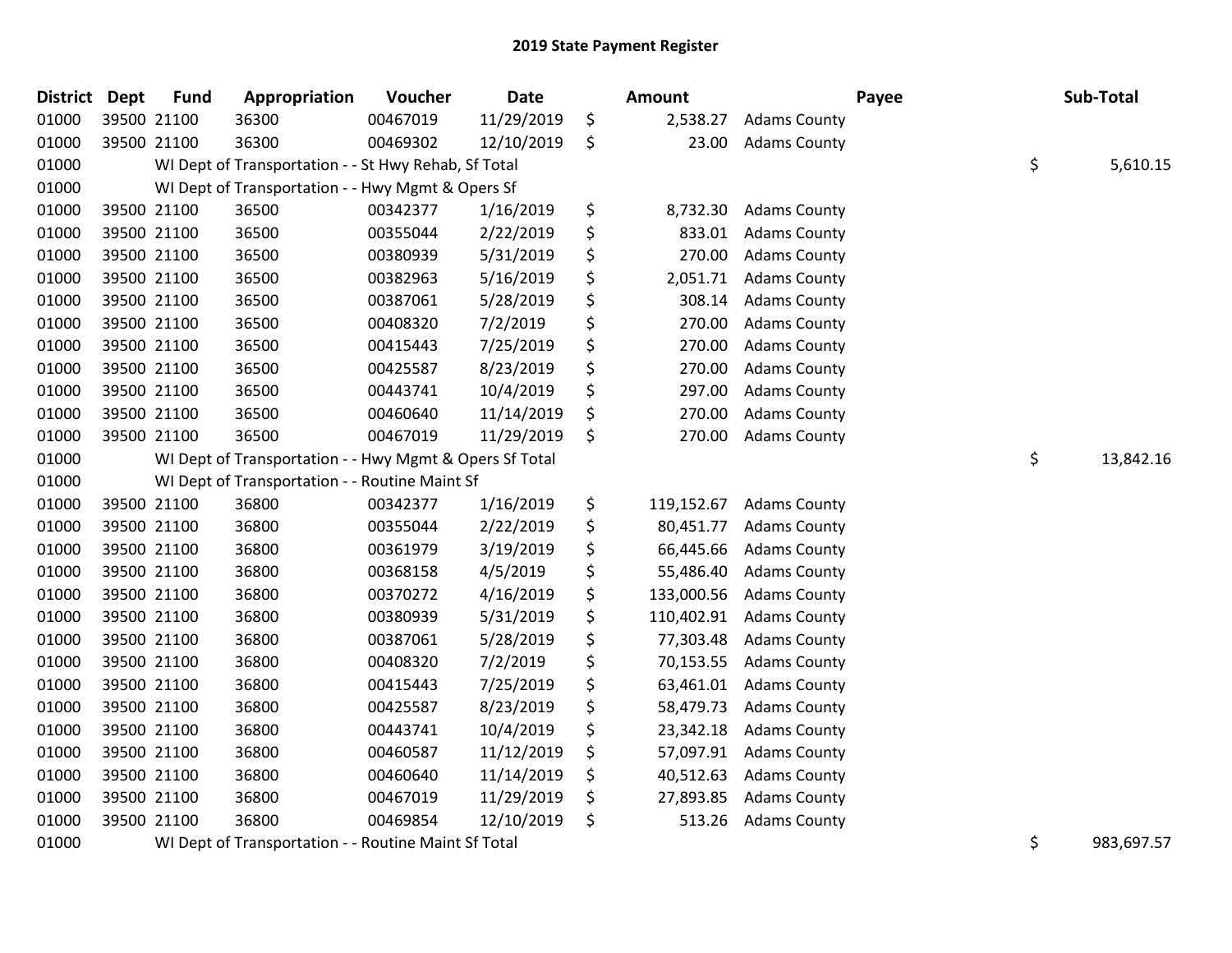| District Dept |             | <b>Fund</b> | Appropriation                                                                                                 | Voucher  | <b>Date</b> | <b>Amount</b>    |                        | Payee | Sub-Total  |
|---------------|-------------|-------------|---------------------------------------------------------------------------------------------------------------|----------|-------------|------------------|------------------------|-------|------------|
| 01000         |             |             | WI Dept of Transportation - - Routine Maint Ff                                                                |          |             |                  |                        |       |            |
| 01000         | 39500 21100 |             | 38000                                                                                                         | 00415443 | 7/25/2019   | \$<br>40,121.93  | <b>Adams County</b>    |       |            |
| 01000         | 39500 21100 |             | 38000                                                                                                         | 00425587 | 8/23/2019   | \$<br>168,183.38 | <b>Adams County</b>    |       |            |
| 01000         |             | 39500 21100 | 38000                                                                                                         | 00443741 | 10/4/2019   | \$<br>129,407.32 | <b>Adams County</b>    |       |            |
| 01000         |             | 39500 21100 | 38000                                                                                                         | 00467019 | 11/29/2019  | \$<br>11,383.20  | <b>Adams County</b>    |       |            |
| 01000         |             |             | WI Dept of Transportation - - Routine Maint Ff Total                                                          |          |             |                  |                        | \$    | 349,095.83 |
| 01000         |             |             | WI Dept of Transportation - - St Hwy Rehab Fed Fd                                                             |          |             |                  |                        |       |            |
| 01000         | 39500 21100 |             | 38300                                                                                                         | 00368158 | 4/5/2019    | \$<br>1,954.34   | <b>Adams County</b>    |       |            |
| 01000         |             |             | WI Dept of Transportation - - St Hwy Rehab Fed Fd Total                                                       |          |             |                  |                        | \$    | 1,954.34   |
| 01000         |             |             | WI Dept of Transportation - - Veh Insp, Trf EnfSf                                                             |          |             |                  |                        |       |            |
| 01000         |             | 39500 21100 | 56400                                                                                                         | 00340190 | 1/22/2019   | \$<br>182.79     | <b>Adams County</b>    |       |            |
| 01000         | 39500 21100 |             | 56400                                                                                                         | 00359901 | 3/18/2019   | \$<br>224.21     | <b>Adams County</b>    |       |            |
| 01000         |             | 39500 21100 | 56400                                                                                                         | 00375703 | 4/26/2019   | \$<br>149.86     | <b>Adams County</b>    |       |            |
| 01000         |             |             | WI Dept of Transportation - - Veh Insp, Trf EnfSf Total                                                       |          |             |                  |                        | \$    | 556.86     |
| 01000         |             |             | Department of Corrections - - Corrections Contracts And Agre                                                  |          |             |                  |                        |       |            |
| 01000         | 41000 10000 |             | 11400                                                                                                         | 00257557 | 1/2/2019    | \$<br>1,698.18   | <b>Adams County</b>    |       |            |
| 01000         | 41000 10000 |             | 11400                                                                                                         | 00262893 | 1/28/2019   | \$<br>2,006.94   | <b>Adams County</b>    |       |            |
| 01000         | 41000 10000 |             | 11400                                                                                                         | 00271108 | 3/7/2019    | \$<br>2,468.00   | <b>Adams County</b>    |       |            |
| 01000         | 41000 10000 |             | 11400                                                                                                         | 00277094 | 4/4/2019    | \$<br>6,936.92   | <b>Adams County</b>    |       |            |
| 01000         | 41000 10000 |             | 11400                                                                                                         | 00284860 | 5/10/2019   | \$<br>7,681.04   | <b>Adams County</b>    |       |            |
| 01000         | 41000 10000 |             | 11400                                                                                                         | 00289806 | 6/4/2019    | \$<br>2,881.76   | <b>Adams County</b>    |       |            |
| 01000         | 41000 10000 |             | 11400                                                                                                         | 00295565 | 7/2/2019    | \$<br>2,006.94   | <b>Adams County</b>    |       |            |
| 01000         | 41000 10000 |             | 11400                                                                                                         | 00298064 | 7/15/2019   | \$<br>2,200.08   | <b>Adams County</b>    |       |            |
| 01000         | 41000 10000 |             | 11400                                                                                                         | 00305089 | 8/20/2019   | \$<br>3,070.74   | <b>Adams County</b>    |       |            |
| 01000         | 41000 10000 |             | 11400                                                                                                         | 00314043 | 10/2/2019   | \$<br>3,703.26   | <b>Adams County</b>    |       |            |
| 01000         | 41000 10000 |             | 11400                                                                                                         | 00318329 | 10/22/2019  | \$<br>2,528.44   | <b>Adams County</b>    |       |            |
| 01000         | 41000 10000 |             | 11400                                                                                                         | 00324271 | 11/20/2019  | \$<br>4,271.18   | <b>Adams County</b>    |       |            |
| 01000         | 41000 10000 |             | 11400                                                                                                         | 00330621 | 12/19/2019  | \$<br>2,727.38   | <b>Adams County</b>    |       |            |
| 01000         |             |             | Department of Corrections - - Corrections Contracts And Agre Total                                            |          |             |                  |                        | \$    | 44,180.86  |
| 01000         |             |             | Department of Corrections - - Reimbursing Counties For Probation, Extended Supervision And Parole Holds       |          |             |                  |                        |       |            |
| 01000         | 41000 10000 |             | 11600                                                                                                         | 00320904 | 11/4/2019   | \$               | 32,801.52 Adams County |       |            |
| 01000         |             |             | Department of Corrections - - Reimbursing Counties For Probation, Extended Supervision And Parole Holds Total |          |             |                  |                        | \$    | 32,801.52  |
| 01000         |             |             | Department of Corrections - - Probation, Parole And Extended                                                  |          |             |                  |                        |       |            |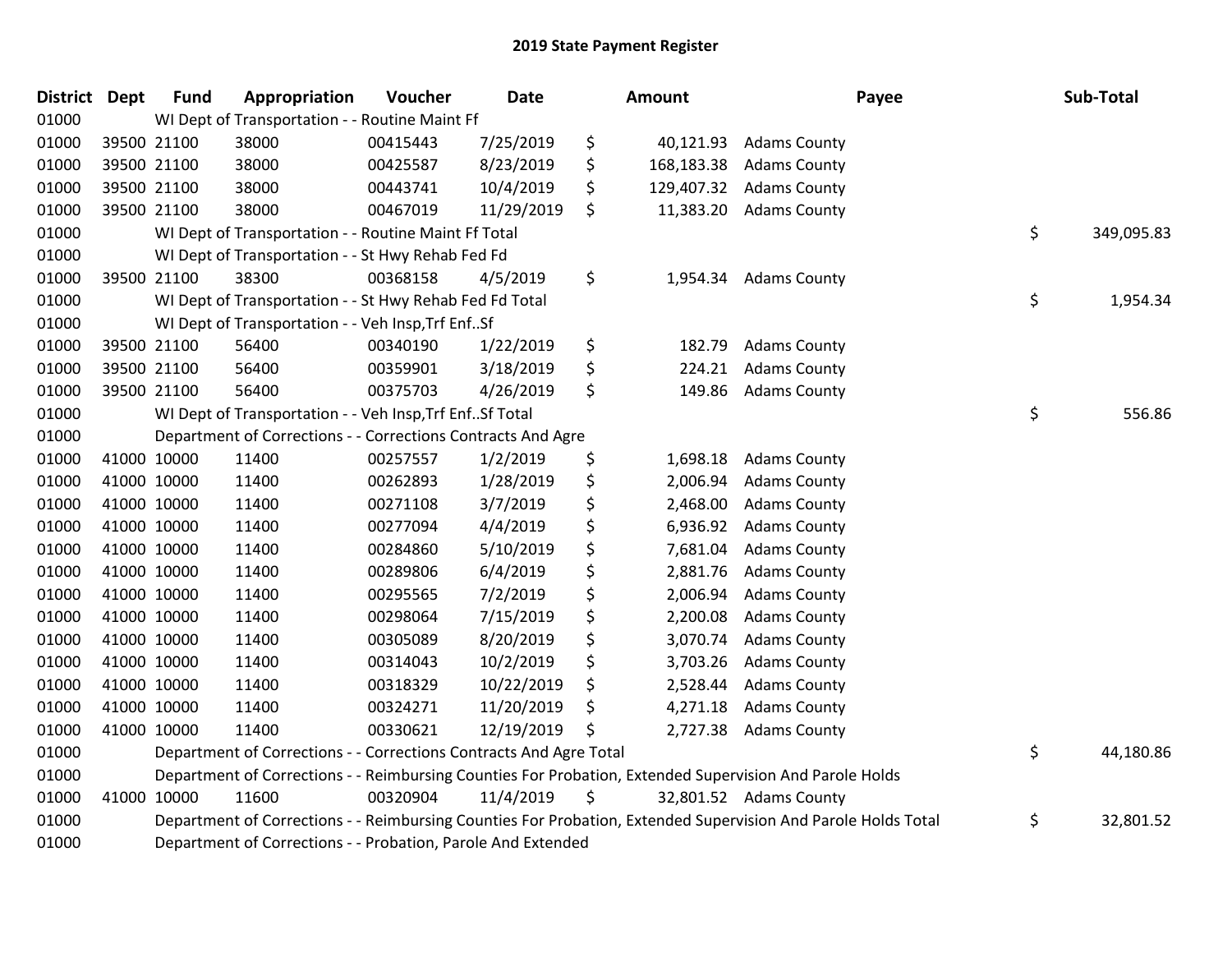| <b>District Dept</b> | <b>Fund</b> | Appropriation                                                          | Voucher  | <b>Date</b> |    | Amount     |                     | Payee | Sub-Total    |
|----------------------|-------------|------------------------------------------------------------------------|----------|-------------|----|------------|---------------------|-------|--------------|
| 01000                | 41000 10000 | 18700                                                                  | 00320904 | 11/4/2019   | \$ | 13,758.48  | <b>Adams County</b> |       |              |
| 01000                |             | Department of Corrections - - Probation, Parole And Extended Total     |          |             |    |            |                     | \$    | 13,758.48    |
| 01000                |             | Department of Health Services - - State/Federal Aids                   |          |             |    |            |                     |       |              |
| 01000                | 43500 10000 | 00000                                                                  | 90906    | 1/2/2019    | \$ | 8,358.00   | <b>Adams County</b> |       |              |
| 01000                | 43500 10000 | 00000                                                                  | 90909    | 3/1/2019    | \$ | 62,995.00  | <b>Adams County</b> |       |              |
| 01000                | 43500 10000 | 00000                                                                  | 90911    | 5/1/2019    | \$ | 216,951.00 | <b>Adams County</b> |       |              |
| 01000                | 43500 10000 | 00000                                                                  | 90913    | 6/3/2019    | \$ | 186,817.00 | <b>Adams County</b> |       |              |
| 01000                | 43500 10000 | 00000                                                                  | 90914    | 6/17/2019   | \$ | 184,661.00 | <b>Adams County</b> |       |              |
| 01000                | 43500 10000 | 00000                                                                  | 92000    | 7/1/2019    | \$ | 454,464.00 | <b>Adams County</b> |       |              |
| 01000                | 43500 10000 | 00000                                                                  | 92004    | 11/1/2019   | \$ | 12,284.00  | <b>Adams County</b> |       |              |
| 01000                | 43500 10000 | 00000                                                                  | 92005    | 12/2/2019   | \$ | 45,315.00  | <b>Adams County</b> |       |              |
| 01000                |             | Department of Health Services - - State/Federal Aids Total             |          |             |    |            |                     | \$    | 1,171,845.00 |
| 01000                |             | Department of Health Services - - General Program Operations           |          |             |    |            |                     |       |              |
| 01000                | 43500 10000 | 40100                                                                  | 00274554 | 4/3/2019    | \$ | 1.00       | <b>Adams County</b> |       |              |
| 01000                | 43500 10000 | 40100                                                                  | 00274562 | 4/3/2019    | \$ | 15.00      | <b>Adams County</b> |       |              |
| 01000                | 43500 10000 | 40100                                                                  | 00287236 | 5/29/2019   | \$ | 1.50       | <b>Adams County</b> |       |              |
| 01000                | 43500 10000 | 40100                                                                  | 00287245 | 5/29/2019   | \$ | 3.00       | <b>Adams County</b> |       |              |
| 01000                | 43500 10000 | 40100                                                                  | 00302213 | 8/7/2019    | \$ | 1.50       | <b>Adams County</b> |       |              |
| 01000                | 43500 10000 | 40100                                                                  | 00328042 | 12/4/2019   | \$ | 1.50       | <b>Adams County</b> |       |              |
| 01000                |             | Department of Health Services - - General Program Operations Total     |          |             |    |            |                     | \$    | 23.50        |
| 01000                |             | Department of Health Services - - Medical Assistance State Admin       |          |             |    |            |                     |       |              |
| 01000                | 43500 10000 | 44000                                                                  | 00274554 | 4/3/2019    | \$ | 1.00       | <b>Adams County</b> |       |              |
| 01000                | 43500 10000 | 44000                                                                  | 00274562 | 4/3/2019    | \$ | 15.00      | <b>Adams County</b> |       |              |
| 01000                | 43500 10000 | 44000                                                                  | 00287236 | 5/29/2019   | \$ | 1.50       | <b>Adams County</b> |       |              |
| 01000                | 43500 10000 | 44000                                                                  | 00302213 | 8/7/2019    | \$ | 1.50       | <b>Adams County</b> |       |              |
| 01000                | 43500 10000 | 44000                                                                  | 00328042 | 12/4/2019   | Ś  | 1.50       | <b>Adams County</b> |       |              |
| 01000                |             | Department of Health Services - - Medical Assistance State Admin Total |          |             |    |            |                     | \$    | 20.50        |
| 01000                |             | Dept of Children and Families - - Fees For Administrative Servic       |          |             |    |            |                     |       |              |
| 01000                | 43700 10000 | 23100                                                                  | 00049829 | 2/5/2019    | \$ | 10.00      | <b>Adams County</b> |       |              |
| 01000                | 43700 10000 | 23100                                                                  | 00054448 | 4/30/2019   | \$ | 25.00      | <b>Adams County</b> |       |              |
| 01000                | 43700 10000 | 23100                                                                  | 00058371 | 7/26/2019   | \$ | 35.00      | <b>Adams County</b> |       |              |
| 01000                | 43700 10000 | 23100                                                                  | 00062261 | 10/31/2019  | \$ | 25.00      | <b>Adams County</b> |       |              |
| 01000                |             | Dept of Children and Families - - Fees For Administrative Servic Total |          |             |    |            |                     | \$    | 95.00        |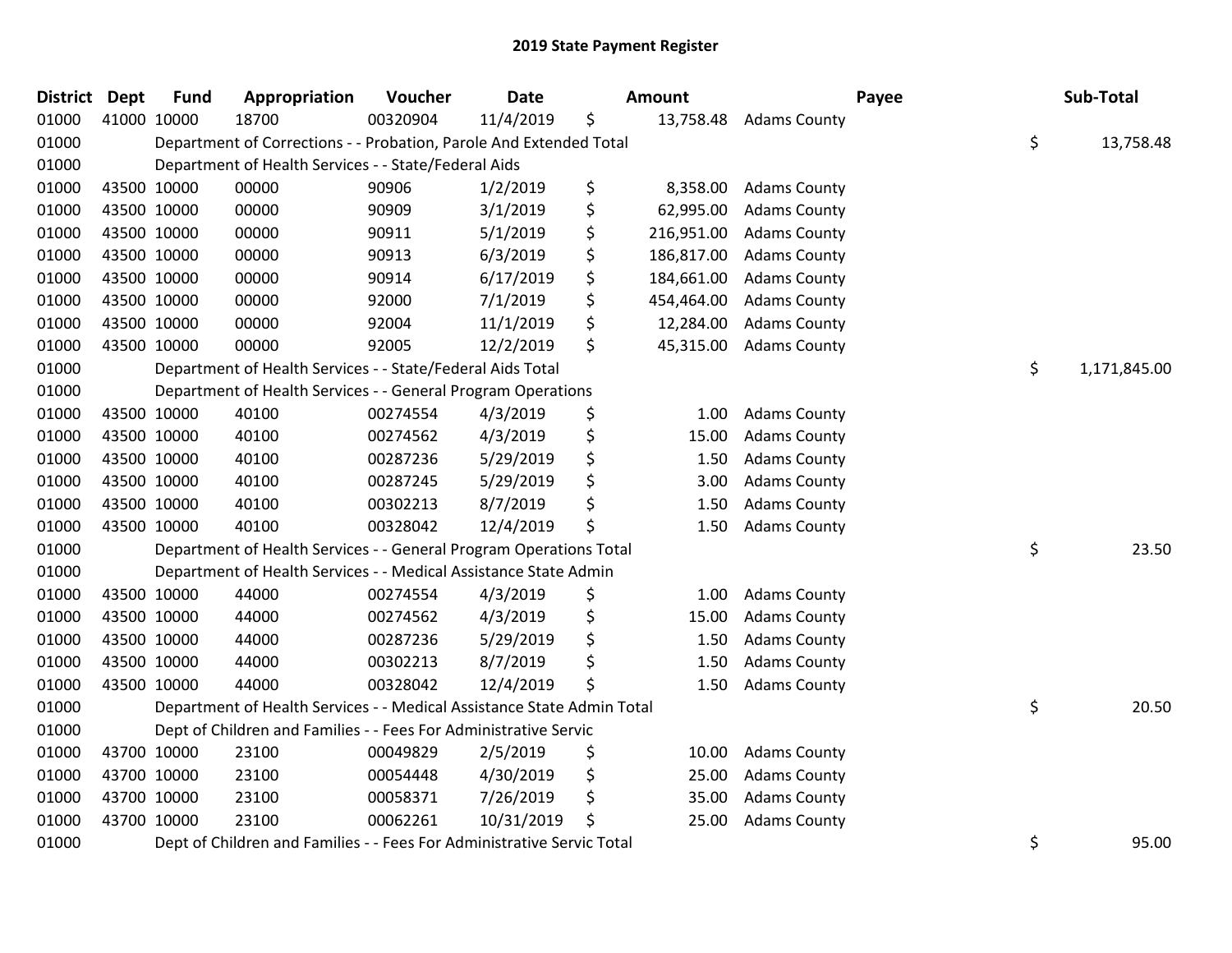| District | <b>Dept</b> | <b>Fund</b> | Appropriation                                  | Voucher  | Date      | <b>Amount</b>    |                     | Payee | Sub-Total |
|----------|-------------|-------------|------------------------------------------------|----------|-----------|------------------|---------------------|-------|-----------|
| 01000    |             |             | Dept of Children and Families - - General Aids |          |           |                  |                     |       |           |
| 01000    | 43700 10000 |             | 99000                                          | 00048498 | 1/7/2019  | \$<br>29.10      | <b>Adams County</b> |       |           |
| 01000    | 43700 10000 |             | 99000                                          | 00049268 | 1/31/2019 | \$<br>73,623.00  | <b>Adams County</b> |       |           |
| 01000    | 43700 10000 |             | 99000                                          | 00049385 | 1/31/2019 | \$<br>50,655.40  | <b>Adams County</b> |       |           |
| 01000    | 43700 10000 |             | 99000                                          | 00049465 | 2/5/2019  | \$<br>254,533.73 | <b>Adams County</b> |       |           |
| 01000    | 43700 10000 |             | 99000                                          | 00049624 | 2/5/2019  | \$<br>30.45      | <b>Adams County</b> |       |           |
| 01000    | 43700 10000 |             | 99000                                          | 00049696 | 2/5/2019  | \$<br>73.00      | <b>Adams County</b> |       |           |
| 01000    | 43700 10000 |             | 99000                                          | 00050353 | 2/21/2019 | \$<br>75,793.00  | <b>Adams County</b> |       |           |
| 01000    | 43700 10000 |             | 99000                                          | 00050894 | 3/6/2019  | \$<br>4,480.00   | <b>Adams County</b> |       |           |
| 01000    | 43700 10000 |             | 99000                                          | 00050895 | 3/5/2019  | \$<br>21.90      | <b>Adams County</b> |       |           |
| 01000    | 43700 10000 |             | 99000                                          | 00051184 | 3/8/2019  | \$<br>7,489.00   | <b>Adams County</b> |       |           |
| 01000    | 43700 10000 |             | 99000                                          | 00052149 | 3/28/2019 | \$<br>47,336.00  | <b>Adams County</b> |       |           |
| 01000    | 43700 10000 |             | 99000                                          | 00052832 | 4/5/2019  | \$<br>149.86     | <b>Adams County</b> |       |           |
| 01000    | 43700 10000 |             | 99000                                          | 00053261 | 4/16/2019 | \$<br>114,299.40 | <b>Adams County</b> |       |           |
| 01000    | 43700 10000 |             | 99000                                          | 00053608 | 4/23/2019 | \$<br>8,936.00   | <b>Adams County</b> |       |           |
| 01000    | 43700 10000 |             | 99000                                          | 00053969 | 4/30/2019 | \$<br>57,223.43  | <b>Adams County</b> |       |           |
| 01000    | 43700 10000 |             | 99000                                          | 00054226 | 5/1/2019  | \$<br>104,810.00 | <b>Adams County</b> |       |           |
| 01000    | 43700 10000 |             | 99000                                          | 00054639 | 5/6/2019  | \$<br>324.44     | <b>Adams County</b> |       |           |
| 01000    | 43700 10000 |             | 99000                                          | 00055625 | 5/30/2019 | \$<br>75,875.00  | <b>Adams County</b> |       |           |
| 01000    | 43700 10000 |             | 99000                                          | 00056067 | 6/5/2019  | \$<br>183,580.23 | <b>Adams County</b> |       |           |
| 01000    | 43700 10000 |             | 99000                                          | 00056884 | 6/21/2019 | \$<br>42,563.00  | <b>Adams County</b> |       |           |
| 01000    | 43700 10000 |             | 99000                                          | 00057338 | 7/5/2019  | \$<br>75,671.29  | <b>Adams County</b> |       |           |
| 01000    | 43700 10000 |             | 99000                                          | 00057792 | 7/16/2019 | \$<br>83,427.12  | <b>Adams County</b> |       |           |
| 01000    | 43700 10000 |             | 99000                                          | 00057793 | 7/16/2019 | \$<br>2,218.00   | <b>Adams County</b> |       |           |
| 01000    | 43700 10000 |             | 99000                                          | 00058339 | 7/30/2019 | \$<br>106,199.00 | <b>Adams County</b> |       |           |
| 01000    | 43700 10000 |             | 99000                                          | 00058445 | 7/30/2019 | \$<br>49,365.33  | <b>Adams County</b> |       |           |
| 01000    | 43700 10000 |             | 99000                                          | 00058658 | 8/6/2019  | \$<br>13,983.00  | <b>Adams County</b> |       |           |
| 01000    | 43700 10000 |             | 99000                                          | 00058742 | 8/5/2019  | \$<br>6,516.14   | <b>Adams County</b> |       |           |
| 01000    | 43700 10000 |             | 99000                                          | 00059579 | 8/30/2019 | \$<br>93,283.00  | <b>Adams County</b> |       |           |
| 01000    | 43700 10000 |             | 99000                                          | 00059862 | 9/5/2019  | \$<br>9,216.50   | <b>Adams County</b> |       |           |
| 01000    | 43700 10000 |             | 99000                                          | 00060451 | 9/24/2019 | \$<br>323,946.43 | <b>Adams County</b> |       |           |
| 01000    | 43700 10000 |             | 99000                                          | 00060620 | 9/30/2019 | \$<br>100,067.00 | <b>Adams County</b> |       |           |
| 01000    | 43700 10000 |             | 99000                                          | 00060702 | 9/26/2019 | \$<br>784.00     | <b>Adams County</b> |       |           |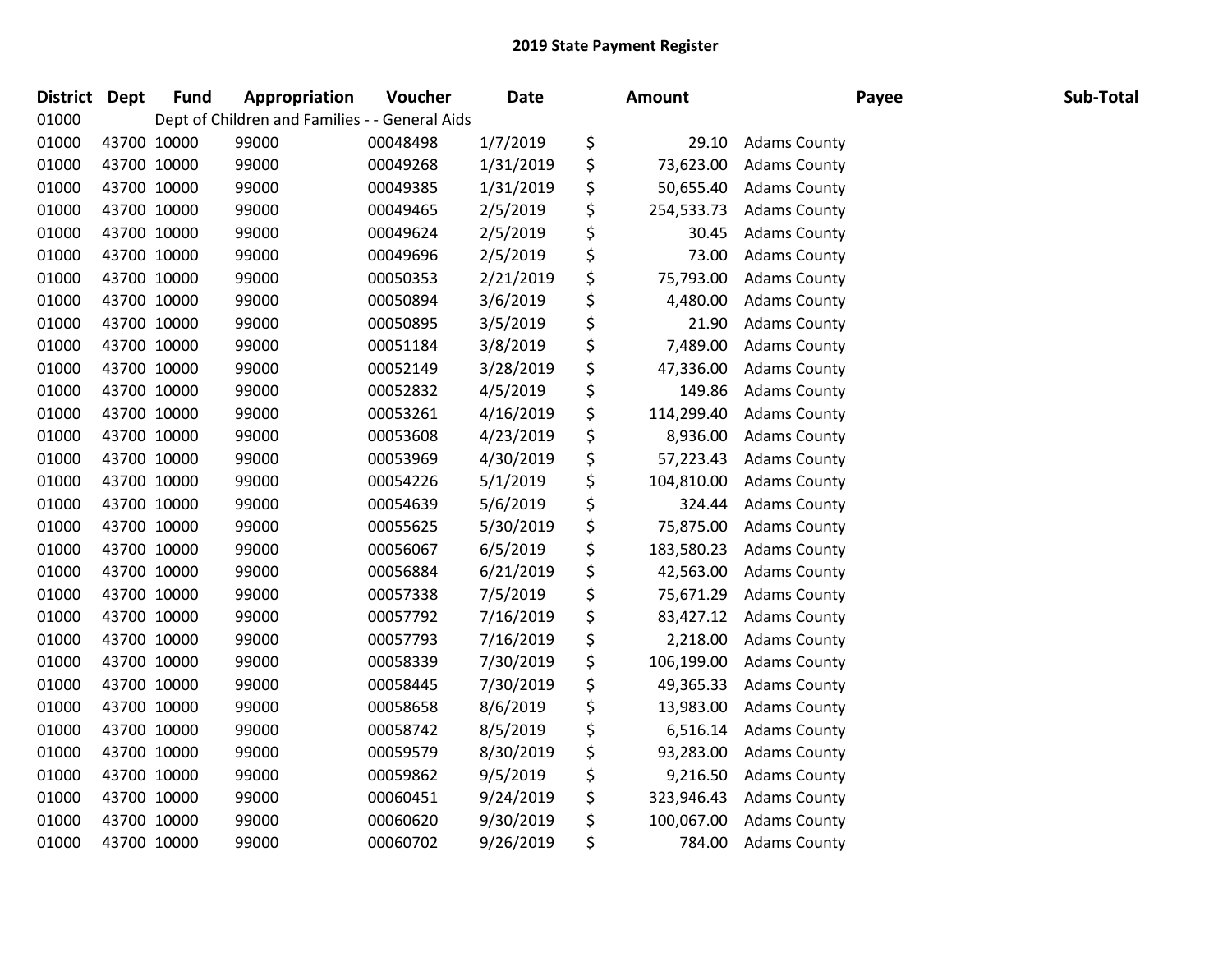| <b>District Dept</b> |             | <b>Fund</b> | Appropriation                                                         | Voucher  | Date       | <b>Amount</b>    |                          | Payee | Sub-Total          |
|----------------------|-------------|-------------|-----------------------------------------------------------------------|----------|------------|------------------|--------------------------|-------|--------------------|
| 01000                |             | 43700 10000 | 99000                                                                 | 00060703 | 9/27/2019  | \$<br>391.34     | <b>Adams County</b>      |       |                    |
| 01000                |             | 43700 10000 | 99000                                                                 | 00061135 | 10/7/2019  | \$<br>44,053.10  | <b>Adams County</b>      |       |                    |
| 01000                |             | 43700 10000 | 99000                                                                 | 00061944 | 10/30/2019 | \$<br>46,923.43  | <b>Adams County</b>      |       |                    |
| 01000                |             | 43700 10000 | 99000                                                                 | 00062355 | 11/5/2019  | \$<br>15,260.65  | <b>Adams County</b>      |       |                    |
| 01000                |             | 43700 10000 | 99000                                                                 | 00062518 | 11/12/2019 | \$<br>14,571.04  | <b>Adams County</b>      |       |                    |
| 01000                |             | 43700 10000 | 99000                                                                 | 00063529 | 12/5/2019  | \$<br>12,941.00  | <b>Adams County</b>      |       |                    |
| 01000                |             | 43700 10000 | 99000                                                                 | 00063606 | 12/5/2019  | \$<br>29.25      | <b>Adams County</b>      |       |                    |
| 01000                |             | 43700 10000 | 99000                                                                 | 00063705 | 12/9/2019  | \$<br>180,746.00 | <b>Adams County</b>      |       |                    |
| 01000                |             | 43700 10000 | 99000                                                                 | 00064435 | 12/30/2019 | \$<br>7,901.00   | <b>Adams County</b>      |       |                    |
| 01000                |             |             | Dept of Children and Families - - General Aids Total                  |          |            |                  |                          |       | \$<br>2,289,319.56 |
| 01000                |             |             | Dept of Workforce Development - - Ui Admin Fed                        |          |            |                  |                          |       |                    |
| 01000                |             | 44500 10000 | 15100                                                                 | 00204009 | 1/3/2019   | \$<br>5.00       | <b>Adams County</b>      |       |                    |
| 01000                |             | 44500 10000 | 15100                                                                 | 00208748 | 2/4/2019   | \$<br>5.00       | <b>Adams County</b>      |       |                    |
| 01000                |             | 44500 10000 | 15100                                                                 | 00213448 | 3/4/2019   | \$<br>15.00      | <b>Adams County</b>      |       |                    |
| 01000                |             | 44500 10000 | 15100                                                                 | 00215279 | 3/15/2019  | \$<br>3.00       | <b>Adams County</b>      |       |                    |
| 01000                |             | 44500 10000 | 15100                                                                 | 00218381 | 4/2/2019   | \$<br>40.00      | <b>Adams County</b>      |       |                    |
| 01000                |             | 44500 10000 | 15100                                                                 | 00223339 | 5/2/2019   | \$<br>35.00      | <b>Adams County</b>      |       |                    |
| 01000                |             | 44500 10000 | 15100                                                                 | 00228625 | 6/4/2019   | \$<br>20.00      | <b>Adams County</b>      |       |                    |
| 01000                |             | 44500 10000 | 15100                                                                 | 00233310 | 7/2/2019   | \$<br>30.00      | <b>Adams County</b>      |       |                    |
| 01000                |             | 44500 10000 | 15100                                                                 | 00238681 | 8/2/2019   | \$<br>20.00      | <b>Adams County</b>      |       |                    |
| 01000                |             | 44500 10000 | 15100                                                                 | 00244385 | 9/4/2019   | \$<br>15.00      | <b>Adams County</b>      |       |                    |
| 01000                |             | 44500 10000 | 15100                                                                 | 00249223 | 10/2/2019  | \$<br>15.00      | <b>Adams County</b>      |       |                    |
| 01000                |             | 44500 10000 | 15100                                                                 | 00255609 | 11/4/2019  | \$<br>30.00      | <b>Adams County</b>      |       |                    |
| 01000                | 44500 10000 |             | 15100                                                                 | 00261171 | 12/3/2019  | \$<br>5.00       | <b>Adams County</b>      |       |                    |
| 01000                |             |             | Dept of Workforce Development - - Ui Admin Fed Total                  |          |            |                  |                          |       | \$<br>238.00       |
| 01000                |             |             | Dept of Workforce Development - - Wc Ops Uninsured Emplyr Admin       |          |            |                  |                          |       |                    |
| 01000                |             | 44500 22700 | 17700                                                                 | 00213619 | 3/5/2019   | \$<br>15.00      | <b>Adams County</b>      |       |                    |
| 01000                |             | 44500 22700 | 17700                                                                 | 00213630 | 3/5/2019   | \$<br>5.00       | <b>Adams County</b>      |       |                    |
| 01000                |             |             | Dept of Workforce Development - - Wc Ops Uninsured Emplyr Admin Total |          |            |                  |                          |       | \$<br>20.00        |
| 01000                |             |             | Department of Justice - - Drug Courts                                 |          |            |                  |                          |       |                    |
| 01000                |             | 45500 10000 | 21700                                                                 | 00064196 | 5/6/2019   | \$               | (39,170.11) Adams County |       |                    |
| 01000                |             | 45500 10000 | 21700                                                                 | 00067625 | 7/2/2019   | \$<br>47,966.00  | <b>Adams County</b>      |       |                    |
| 01000                |             | 45500 10000 | 21700                                                                 | 00069229 | 8/5/2019   | \$<br>19,621.59  | <b>Adams County</b>      |       |                    |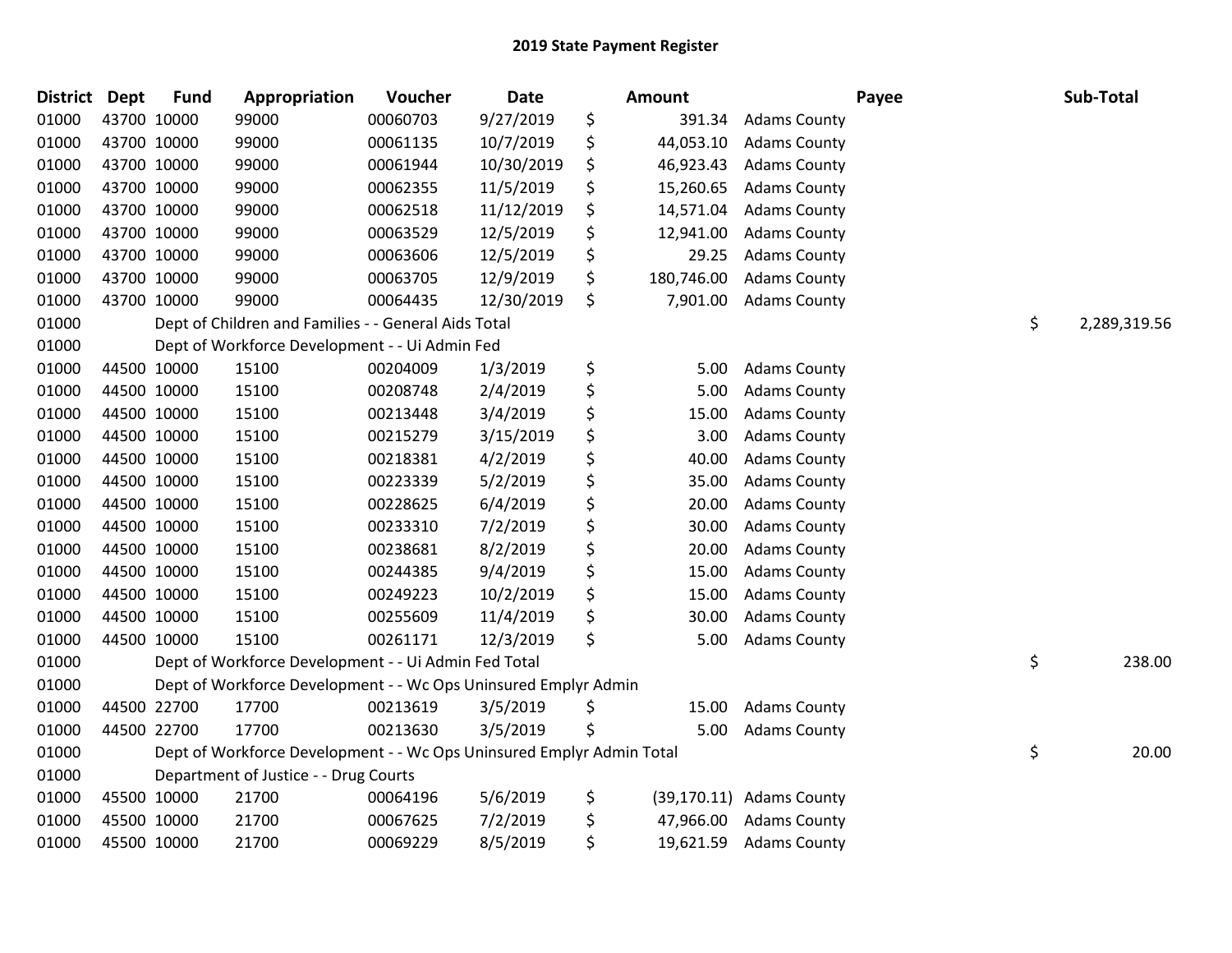| <b>District</b> | <b>Dept</b> | <b>Fund</b> | Appropriation                                                         | Voucher  | <b>Date</b> |                    | Amount      |                        | Payee | Sub-Total |
|-----------------|-------------|-------------|-----------------------------------------------------------------------|----------|-------------|--------------------|-------------|------------------------|-------|-----------|
| 01000           | 45500 10000 |             | 21700                                                                 | 00074108 | 11/5/2019   | \$                 |             | 52.52 Adams County     |       |           |
| 01000           |             |             | Department of Justice - - Drug Courts Total                           |          |             |                    |             |                        | \$    | 28,470.00 |
| 01000           |             |             | Department of Justice - - Crime Laboratories, Dna                     |          |             |                    |             |                        |       |           |
| 01000           |             | 45500 10000 | 22100                                                                 | 00068514 | 7/19/2019   | \$                 | 990.00      | <b>Adams County</b>    |       |           |
| 01000           |             |             | Department of Justice - - Crime Laboratories, Dna Total               |          |             |                    |             |                        | \$    | 990.00    |
| 01000           |             |             | Department of Justice - - Law Enforcement Train, Local                |          |             |                    |             |                        |       |           |
| 01000           |             | 45500 10000 | 23100                                                                 | 00072361 | 10/9/2019   | \$                 | 7,040.00    | <b>Adams County</b>    |       |           |
| 01000           |             |             | Department of Justice - - Law Enforcement Train, Local Total          |          |             |                    |             |                        | \$    | 7,040.00  |
| 01000           |             |             | Department of Justice - - Federal Aid, State Operations               |          |             |                    |             |                        |       |           |
| 01000           |             | 45500 10000 | 24100                                                                 | 00068782 | 7/23/2019   | \$                 | 763.12      | <b>Adams County</b>    |       |           |
| 01000           |             |             | Department of Justice - - Federal Aid, State Operations Total         |          |             |                    |             |                        | \$    | 763.12    |
| 01000           |             |             | Department of Justice - - Alt Prosecution Alcohol Drugs               |          |             |                    |             |                        |       |           |
| 01000           |             | 45500 10000 | 27100                                                                 | 00059594 | 2/12/2019   | \$                 | 22,986.57   | <b>Adams County</b>    |       |           |
| 01000           |             | 45500 10000 | 27100                                                                 | 00064196 | 5/6/2019    | \$                 | 47,966.00   | <b>Adams County</b>    |       |           |
| 01000           |             | 45500 10000 | 27100                                                                 | 00067625 | 7/2/2019    | \$                 | (47,966.00) | <b>Adams County</b>    |       |           |
| 01000           |             | 45500 10000 | 27100                                                                 | 00074108 | 11/5/2019   | \$                 | 19,793.45   | <b>Adams County</b>    |       |           |
| 01000           |             |             | Department of Justice - - Alt Prosecution Alcohol Drugs Total         |          |             |                    |             |                        | \$    | 42,780.02 |
| 01000           |             |             | Department of Justice - - Crime Victim Witness Assist                 |          |             |                    |             |                        |       |           |
| 01000           |             | 45500 10000 | 53200                                                                 | 00068300 | 7/18/2019   | \$                 | 14,977.57   | <b>Adams County</b>    |       |           |
| 01000           |             |             | Department of Justice - - Crime Victim Witness Assist Total           |          |             |                    |             |                        | \$    | 14,977.57 |
| 01000           |             |             | Department of Justice - - County Reimb Victim-Witness                 |          |             |                    |             |                        |       |           |
| 01000           |             | 45500 10000 | 53900                                                                 | 00060541 | 2/28/2019   | \$                 |             | 11,817.73 Adams County |       |           |
| 01000           |             |             | Department of Justice - - County Reimb Victim-Witness Total           |          |             |                    |             |                        | \$    | 11,817.73 |
| 01000           |             |             | Department of Justice - - Federal Aid, Victim Assistance              |          |             |                    |             |                        |       |           |
| 01000           |             | 45500 10000 | 54200                                                                 | 00075233 | 11/26/2019  | $\ddot{\varsigma}$ | 8,000.00    | <b>Adams County</b>    |       |           |
| 01000           |             |             | Department of Justice - - Federal Aid, Victim Assistance Total        |          |             |                    |             |                        | \$    | 8,000.00  |
| 01000           |             |             | Department of Military Affairs - - Disaster Recovery Aid              |          |             |                    |             |                        |       |           |
| 01000           |             | 46500 10000 | 30500                                                                 | 00069710 | 11/20/2019  | \$                 | 6,802.57    | <b>Adams County</b>    |       |           |
| 01000           |             |             | Department of Military Affairs - - Disaster Recovery Aid Total        |          |             |                    |             |                        | \$    | 6,802.57  |
| 01000           |             |             | Department of Military Affairs - - Emergency Response Equipment       |          |             |                    |             |                        |       |           |
| 01000           |             | 46500 10000 | 30800                                                                 | 00056059 | 2/6/2019    | \$                 | 8,014.94    | <b>Adams County</b>    |       |           |
| 01000           |             | 46500 10000 | 30800                                                                 | 00071066 | 12/19/2019  | \$                 | 7,269.80    | <b>Adams County</b>    |       |           |
| 01000           |             |             | Department of Military Affairs - - Emergency Response Equipment Total |          |             |                    |             |                        | \$    | 15,284.74 |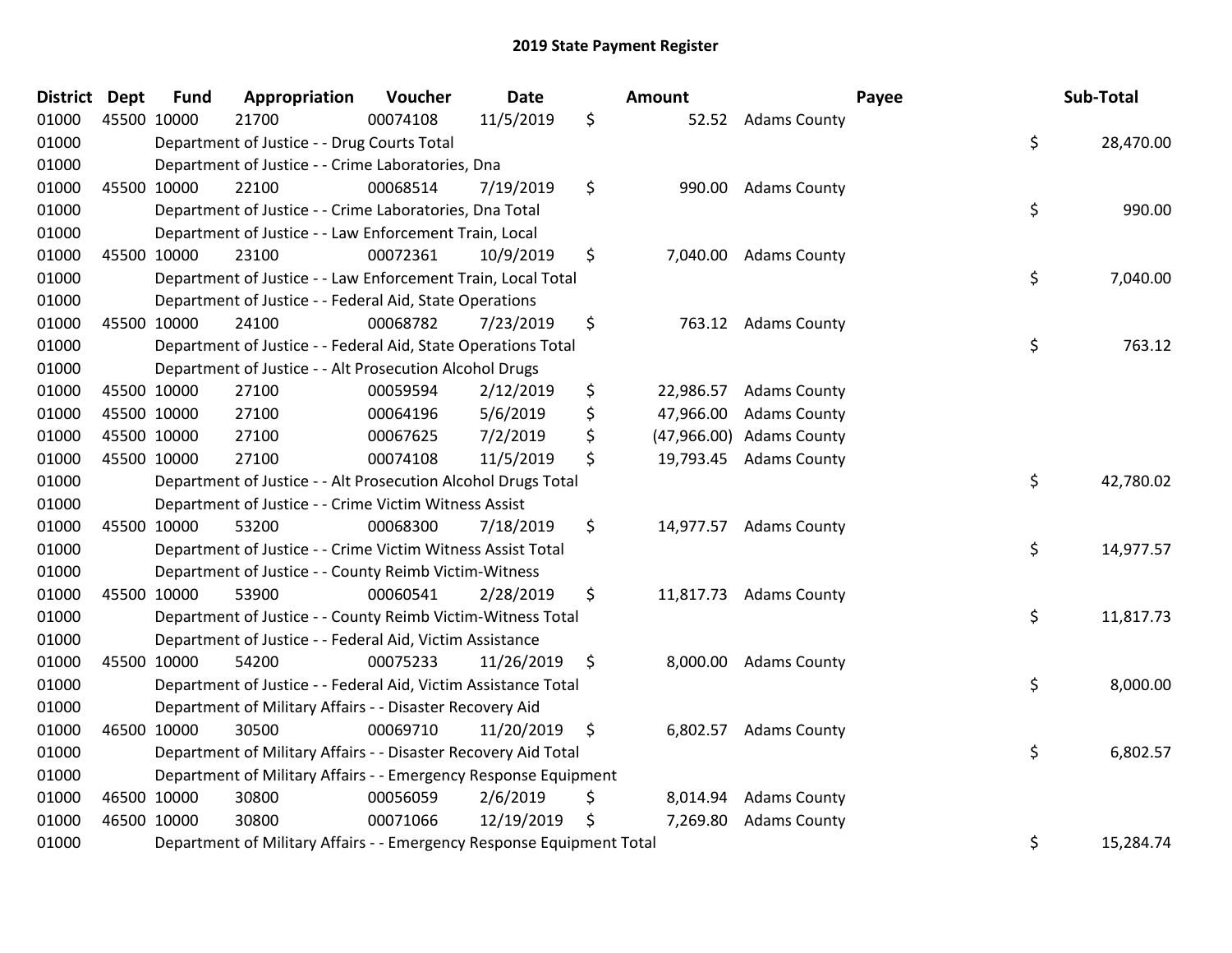| District Dept |             | <b>Fund</b> | Appropriation                                                           | Voucher  | <b>Date</b> |    | <b>Amount</b> |                       | Payee | Sub-Total  |
|---------------|-------------|-------------|-------------------------------------------------------------------------|----------|-------------|----|---------------|-----------------------|-------|------------|
| 01000         |             |             | Department of Military Affairs - - Federal Aid, Local Assistance        |          |             |    |               |                       |       |            |
| 01000         |             | 46500 10000 | 34200                                                                   | 00055514 | 1/31/2019   | \$ | 15,144.48     | <b>Adams County</b>   |       |            |
| 01000         |             | 46500 10000 | 34200                                                                   | 00065364 | 8/19/2019   | \$ | 7,258.50      | <b>Adams County</b>   |       |            |
| 01000         |             | 46500 10000 | 34200                                                                   | 00066693 | 9/16/2019   | \$ | 3,791.75      | <b>Adams County</b>   |       |            |
| 01000         |             | 46500 10000 | 34200                                                                   | 00067365 | 9/27/2019   | \$ | 20,000.00     | <b>Adams County</b>   |       |            |
| 01000         |             | 46500 10000 | 34200                                                                   | 00069710 | 11/20/2019  | S  | 40,815.39     | <b>Adams County</b>   |       |            |
| 01000         |             | 46500 10000 | 34200                                                                   | 00070605 | 12/10/2019  | \$ | 30,246.47     | <b>Adams County</b>   |       |            |
| 01000         |             |             | Department of Military Affairs - - Federal Aid, Local Assistance Total  |          |             |    |               |                       | \$    | 117,256.59 |
| 01000         |             |             | Department of Military Affairs - - Federal Aid, Homeland Security       |          |             |    |               |                       |       |            |
| 01000         | 46500 10000 |             | 35000                                                                   | 00055446 | 1/28/2019   | S  | 9,423.33      | <b>Adams County</b>   |       |            |
| 01000         |             | 46500 10000 | 35000                                                                   | 00068353 | 10/16/2019  | \$ | 4,899.30      | <b>Adams County</b>   |       |            |
| 01000         |             |             | Department of Military Affairs - - Federal Aid, Homeland Security Total |          |             |    |               |                       | \$    | 14,322.63  |
| 01000         |             |             | Department of Military Affairs - - St Emerg Response Bd Grant Pif       |          |             |    |               |                       |       |            |
| 01000         |             | 46500 27200 | 36400                                                                   | 00055456 | 1/31/2019   | \$ |               | 3,071.53 Adams County |       |            |
| 01000         |             |             | Department of Military Affairs - - St Emerg Response Bd Grant Pif Total |          |             |    |               |                       | \$    | 3,071.53   |
| 01000         |             |             | Department of Military Affairs - - Major Disaster Assist; Pif           |          |             |    |               |                       |       |            |
| 01000         |             | 46500 27200 | 36500                                                                   | 00066311 | 9/6/2019    | \$ | 63,375.67     | <b>Adams County</b>   |       |            |
| 01000         |             |             | Department of Military Affairs - - Major Disaster Assist; Pif Total     |          |             |    |               |                       | \$    | 63,375.67  |
| 01000         |             |             | Department of Veterans Affairs - - Grants To Counties                   |          |             |    |               |                       |       |            |
| 01000         |             | 48500 15200 | 12700                                                                   | 00060663 | 2/22/2019   | \$ | 1,000.00      | <b>Adams County</b>   |       |            |
| 01000         |             |             | Department of Veterans Affairs - - Grants To Counties Total             |          |             |    |               |                       | \$    | 1,000.00   |
| 01000         |             |             | Department of Veterans Affairs - - County Grants                        |          |             |    |               |                       |       |            |
| 01000         |             | 48500 58200 | 26700                                                                   | 00060663 | 2/22/2019   | \$ |               | 4,500.00 Adams County |       |            |
| 01000         |             |             | Department of Veterans Affairs - - County Grants Total                  |          |             |    |               |                       | \$    | 4,500.00   |
| 01000         |             |             | Department of Veterans Affairs - - Veterans Transportation Grant        |          |             |    |               |                       |       |            |
| 01000         |             | 48500 58200 | 28000                                                                   | 00074081 | 12/10/2019  | \$ | 1,401.09      | <b>Adams County</b>   |       |            |
| 01000         |             |             | Department of Veterans Affairs - - Veterans Transportation Grant Total  |          |             |    |               |                       | \$    | 1,401.09   |
| 01000         |             |             | Department of Veterans Affairs - - County Grants                        |          |             |    |               |                       |       |            |
| 01000         |             | 48500 58300 | 37000                                                                   | 00060663 | 2/22/2019   | \$ |               | 4,500.00 Adams County |       |            |
| 01000         |             |             | Department of Veterans Affairs - - County Grants Total                  |          |             |    |               |                       | \$    | 4,500.00   |
| 01000         |             |             | Department of Administration - - Federal Aid                            |          |             |    |               |                       |       |            |
| 01000         |             | 50500 10000 | 14200                                                                   | 00103939 | 6/14/2019   | \$ | 78,916.50     | <b>Adams County</b>   |       |            |
| 01000         |             |             | Department of Administration - - Federal Aid Total                      |          |             |    |               |                       | \$    | 78,916.50  |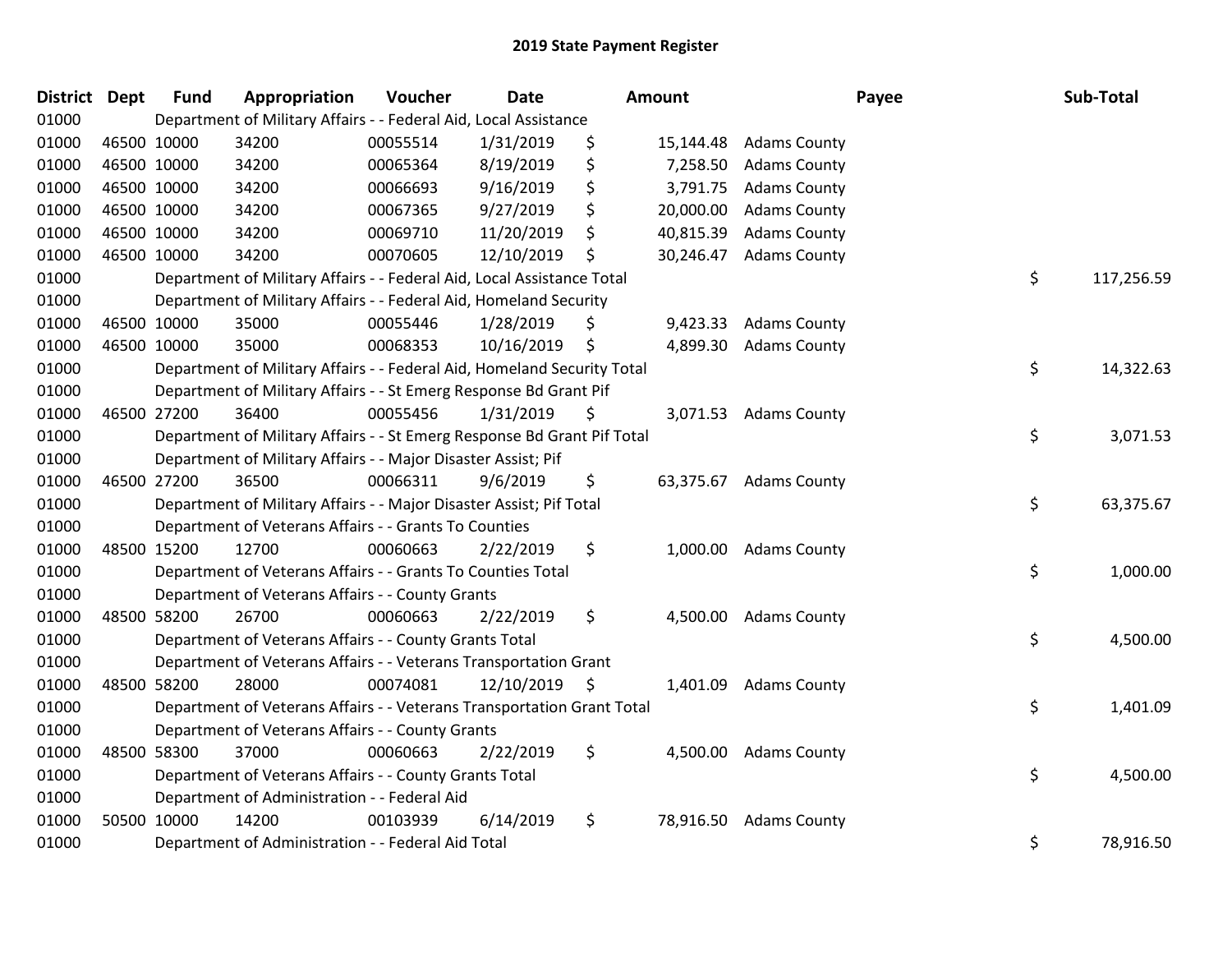| District Dept | <b>Fund</b> | Appropriation                                                         | Voucher  | <b>Date</b> |    | <b>Amount</b> |                     | Payee | Sub-Total |  |
|---------------|-------------|-----------------------------------------------------------------------|----------|-------------|----|---------------|---------------------|-------|-----------|--|
| 01000         |             | Department of Administration - - Federal Aid, Local Assistance        |          |             |    |               |                     |       |           |  |
| 01000         | 50500 10000 | 15500                                                                 | 00096009 | 1/29/2019   | \$ | 6,820.30      | <b>Adams County</b> |       |           |  |
| 01000         | 50500 10000 | 15500                                                                 | 00097057 | 2/15/2019   | \$ | 8,011.14      | <b>Adams County</b> |       |           |  |
| 01000         | 50500 10000 | 15500                                                                 | 00098070 | 3/1/2019    | \$ | 2,590.76      | <b>Adams County</b> |       |           |  |
| 01000         | 50500 10000 | 15500                                                                 | 00100656 | 4/16/2019   | \$ | 2,466.07      | <b>Adams County</b> |       |           |  |
| 01000         | 50500 10000 | 15500                                                                 | 00101629 | 4/30/2019   | \$ | 4,402.76      | <b>Adams County</b> |       |           |  |
| 01000         | 50500 10000 | 15500                                                                 | 00104183 | 6/17/2019   | \$ | 7,237.17      | <b>Adams County</b> |       |           |  |
| 01000         | 50500 10000 | 15500                                                                 | 00107980 | 8/30/2019   | \$ | 1,236.19      | <b>Adams County</b> |       |           |  |
| 01000         | 50500 10000 | 15500                                                                 | 00109294 | 9/20/2019   | \$ | 1,713.23      | <b>Adams County</b> |       |           |  |
| 01000         | 50500 10000 | 15500                                                                 | 00110000 | 10/1/2019   | \$ | 1,564.36      | <b>Adams County</b> |       |           |  |
| 01000         | 50500 10000 | 15500                                                                 | 00111614 | 10/29/2019  | Ś  | 347.30        | <b>Adams County</b> |       |           |  |
| 01000         |             | Department of Administration - - Federal Aid, Local Assistance Total  |          |             |    |               |                     | \$    | 36,389.28 |  |
| 01000         |             | Department of Administration - - Low-Income Assistance Grants         |          |             |    |               |                     |       |           |  |
| 01000         | 50500 23500 | 37100                                                                 | 00096009 | 1/29/2019   | \$ | 2,937.68      | <b>Adams County</b> |       |           |  |
| 01000         | 50500 23500 | 37100                                                                 | 00097057 | 2/15/2019   | \$ | 2,250.13      | <b>Adams County</b> |       |           |  |
| 01000         | 50500 23500 | 37100                                                                 | 00098070 | 3/1/2019    | \$ | 2,922.18      | <b>Adams County</b> |       |           |  |
| 01000         | 50500 23500 | 37100                                                                 | 00100656 | 4/16/2019   | \$ | 2,766.33      | <b>Adams County</b> |       |           |  |
| 01000         | 50500 23500 | 37100                                                                 | 00101629 | 4/30/2019   | \$ | 5,320.70      | <b>Adams County</b> |       |           |  |
| 01000         | 50500 23500 | 37100                                                                 | 00104183 | 6/17/2019   | \$ | 4,310.54      | <b>Adams County</b> |       |           |  |
| 01000         | 50500 23500 | 37100                                                                 | 00109294 | 9/20/2019   | \$ | 910.03        | <b>Adams County</b> |       |           |  |
| 01000         | 50500 23500 | 37100                                                                 | 00110000 | 10/1/2019   | \$ | 3,879.79      | <b>Adams County</b> |       |           |  |
| 01000         | 50500 23500 | 37100                                                                 | 00111614 | 10/29/2019  | \$ | 1,601.58      | <b>Adams County</b> |       |           |  |
| 01000         | 50500 23500 | 37100                                                                 | 00113477 | 12/2/2019   | \$ | 8,826.00      | <b>Adams County</b> |       |           |  |
| 01000         | 50500 23500 | 37100                                                                 | 00115149 | 12/31/2019  | \$ | 6,874.53      | <b>Adams County</b> |       |           |  |
| 01000         |             | Department of Administration - - Low-Income Assistance Grants Total   |          |             |    |               |                     | \$    | 42,599.49 |  |
| 01000         |             | Department of Administration - - Land Information Program; Loca       |          |             |    |               |                     |       |           |  |
| 01000         | 50500 26900 | 17300                                                                 | 00095033 | 1/17/2019   | \$ | 1,000.00      | <b>Adams County</b> |       |           |  |
| 01000         | 50500 26900 | 17300                                                                 | 00097009 | 2/26/2019   | \$ | 46,736.00     | <b>Adams County</b> |       |           |  |
| 01000         | 50500 26900 | 17300                                                                 | 00099598 | 3/28/2019   | \$ | 25,000.00     | <b>Adams County</b> |       |           |  |
| 01000         | 50500 26900 | 17300                                                                 | 00107140 | 8/19/2019   | \$ | 25,000.00     | <b>Adams County</b> |       |           |  |
| 01000         |             | Department of Administration - - Land Information Program; Loca Total |          |             |    |               |                     | \$    | 97,736.00 |  |
| 01000         |             | Commissioners of Public Lands - - Trust Lands And Investments --      |          |             |    |               |                     |       |           |  |
| 01000         | 50700 10000 | 12800                                                                 | 00002431 | 4/12/2019   | \$ | 30.00         | <b>Adams County</b> |       |           |  |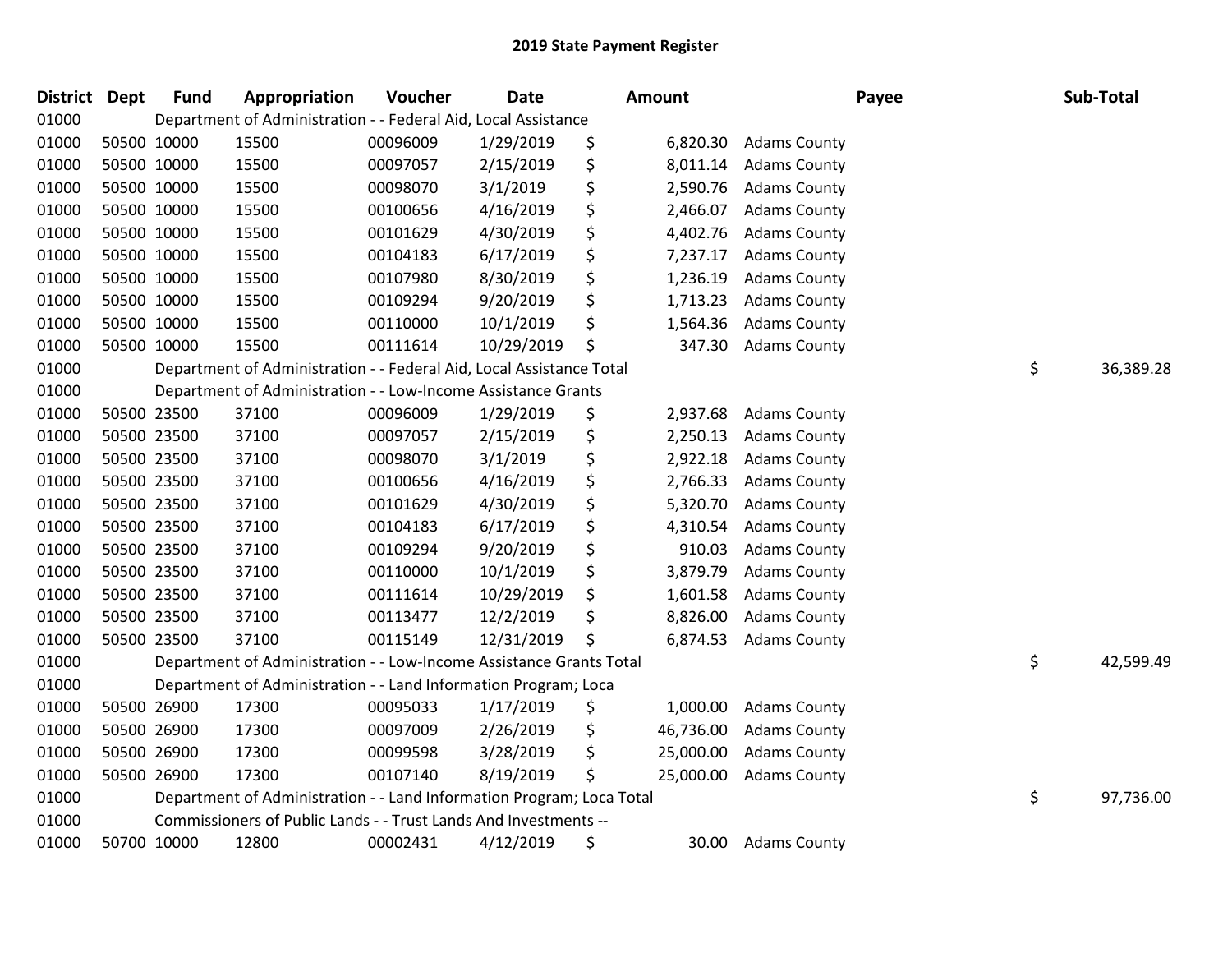| <b>District Dept</b> | <b>Fund</b> | Appropriation                                                          | Voucher  | <b>Date</b> | <b>Amount</b>  | Payee               | Sub-Total   |  |
|----------------------|-------------|------------------------------------------------------------------------|----------|-------------|----------------|---------------------|-------------|--|
| 01000                |             | Commissioners of Public Lands - - Trust Lands And Investments -- Total |          |             |                |                     | \$<br>30.00 |  |
| 01000                |             | Public Defender Board - - Trial Representation                         |          |             |                |                     |             |  |
| 01000                | 55000 10000 | 10300                                                                  | 00198622 | 6/3/2019    | \$<br>14.73    | <b>Adams County</b> |             |  |
| 01000                |             | Public Defender Board - - Trial Representation Total                   |          |             |                |                     | \$<br>14.73 |  |
| 01000                |             | Public Defender Board - - Transcript, Discovery And Int                |          |             |                |                     |             |  |
| 01000                | 55000 10000 | 10600                                                                  | 00175840 | 1/9/2019    | \$<br>322.00   | <b>Adams County</b> |             |  |
| 01000                | 55000 10000 | 10600                                                                  | 00189644 | 4/3/2019    | \$<br>330.00   | <b>Adams County</b> |             |  |
| 01000                | 55000 10000 | 10600                                                                  | 00197351 | 5/30/2019   | \$<br>1,187.45 | <b>Adams County</b> |             |  |
| 01000                | 55000 10000 | 10600                                                                  | 00197352 | 5/30/2019   | \$<br>30.00    | <b>Adams County</b> |             |  |
| 01000                | 55000 10000 | 10600                                                                  | 00197353 | 5/30/2019   | \$<br>5.00     | <b>Adams County</b> |             |  |
| 01000                | 55000 10000 | 10600                                                                  | 00197354 | 5/30/2019   | \$<br>10.00    | <b>Adams County</b> |             |  |
| 01000                | 55000 10000 | 10600                                                                  | 00197355 | 5/30/2019   | \$<br>40.00    | <b>Adams County</b> |             |  |
| 01000                | 55000 10000 | 10600                                                                  | 00197356 | 5/30/2019   | \$<br>10.00    | <b>Adams County</b> |             |  |
| 01000                | 55000 10000 | 10600                                                                  | 00197357 | 5/30/2019   | \$<br>30.00    | <b>Adams County</b> |             |  |
| 01000                | 55000 10000 | 10600                                                                  | 00197358 | 5/30/2019   | \$<br>25.00    | <b>Adams County</b> |             |  |
| 01000                | 55000 10000 | 10600                                                                  | 00197359 | 5/30/2019   | \$<br>15.00    | <b>Adams County</b> |             |  |
| 01000                | 55000 10000 | 10600                                                                  | 00197360 | 5/30/2019   | \$<br>50.00    | <b>Adams County</b> |             |  |
| 01000                | 55000 10000 | 10600                                                                  | 00197361 | 5/30/2019   | \$<br>5.00     | <b>Adams County</b> |             |  |
| 01000                | 55000 10000 | 10600                                                                  | 00197362 | 5/30/2019   | \$<br>15.00    | <b>Adams County</b> |             |  |
| 01000                | 55000 10000 | 10600                                                                  | 00197363 | 5/30/2019   | \$<br>70.00    | <b>Adams County</b> |             |  |
| 01000                | 55000 10000 | 10600                                                                  | 00197364 | 5/30/2019   | \$<br>20.00    | <b>Adams County</b> |             |  |
| 01000                | 55000 10000 | 10600                                                                  | 00197365 | 5/30/2019   | \$<br>5.00     | <b>Adams County</b> |             |  |
| 01000                | 55000 10000 | 10600                                                                  | 00197366 | 5/30/2019   | \$<br>15.00    | <b>Adams County</b> |             |  |
| 01000                | 55000 10000 | 10600                                                                  | 00197367 | 5/30/2019   | \$<br>5.00     | <b>Adams County</b> |             |  |
| 01000                | 55000 10000 | 10600                                                                  | 00197368 | 5/30/2019   | \$<br>25.00    | <b>Adams County</b> |             |  |
| 01000                | 55000 10000 | 10600                                                                  | 00205981 | 7/18/2019   | \$<br>150.00   | <b>Adams County</b> |             |  |
| 01000                | 55000 10000 | 10600                                                                  | 00205982 | 7/18/2019   | \$<br>20.00    | <b>Adams County</b> |             |  |
| 01000                | 55000 10000 | 10600                                                                  | 00205983 | 7/18/2019   | \$<br>150.00   | <b>Adams County</b> |             |  |
| 01000                | 55000 10000 | 10600                                                                  | 00205984 | 7/18/2019   | \$<br>5.00     | <b>Adams County</b> |             |  |
| 01000                | 55000 10000 | 10600                                                                  | 00205985 | 7/18/2019   | \$<br>20.00    | <b>Adams County</b> |             |  |
| 01000                | 55000 10000 | 10600                                                                  | 00205986 | 7/18/2019   | \$<br>10.00    | <b>Adams County</b> |             |  |
| 01000                | 55000 10000 | 10600                                                                  | 00205987 | 7/18/2019   | \$<br>36.99    | <b>Adams County</b> |             |  |
| 01000                | 55000 10000 | 10600                                                                  | 00205988 | 7/18/2019   | \$<br>10.00    | <b>Adams County</b> |             |  |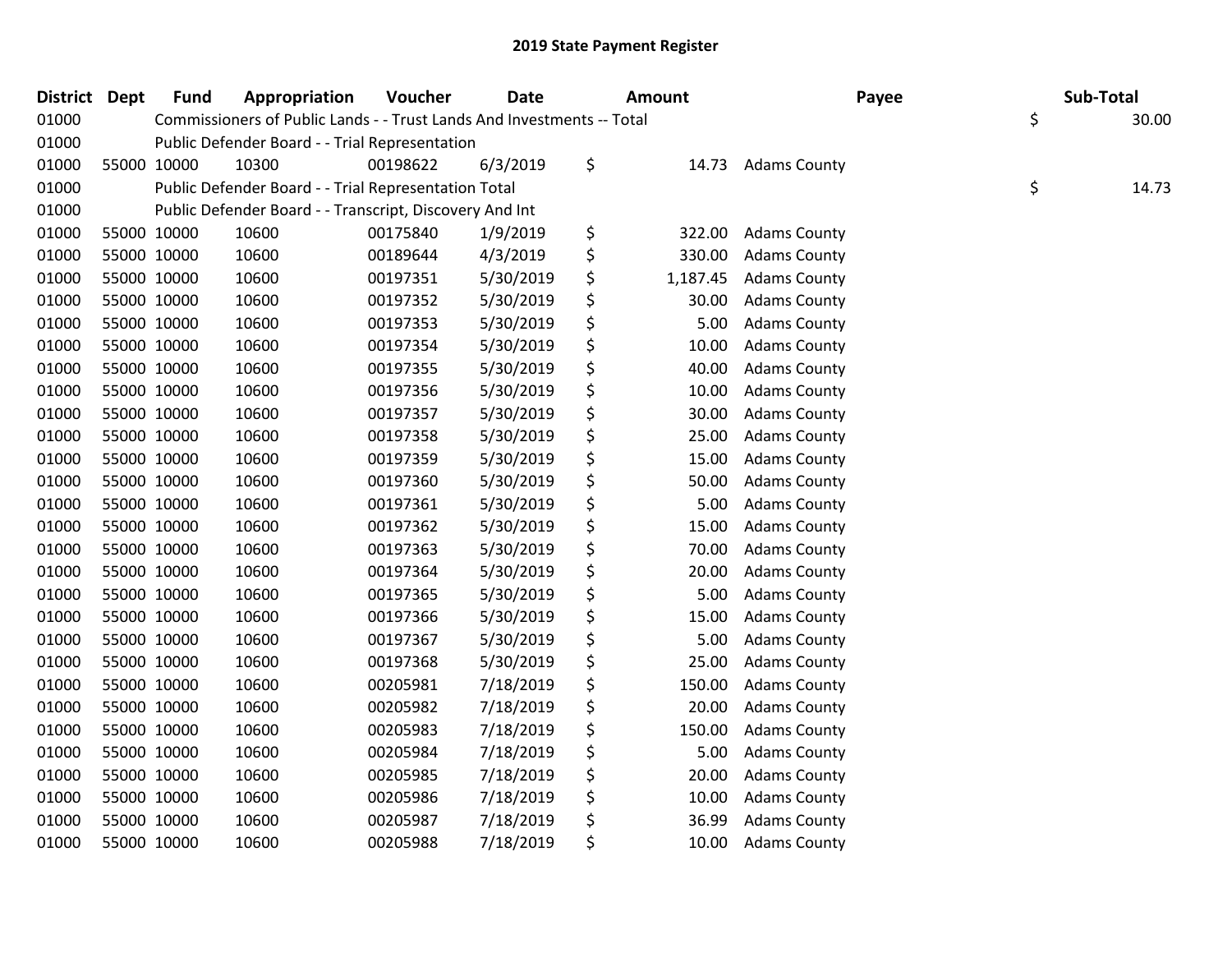| <b>District</b> | Dept        | <b>Fund</b> | Appropriation                                                 | Voucher  | Date       | Amount          |                     | Payee | Sub-Total       |
|-----------------|-------------|-------------|---------------------------------------------------------------|----------|------------|-----------------|---------------------|-------|-----------------|
| 01000           |             | 55000 10000 | 10600                                                         | 00205989 | 7/18/2019  | \$<br>60.09     | <b>Adams County</b> |       |                 |
| 01000           |             | 55000 10000 | 10600                                                         | 00205990 | 7/18/2019  | \$<br>15.00     | <b>Adams County</b> |       |                 |
| 01000           | 55000 10000 |             | 10600                                                         | 00210035 | 8/20/2019  | \$<br>956.59    | <b>Adams County</b> |       |                 |
| 01000           | 55000 10000 |             | 10600                                                         | 00213828 | 9/16/2019  | \$<br>6.80      | <b>Adams County</b> |       |                 |
| 01000           |             | 55000 10000 | 10600                                                         | 00213829 | 9/16/2019  | \$<br>10.00     | <b>Adams County</b> |       |                 |
| 01000           |             | 55000 10000 | 10600                                                         | 00213830 | 9/16/2019  | \$<br>15.00     | <b>Adams County</b> |       |                 |
| 01000           |             | 55000 10000 | 10600                                                         | 00213831 | 9/16/2019  | \$<br>15.00     | <b>Adams County</b> |       |                 |
| 01000           |             | 55000 10000 | 10600                                                         | 00213832 | 9/16/2019  | \$<br>5.00      | <b>Adams County</b> |       |                 |
| 01000           |             | 55000 10000 | 10600                                                         | 00213833 | 9/16/2019  | \$<br>10.00     | <b>Adams County</b> |       |                 |
| 01000           |             | 55000 10000 | 10600                                                         | 00213834 | 9/16/2019  | \$<br>20.00     | <b>Adams County</b> |       |                 |
| 01000           |             | 55000 10000 | 10600                                                         | 00213835 | 9/16/2019  | \$<br>10.00     | <b>Adams County</b> |       |                 |
| 01000           |             | 55000 10000 | 10600                                                         | 00219255 | 10/28/2019 | \$<br>15.00     | <b>Adams County</b> |       |                 |
| 01000           | 55000 10000 |             | 10600                                                         | 00219256 | 10/28/2019 | \$<br>91.99     | <b>Adams County</b> |       |                 |
| 01000           |             | 55000 10000 | 10600                                                         | 00219257 | 10/28/2019 | \$<br>15.00     | <b>Adams County</b> |       |                 |
| 01000           |             | 55000 10000 | 10600                                                         | 00219258 | 10/28/2019 | \$<br>20.00     | <b>Adams County</b> |       |                 |
| 01000           |             | 55000 10000 | 10600                                                         | 00219259 | 10/28/2019 | \$<br>15.00     | <b>Adams County</b> |       |                 |
| 01000           | 55000 10000 |             | 10600                                                         | 00223599 | 11/25/2019 | \$<br>720.60    | <b>Adams County</b> |       |                 |
| 01000           | 55000 10000 |             | 10600                                                         | 00227586 | 12/23/2019 | \$<br>434.01    | <b>Adams County</b> |       |                 |
| 01000           |             |             | Public Defender Board - - Transcript, Discovery And Int Total |          |            |                 |                     |       | \$<br>5,051.52  |
| 01000           |             |             | Department of Revenue - - Warrants and Satisfactions          |          |            |                 |                     |       |                 |
| 01000           |             | 56600 10000 | 10100                                                         | 00117450 | 1/4/2019   | \$<br>631.50    | <b>Adams County</b> |       |                 |
| 01000           |             | 56600 10000 | 10100                                                         | 00117644 | 1/4/2019   | \$<br>421.00    | <b>Adams County</b> |       |                 |
| 01000           |             | 56600 10000 | 10100                                                         | 00117645 | 1/4/2019   | \$<br>210.50    | <b>Adams County</b> |       |                 |
| 01000           |             | 56600 10000 | 10100                                                         | 00124079 | 3/1/2019   | \$<br>360.00    | <b>Adams County</b> |       |                 |
| 01000           |             | 56600 10000 | 10100                                                         | 00144546 | 8/30/2019  | \$<br>285.00    | <b>Adams County</b> |       |                 |
| 01000           |             |             | Department of Revenue - - Warrants and Satisfactions Total    |          |            |                 |                     |       | \$<br>1,908.00  |
| 01000           |             |             | Circuit Courts - - Circuit Court Costs                        |          |            |                 |                     |       |                 |
| 01000           |             | 62500 10000 | 10500                                                         | 00001204 | 1/17/2019  | \$<br>28,648.56 | <b>Adams County</b> |       |                 |
| 01000           |             | 62500 10000 | 10500                                                         | 00001416 | 7/5/2019   | \$<br>2,942.00  | <b>Adams County</b> |       |                 |
| 01000           |             | 62500 10000 | 10500                                                         | 00001514 | 8/1/2019   | \$<br>55,117.00 | <b>Adams County</b> |       |                 |
| 01000           |             |             | Circuit Courts - - Circuit Court Costs Total                  |          |            |                 |                     |       | \$<br>86,707.56 |
| 01000           |             |             | Shared Revenue and Tax Relief - - County And Municipal Aid    |          |            |                 |                     |       |                 |
| 01000           |             | 83500 10000 | 10500                                                         | 00048271 | 7/22/2019  | \$<br>2,790.95  | <b>Adams County</b> |       |                 |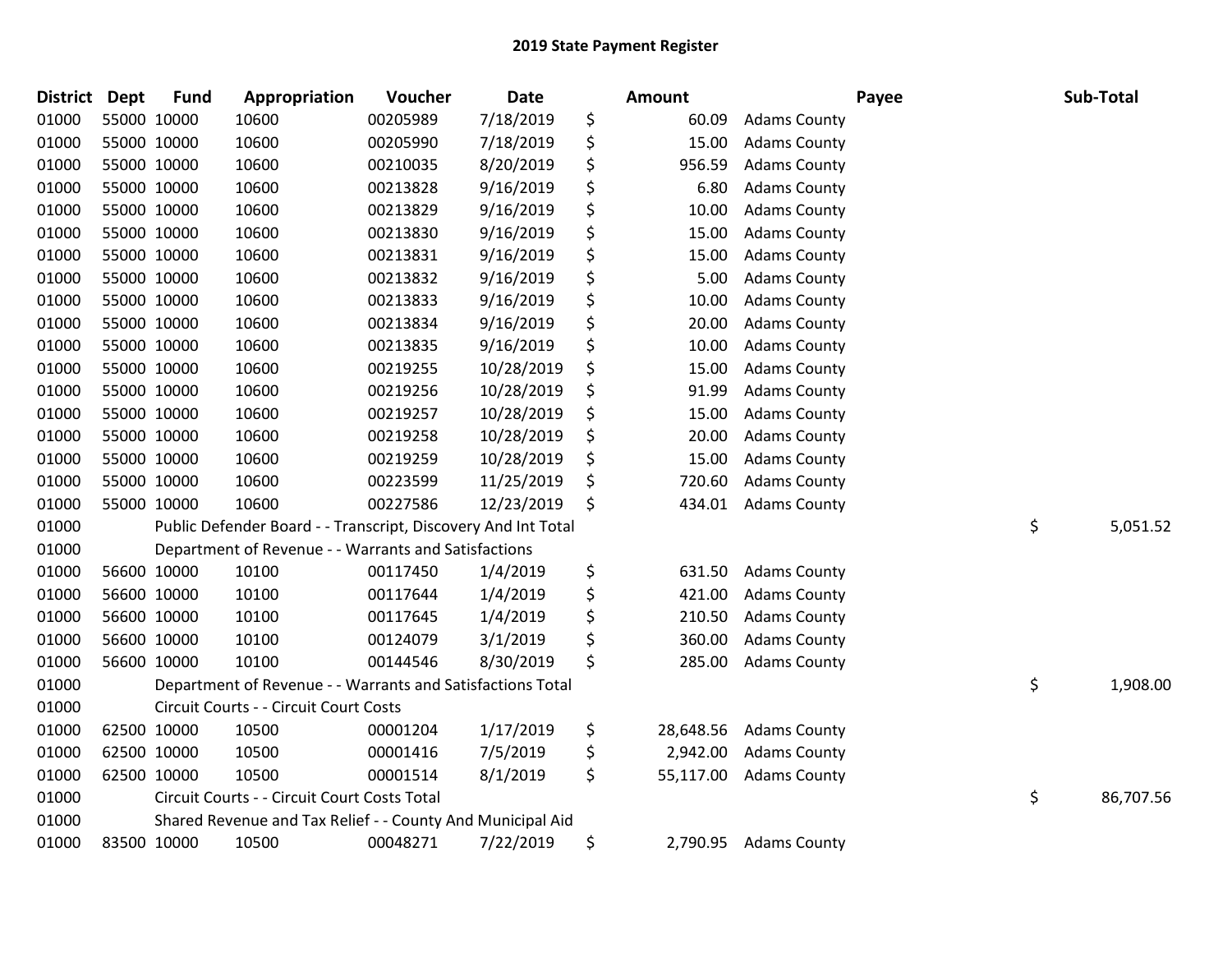| <b>District</b> | Dept        | Fund        | Appropriation                                                         | Voucher  | Date       |     | Amount       |                        | Payee | Sub-Total     |
|-----------------|-------------|-------------|-----------------------------------------------------------------------|----------|------------|-----|--------------|------------------------|-------|---------------|
| 01000           | 83500 10000 |             | 10500                                                                 | 00052560 | 11/18/2019 | \$  |              | 15,815.36 Adams County |       |               |
| 01000           |             |             | Shared Revenue and Tax Relief - - County And Municipal Aid Total      |          |            |     |              |                        | \$    | 18,606.31     |
| 01000           |             |             | Shared Revenue and Tax Relief - - Exempt Computer Aid                 |          |            |     |              |                        |       |               |
| 01000           |             | 83500 10000 | 10900                                                                 | 00045370 | 7/22/2019  | \$  | 5,690.97     | <b>Adams County</b>    |       |               |
| 01000           |             |             | Shared Revenue and Tax Relief - - Exempt Computer Aid Total           |          |            |     |              |                        | \$    | 5,690.97      |
| 01000           |             |             | Shared Revenue and Tax Relief - - Utility Aid                         |          |            |     |              |                        |       |               |
| 01000           |             | 83500 10000 | 11000                                                                 | 00048271 | 7/22/2019  | \$  | 15,675.11    | <b>Adams County</b>    |       |               |
| 01000           |             | 83500 10000 | 11000                                                                 | 00052560 | 11/18/2019 | \$  | 94,597.90    | <b>Adams County</b>    |       |               |
| 01000           |             |             | Shared Revenue and Tax Relief - - Utility Aid Total                   |          |            |     |              |                        | \$    | 110,273.01    |
| 01000           |             |             | Shared Revenue and Tax Relief - - Personal Property Aid               |          |            |     |              |                        |       |               |
| 01000           |             | 83500 10000 | 11100                                                                 | 00039893 | 5/6/2019   | \$  | 37,554.54    | <b>Adams County</b>    |       |               |
| 01000           |             |             | Shared Revenue and Tax Relief - - Personal Property Aid Total         |          |            |     |              |                        | \$    | 37,554.54     |
| 01000           |             |             | Shared Revenue and Tax Relief - - School Lvy Tx/First Dollar Cr       |          |            |     |              |                        |       |               |
| 01000           |             | 83500 10000 | 30200                                                                 | 00045215 | 7/22/2019  | \$  | 4,269,101.90 | <b>Adams County</b>    |       |               |
| 01000           |             | 83500 10000 | 30200                                                                 | 00048099 | 7/22/2019  | \$. | 1,229,440.90 | <b>Adams County</b>    |       |               |
| 01000           |             |             | Shared Revenue and Tax Relief - - School Lvy Tx/First Dollar Cr Total |          |            |     |              |                        | \$    | 5,498,542.80  |
| 01000           |             |             | Shared Revenue and Tax Relief - - Lottery & Gaming Credit             |          |            |     |              |                        |       |               |
| 01000           |             | 83500 52100 | 36300                                                                 | 00038585 | 3/25/2019  | \$  | 976,471.19   | <b>Adams County</b>    |       |               |
| 01000           |             |             | Shared Revenue and Tax Relief - - Lottery & Gaming Credit Total       |          |            |     |              |                        |       | 976,471.19    |
| 01000 Total     |             |             |                                                                       |          |            |     |              |                        |       | 15,154,108.83 |
|                 |             |             |                                                                       |          |            |     |              |                        |       |               |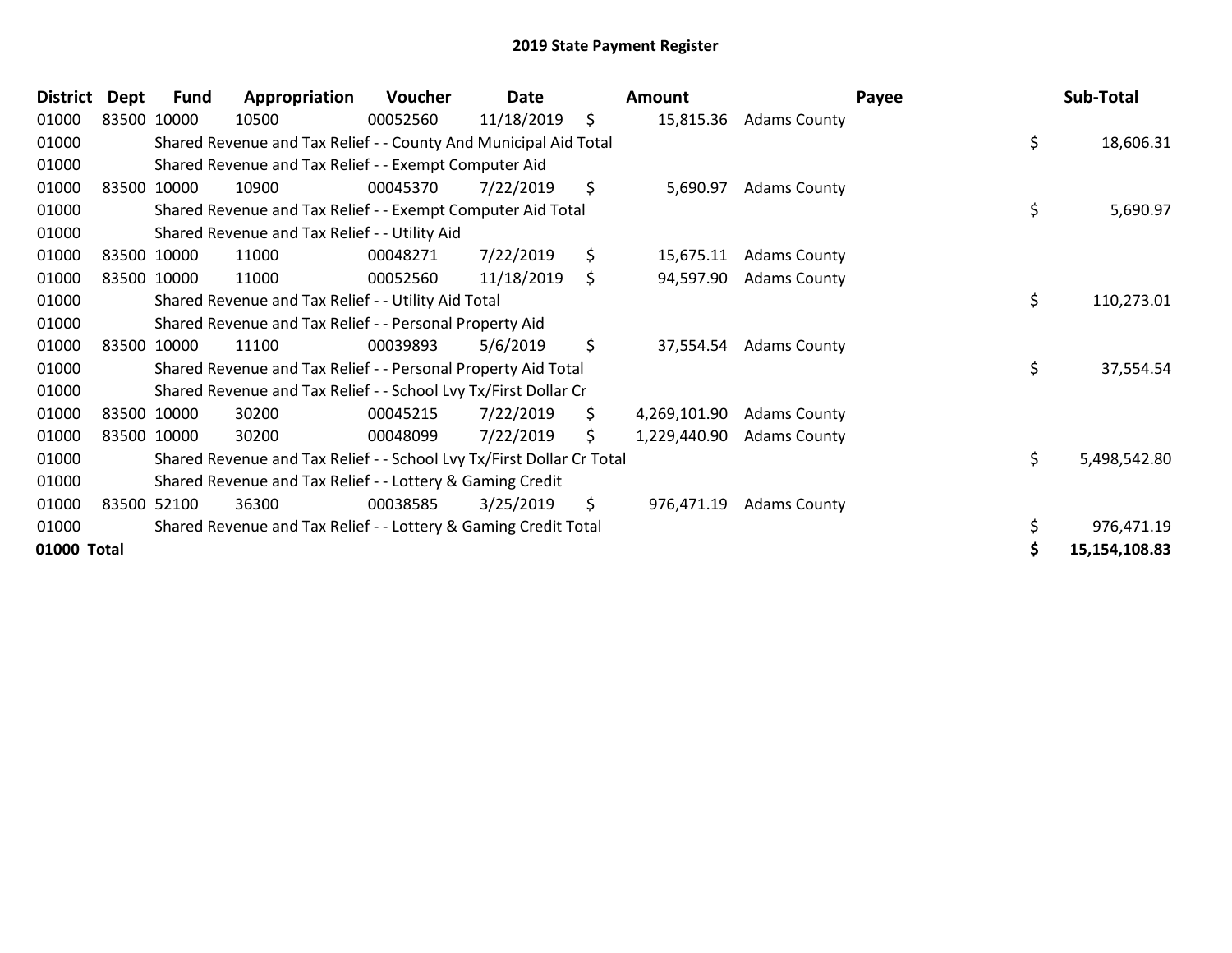| District Dept |             | <b>Fund</b> | Appropriation                                                      | Voucher  | <b>Date</b> | <b>Amount</b>   | Payee                   | Sub-Total        |
|---------------|-------------|-------------|--------------------------------------------------------------------|----------|-------------|-----------------|-------------------------|------------------|
| 01002         |             |             | Dept of Safety & Prof Services - - Fire Dues Distribution          |          |             |                 |                         |                  |
| 01002         | 16500 10000 |             | 22500                                                              | 00030559 | 7/16/2019   | \$              | 4,581.81 Town Of Adams  |                  |
| 01002         |             |             | Dept of Safety & Prof Services - - Fire Dues Distribution Total    |          |             |                 |                         | \$<br>4,581.81   |
| 01002         |             |             | Dept of Natural Resources - - Aids In Lieu Of Taxes - Gener        |          |             |                 |                         |                  |
| 01002         | 37000 10000 |             | 50300                                                              | 00294135 | 1/29/2019   | \$<br>46,926.16 | Town Of Adams           |                  |
| 01002         |             | 37000 10000 | 50300                                                              | 00313525 | 4/19/2019   | \$<br>49.58     | Town Of Adams           |                  |
| 01002         |             |             | Dept of Natural Resources - - Aids In Lieu Of Taxes - Gener Total  |          |             |                 |                         | \$<br>46,975.74  |
| 01002         |             |             | Dept of Natural Resources - - Resaids - Cnty Forst, Cl & Mfl       |          |             |                 |                         |                  |
| 01002         |             | 37000 21200 | 57100                                                              | 00332132 | 6/21/2019   | \$              | 1,699.58 Town Of Adams  |                  |
| 01002         |             |             | Dept of Natural Resources - - Resaids - Cnty Forst, Cl & Mfl Total |          |             |                 |                         | \$<br>1,699.58   |
| 01002         |             |             | WI Dept of Transportation - - Trns Aids To Mnc.-Sf                 |          |             |                 |                         |                  |
| 01002         |             | 39500 21100 | 19100                                                              | 00335845 | 1/7/2019    | \$<br>34,622.58 | Town Of Adams           |                  |
| 01002         |             | 39500 21100 | 19100                                                              | 00363161 | 4/1/2019    | \$<br>34,622.58 | Town Of Adams           |                  |
| 01002         | 39500 21100 |             | 19100                                                              | 00401170 | 7/1/2019    | \$<br>34,622.58 | Town Of Adams           |                  |
| 01002         | 39500 21100 |             | 19100                                                              | 00443988 | 10/7/2019   | \$              | 34,622.59 Town Of Adams |                  |
| 01002         |             |             | WI Dept of Transportation - - Trns Aids To Mnc.-Sf Total           |          |             |                 |                         | \$<br>138,490.33 |
| 01002         |             |             | Elections Commission - - 2018 Hava Election Security               |          |             |                 |                         |                  |
| 01002         |             | 51000 22000 | 18200                                                              | 00002649 | 11/19/2019  | \$<br>100.00    | Town Of Adams           |                  |
| 01002         |             |             | Elections Commission - - 2018 Hava Election Security Total         |          |             |                 |                         | \$<br>100.00     |
| 01002         |             |             | Shared Revenue and Tax Relief - - County And Municipal Aid         |          |             |                 |                         |                  |
| 01002         |             | 83500 10000 | 10500                                                              | 00037690 | 1/29/2019   | \$<br>2,703.00  | Town Of Adams           |                  |
| 01002         |             | 83500 10000 | 10500                                                              | 00048252 | 7/22/2019   | \$<br>4,196.17  | Town Of Adams           |                  |
| 01002         |             | 83500 10000 | 10500                                                              | 00052541 | 11/18/2019  | \$              | 23,778.27 Town Of Adams |                  |
| 01002         |             |             | Shared Revenue and Tax Relief - - County And Municipal Aid Total   |          |             |                 |                         | \$<br>30,677.44  |
| 01002         |             |             | Shared Revenue and Tax Relief - - Exempt Computer Aid              |          |             |                 |                         |                  |
| 01002         | 83500 10000 |             | 10900                                                              | 00045442 | 7/22/2019   | \$<br>30.14     | Town Of Adams           |                  |
| 01002         |             |             | Shared Revenue and Tax Relief - - Exempt Computer Aid Total        |          |             |                 |                         | \$<br>30.14      |
| 01002         |             |             | Shared Revenue and Tax Relief - - Utility Aid                      |          |             |                 |                         |                  |
| 01002         | 83500 10000 |             | 11000                                                              | 00048252 | 7/22/2019   | \$<br>961.62    | Town Of Adams           |                  |
| 01002         | 83500 10000 |             | 11000                                                              | 00052541 | 11/18/2019  | \$              | 7,167.63 Town Of Adams  |                  |
| 01002         |             |             | Shared Revenue and Tax Relief - - Utility Aid Total                |          |             |                 |                         | \$<br>8,129.25   |
| 01002         |             |             | Shared Revenue and Tax Relief - - Personal Property Aid            |          |             |                 |                         |                  |
| 01002         | 83500 10000 |             | 11100                                                              | 00039965 | 5/6/2019    | \$              | 207.02 Town Of Adams    |                  |
|               |             |             |                                                                    |          |             |                 |                         |                  |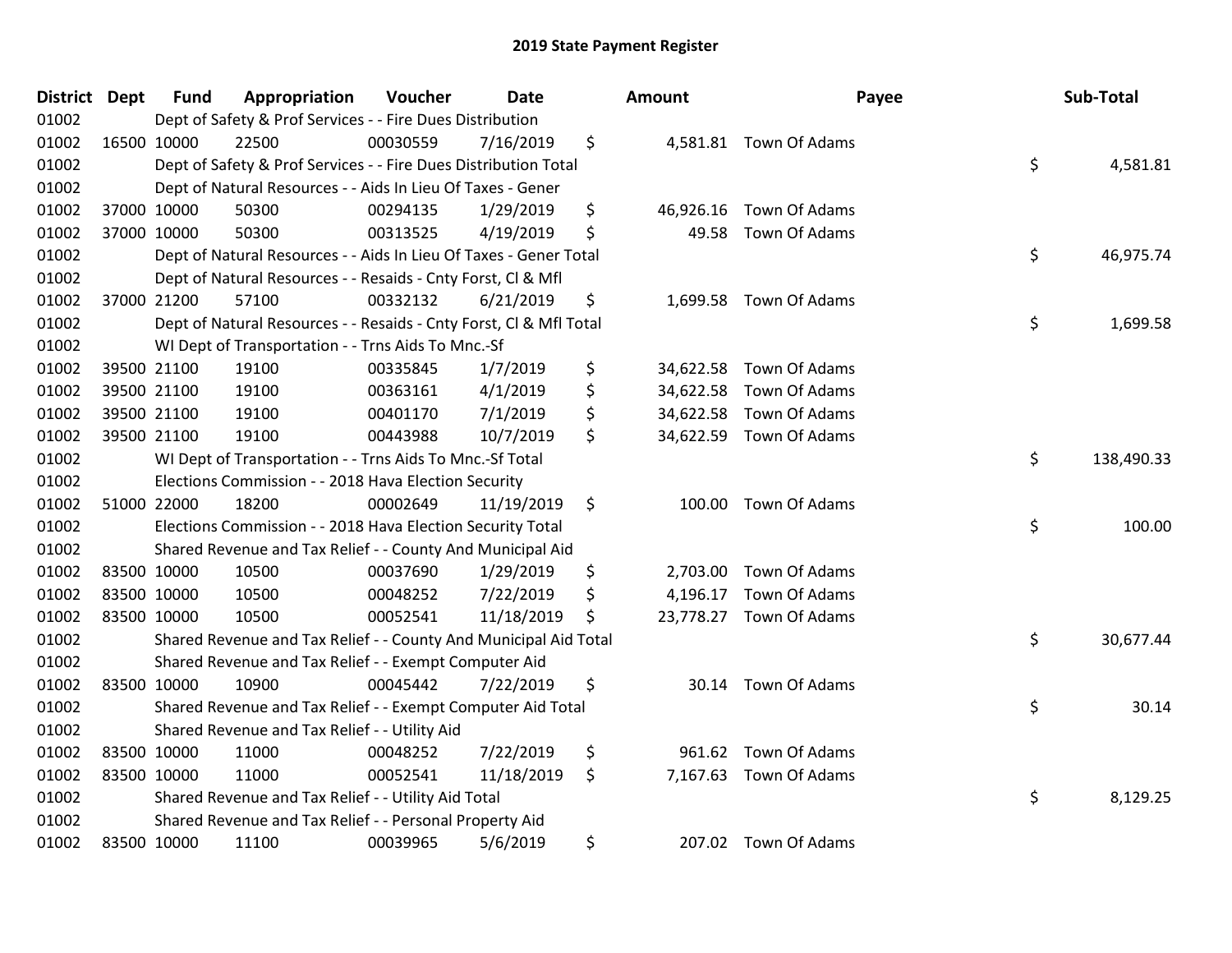| District Dept | Fund | <b>Appropriation</b>                                          | Voucher | Date | Amount | Payee | Sub-Total  |
|---------------|------|---------------------------------------------------------------|---------|------|--------|-------|------------|
| 01002         |      | Shared Revenue and Tax Relief - - Personal Property Aid Total |         |      |        |       | 207.02     |
| 01002 Total   |      |                                                               |         |      |        |       | 230,891.31 |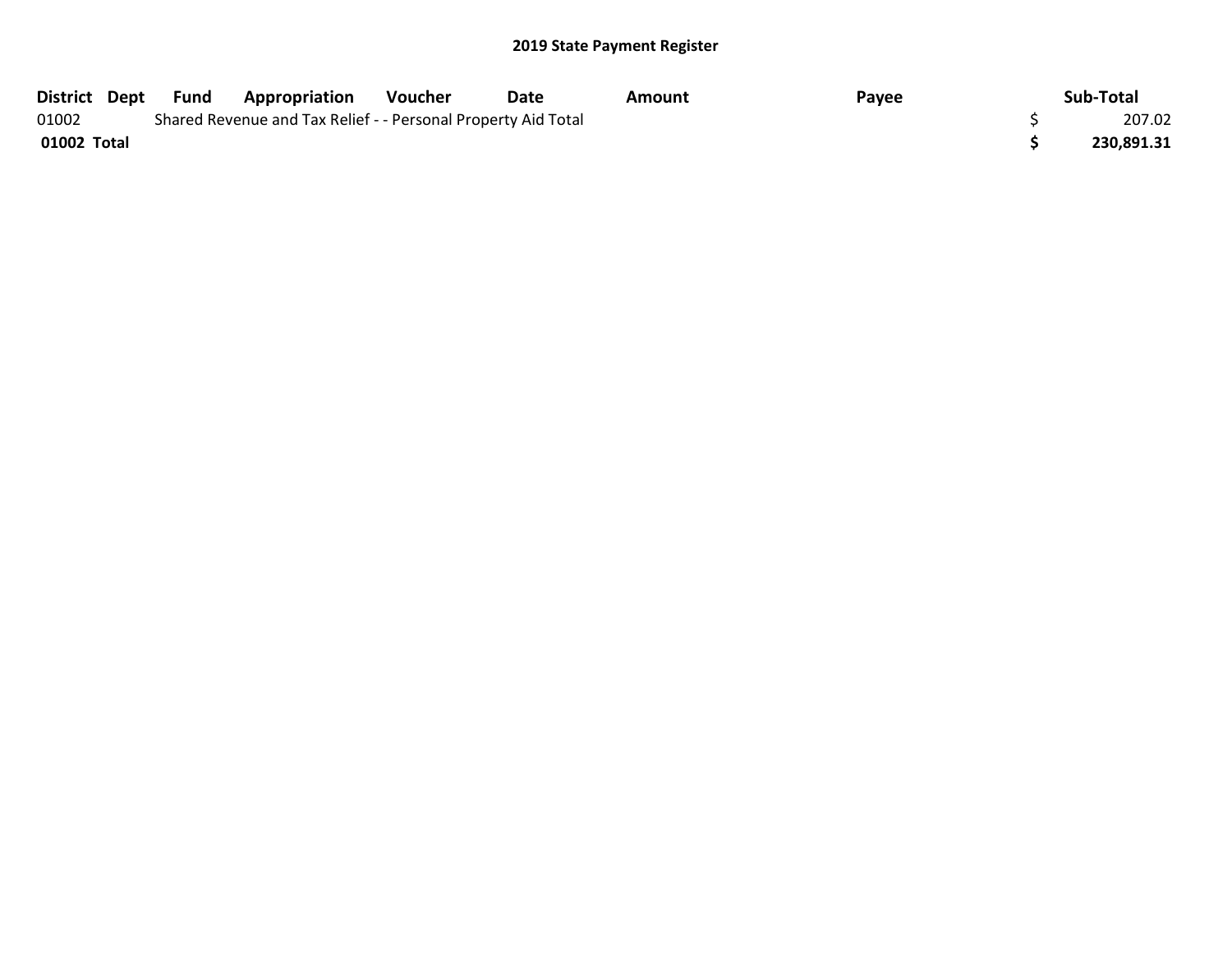| District | <b>Dept</b> | <b>Fund</b> | Appropriation                                                      | Voucher  | <b>Date</b> | <b>Amount</b>   | Payee                       | Sub-Total        |
|----------|-------------|-------------|--------------------------------------------------------------------|----------|-------------|-----------------|-----------------------------|------------------|
| 01004    |             |             | Dept of Safety & Prof Services - - Fire Dues Distribution          |          |             |                 |                             |                  |
| 01004    |             | 16500 10000 | 22500                                                              | 00030861 | 7/17/2019   | \$              | 2,851.22 Town Of Big Flats  |                  |
| 01004    |             |             | Dept of Safety & Prof Services - - Fire Dues Distribution Total    |          |             |                 |                             | \$<br>2,851.22   |
| 01004    |             |             | Dept of Natural Resources - - Aids In Lieu Of Taxes - Gener        |          |             |                 |                             |                  |
| 01004    |             | 37000 10000 | 50300                                                              | 00294127 | 1/30/2019   | \$              | 3,890.12 Town Of Big Flats  |                  |
| 01004    |             | 37000 10000 | 50300                                                              | 00294128 | 1/30/2019   | \$              | 5,235.94 Town Of Big Flats  |                  |
| 01004    |             |             | Dept of Natural Resources - - Aids In Lieu Of Taxes - Gener Total  |          |             |                 |                             | \$<br>9,126.06   |
| 01004    |             |             | Dept of Natural Resources - - General Program Operations --        |          |             |                 |                             |                  |
| 01004    |             | 37000 21200 | 25400                                                              | 00288325 | 1/22/2019   | \$              | 5,700.00 Town Of Big Flats  |                  |
| 01004    |             | 37000 21200 | 25400                                                              | 00374973 | 12/17/2019  | \$              | 6,037.00 Town Of Big Flats  |                  |
| 01004    |             |             | Dept of Natural Resources - - General Program Operations -- Total  |          |             |                 |                             | \$<br>11,737.00  |
| 01004    |             |             | Dept of Natural Resources - - Resaids - Cnty Forst, Cl & Mfl       |          |             |                 |                             |                  |
| 01004    |             | 37000 21200 | 57100                                                              | 00332133 | 6/21/2019   | \$              | 3,076.13 Town Of Big Flats  |                  |
| 01004    |             |             | Dept of Natural Resources - - Resaids - Cnty Forst, CI & Mfl Total |          |             |                 |                             | \$<br>3,076.13   |
| 01004    |             |             | WI Dept of Transportation - - Trns Aids To Mnc.-Sf                 |          |             |                 |                             |                  |
| 01004    |             | 39500 21100 | 19100                                                              | 00335846 | 1/7/2019    | \$<br>53,776.39 | Town Of Big Flats           |                  |
| 01004    |             | 39500 21100 | 19100                                                              | 00363162 | 4/1/2019    | \$<br>53,776.39 | Town Of Big Flats           |                  |
| 01004    |             | 39500 21100 | 19100                                                              | 00401171 | 7/1/2019    | \$              | 53,776.39 Town Of Big Flats |                  |
| 01004    |             | 39500 21100 | 19100                                                              | 00443989 | 10/7/2019   | \$              | 53,776.39 Town Of Big Flats |                  |
| 01004    |             |             | WI Dept of Transportation - - Trns Aids To Mnc.-Sf Total           |          |             |                 |                             | \$<br>215,105.56 |
| 01004    |             |             | Elections Commission - - 2018 Hava Election Security               |          |             |                 |                             |                  |
| 01004    |             | 51000 22000 | 18200                                                              | 00002906 | 11/26/2019  | \$              | 600.00 Town Of Big Flats    |                  |
| 01004    |             |             | Elections Commission - - 2018 Hava Election Security Total         |          |             |                 |                             | \$<br>600.00     |
| 01004    |             |             | Shared Revenue and Tax Relief - - County And Municipal Aid         |          |             |                 |                             |                  |
| 01004    |             | 83500 10000 | 10500                                                              | 00048253 | 7/22/2019   | \$<br>1,811.39  | Town Of Big Flats           |                  |
| 01004    |             | 83500 10000 | 10500                                                              | 00052542 | 11/18/2019  | \$              | 10,264.54 Town Of Big Flats |                  |
| 01004    |             |             | Shared Revenue and Tax Relief - - County And Municipal Aid Total   |          |             |                 |                             | \$<br>12,075.93  |
| 01004    |             |             | Shared Revenue and Tax Relief - - Exempt Computer Aid              |          |             |                 |                             |                  |
| 01004    | 83500 10000 |             | 10900                                                              | 00045443 | 7/22/2019   | \$              | 31.18 Town Of Big Flats     |                  |
| 01004    |             |             | Shared Revenue and Tax Relief - - Exempt Computer Aid Total        |          |             |                 |                             | \$<br>31.18      |
| 01004    |             |             | Shared Revenue and Tax Relief - - Personal Property Aid            |          |             |                 |                             |                  |
| 01004    |             | 83500 10000 | 11100                                                              | 00039966 | 5/6/2019    | \$<br>290.15    | Town Of Big Flats           |                  |
| 01004    |             |             | Shared Revenue and Tax Relief - - Personal Property Aid Total      |          |             |                 |                             | \$<br>290.15     |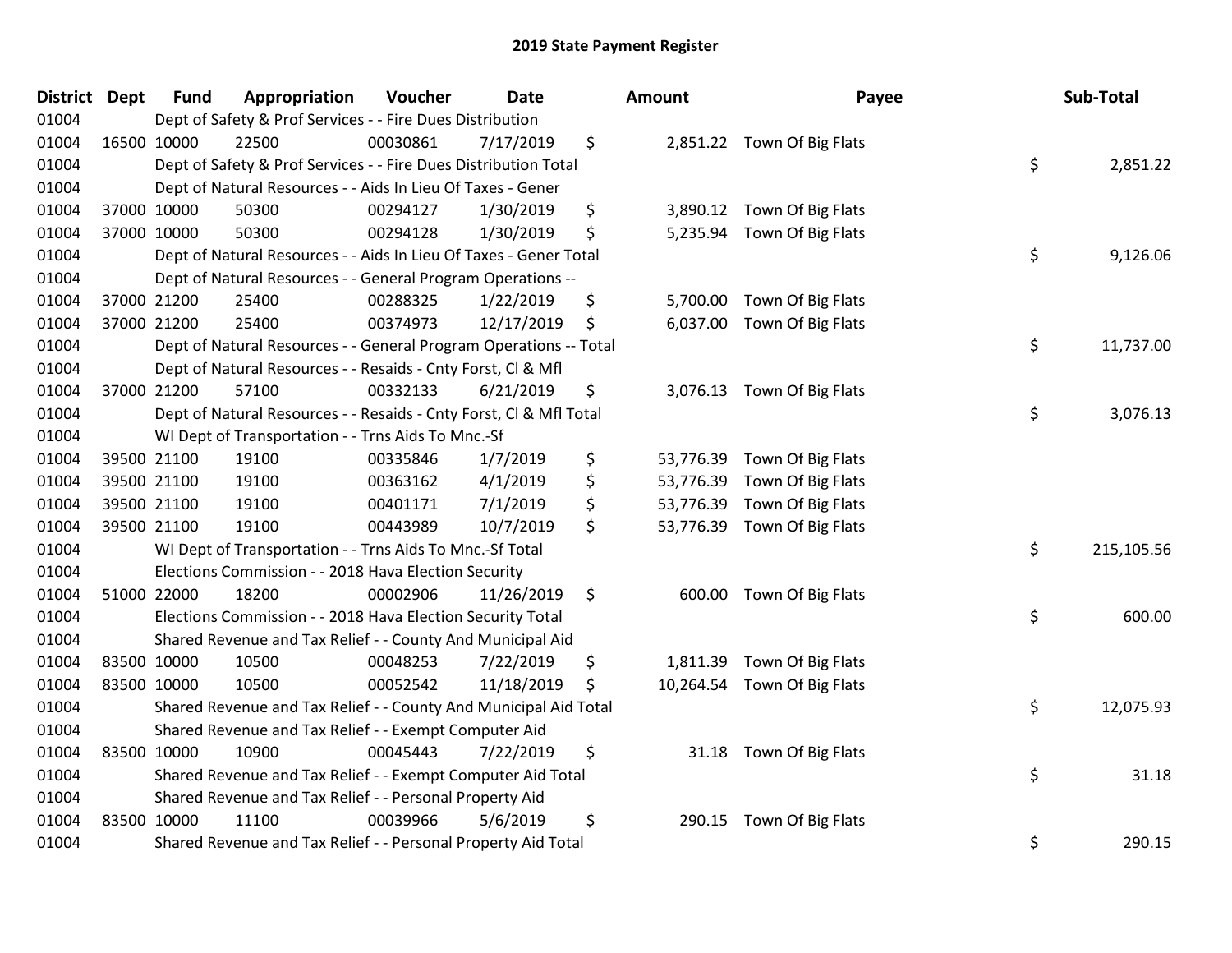| District Dept Fund | Appropriation | <b>Voucher</b> | <b>Date</b> | Amount | Payee | Sub-Total  |
|--------------------|---------------|----------------|-------------|--------|-------|------------|
| 01004 Total        |               |                |             |        |       | 254,893.23 |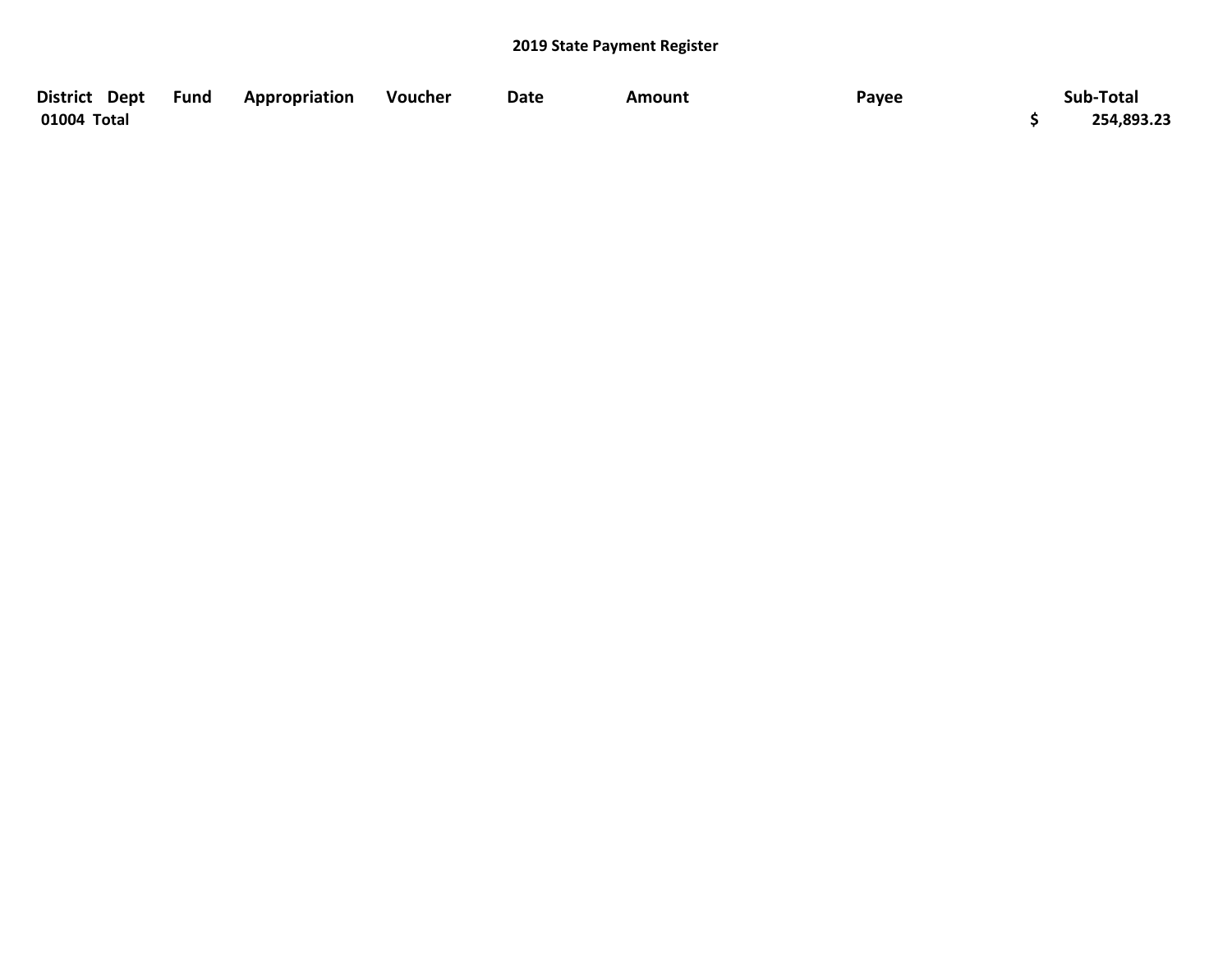| District Dept | <b>Fund</b> | Appropriation                                                      | Voucher  | <b>Date</b> | Amount          | Payee                     | Sub-Total       |
|---------------|-------------|--------------------------------------------------------------------|----------|-------------|-----------------|---------------------------|-----------------|
| 01006         |             | Dept of Safety & Prof Services - - Fire Dues Distribution          |          |             |                 |                           |                 |
| 01006         | 16500 10000 | 22500                                                              | 00031062 | 7/17/2019   | \$              | 2,177.24 Town Of Colburn  |                 |
| 01006         |             | Dept of Safety & Prof Services - - Fire Dues Distribution Total    |          |             |                 |                           | \$<br>2,177.24  |
| 01006         |             | Dept of Natural Resources - - Aids In Lieu Of Taxes - Gener        |          |             |                 |                           |                 |
| 01006         | 37000 10000 | 50300                                                              | 00294162 | 1/29/2019   | \$<br>1,398.92  | Town Of Colburn           |                 |
| 01006         | 37000 10000 | 50300                                                              | 00314247 | 4/19/2019   | \$<br>70.16     | Town Of Colburn           |                 |
| 01006         |             | Dept of Natural Resources - - Aids In Lieu Of Taxes - Gener Total  |          |             |                 |                           | \$<br>1,469.08  |
| 01006         |             | Dept of Natural Resources - - Resaids - Cnty Forst, Cl & Mfl       |          |             |                 |                           |                 |
| 01006         | 37000 21200 | 57100                                                              | 00332134 | 6/21/2019   | \$<br>700.04    | Town Of Colburn           |                 |
| 01006         |             | Dept of Natural Resources - - Resaids - Cnty Forst, Cl & Mfl Total |          |             |                 |                           | \$<br>700.04    |
| 01006         |             | Dept of Natural Resources - - Aids In Lieu Of Taxes - Sum S        |          |             |                 |                           |                 |
| 01006         | 37000 21200 | 57900                                                              | 00314248 | 4/19/2019   | \$              | 4,267.12 Town Of Colburn  |                 |
| 01006         |             | Dept of Natural Resources - - Aids In Lieu Of Taxes - Sum S Total  |          |             |                 |                           | \$<br>4,267.12  |
| 01006         |             | WI Dept of Transportation - - Trns Aids To Mnc.-Sf                 |          |             |                 |                           |                 |
| 01006         | 39500 21100 | 19100                                                              | 00335847 | 1/7/2019    | \$<br>23,985.56 | Town Of Colburn           |                 |
| 01006         | 39500 21100 | 19100                                                              | 00363163 | 4/1/2019    | \$<br>23,985.56 | Town Of Colburn           |                 |
| 01006         | 39500 21100 | 19100                                                              | 00401172 | 7/1/2019    | \$<br>23,985.56 | Town Of Colburn           |                 |
| 01006         | 39500 21100 | 19100                                                              | 00443990 | 10/7/2019   | \$              | 23,985.56 Town Of Colburn |                 |
| 01006         |             | WI Dept of Transportation - - Trns Aids To Mnc.-Sf Total           |          |             |                 |                           | \$<br>95,942.24 |
| 01006         |             | Elections Commission - - General Program Ops, GPR                  |          |             |                 |                           |                 |
| 01006         | 51000 10000 | 10100                                                              | 00001676 | 2/15/2019   | \$<br>145.06    | Town Of Colburn           |                 |
| 01006         |             | Elections Commission - - General Program Ops, GPR Total            |          |             |                 |                           | \$<br>145.06    |
| 01006         |             | Elections Commission - - 2018 Hava Election Security               |          |             |                 |                           |                 |
| 01006         | 51000 22000 | 18200                                                              | 00002912 | 11/26/2019  | \$<br>600.00    | Town Of Colburn           |                 |
| 01006         |             | Elections Commission - - 2018 Hava Election Security Total         |          |             |                 |                           | \$<br>600.00    |
| 01006         |             | Shared Revenue and Tax Relief - - County And Municipal Aid         |          |             |                 |                           |                 |
| 01006         | 83500 10000 | 10500                                                              | 00048254 | 7/24/2019   | \$<br>885.72    | Town Of Colburn           |                 |
| 01006         | 83500 10000 | 10500                                                              | 00052543 | 11/18/2019  | \$              | 5,019.10 Town Of Colburn  |                 |
| 01006         |             | Shared Revenue and Tax Relief - - County And Municipal Aid Total   |          |             |                 |                           | \$<br>5,904.82  |
| 01006         |             | Shared Revenue and Tax Relief - - Exempt Computer Aid              |          |             |                 |                           |                 |
| 01006         | 83500 10000 | 10900                                                              | 00045444 | 7/24/2019   | \$<br>193.30    | Town Of Colburn           |                 |
| 01006         |             | Shared Revenue and Tax Relief - - Exempt Computer Aid Total        |          |             |                 |                           | \$<br>193.30    |
| 01006         |             | Shared Revenue and Tax Relief - - Personal Property Aid            |          |             |                 |                           |                 |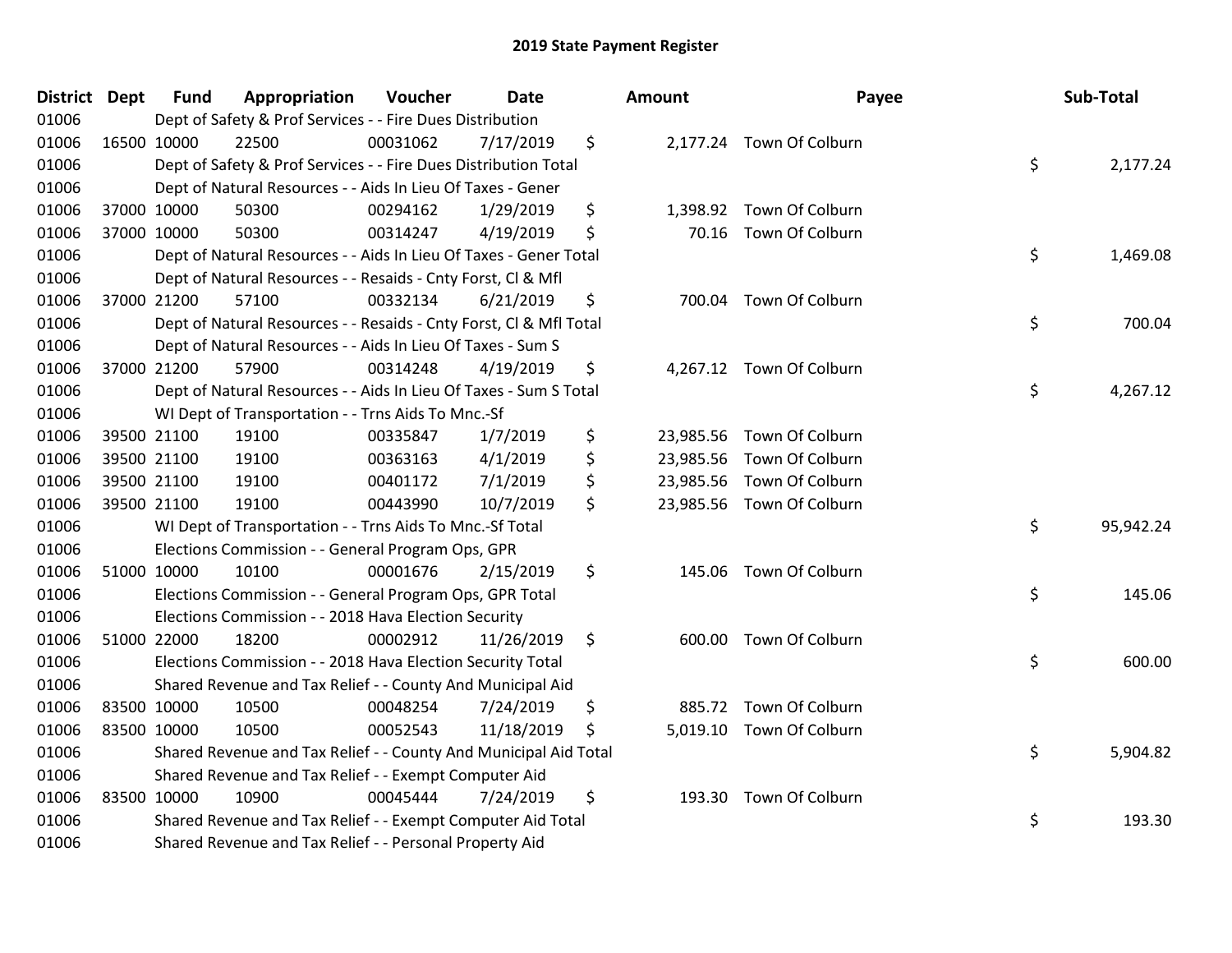| District Dept | Fund        | <b>Appropriation</b>                                          | <b>Voucher</b> | Date     |     | Amount | Pavee                | Sub-Total  |
|---------------|-------------|---------------------------------------------------------------|----------------|----------|-----|--------|----------------------|------------|
| 01006         | 83500 10000 | 11100                                                         | 00039967       | 5/6/2019 | S S |        | 1.62 Town Of Colburn |            |
| 01006         |             | Shared Revenue and Tax Relief - - Personal Property Aid Total |                |          |     |        |                      | 1.62       |
| 01006 Total   |             |                                                               |                |          |     |        |                      | 111.400.52 |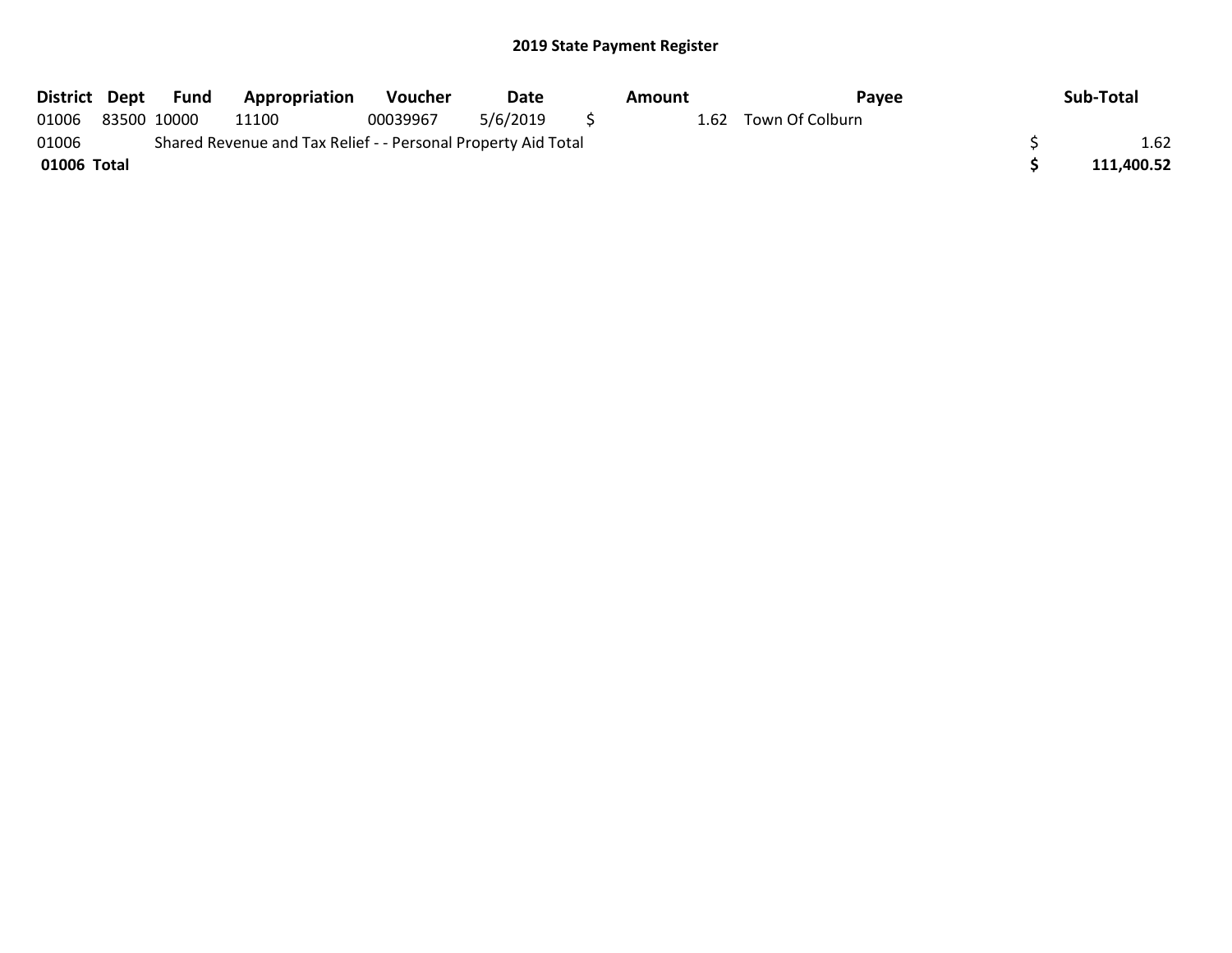| District Dept |             | <b>Fund</b> | Appropriation                                                          | Voucher  | <b>Date</b> |                | Amount | Payee                          | Sub-Total        |
|---------------|-------------|-------------|------------------------------------------------------------------------|----------|-------------|----------------|--------|--------------------------------|------------------|
| 01008         |             |             | Dept of Safety & Prof Services - - Fire Dues Distribution              |          |             |                |        |                                |                  |
| 01008         | 16500 10000 |             | 22500                                                                  | 00030398 | 7/16/2019   | \$             |        | 6,247.66 Town Of Dell Prairie  |                  |
| 01008         |             |             | Dept of Safety & Prof Services - - Fire Dues Distribution Total        |          |             |                |        |                                | \$<br>6,247.66   |
| 01008         |             |             | Dept of Natural Resources - - Aids In Lieu Of Taxes - Gener            |          |             |                |        |                                |                  |
| 01008         |             | 37000 10000 | 50300                                                                  | 00294150 | 1/29/2019   | \$             |        | 56,464.20 Town Of Dell Prairie |                  |
| 01008         |             |             | Dept of Natural Resources - - Aids In Lieu Of Taxes - Gener Total      |          |             |                |        |                                | \$<br>56,464.20  |
| 01008         |             |             | Dept of Natural Resources - - Resaids - Cnty Forst, Cl & Mfl           |          |             |                |        |                                |                  |
| 01008         |             | 37000 21200 | 57100                                                                  | 00332135 | 6/21/2019   | \$             |        | 596.86 Town Of Dell Prairie    |                  |
| 01008         |             |             | Dept of Natural Resources - - Resaids - Cnty Forst, CI & Mfl Total     |          |             |                |        |                                | \$<br>596.86     |
| 01008         |             |             | WI Dept of Transportation - - Trns Aids To Mnc.-Sf                     |          |             |                |        |                                |                  |
| 01008         |             | 39500 21100 | 19100                                                                  | 00335848 | 1/7/2019    | \$             |        | 29,975.97 Town Of Dell Prairie |                  |
| 01008         |             | 39500 21100 | 19100                                                                  | 00363164 | 4/1/2019    | \$             |        | 29,975.97 Town Of Dell Prairie |                  |
| 01008         |             | 39500 21100 | 19100                                                                  | 00401173 | 7/1/2019    | \$             |        | 29,975.97 Town Of Dell Prairie |                  |
| 01008         |             | 39500 21100 | 19100                                                                  | 00443991 | 10/7/2019   | \$             |        | 29,976.00 Town Of Dell Prairie |                  |
| 01008         |             |             | WI Dept of Transportation - - Trns Aids To Mnc.-Sf Total               |          |             |                |        |                                | \$<br>119,903.91 |
| 01008         |             |             | Department of Military Affairs - - Disaster Recovery Aid               |          |             |                |        |                                |                  |
| 01008         |             | 46500 10000 | 30500                                                                  | 00064630 | 7/30/2019   | \$             |        | 1,105.41 Town Of Dell Prairie  |                  |
| 01008         |             |             | Department of Military Affairs - - Disaster Recovery Aid Total         |          |             |                |        |                                | \$<br>1,105.41   |
| 01008         |             |             | Department of Military Affairs - - Federal Aid, Local Assistance       |          |             |                |        |                                |                  |
| 01008         |             | 46500 10000 | 34200                                                                  | 00064630 | 7/30/2019   | \$             |        | 6,632.46 Town Of Dell Prairie  |                  |
| 01008         |             | 46500 10000 | 34200                                                                  | 00066075 | 8/30/2019   | \$             |        | 13,037.77 Town Of Dell Prairie |                  |
| 01008         |             |             | Department of Military Affairs - - Federal Aid, Local Assistance Total |          |             |                |        |                                | \$<br>19,670.23  |
| 01008         |             |             | Elections Commission - - 2018 Hava Election Security                   |          |             |                |        |                                |                  |
| 01008         |             | 51000 22000 | 18200                                                                  | 00002755 | 11/20/2019  | $\ddot{\zeta}$ |        | 1,200.00 Town Of Dell Prairie  |                  |
| 01008         |             |             | Elections Commission - - 2018 Hava Election Security Total             |          |             |                |        |                                | \$<br>1,200.00   |
| 01008         |             |             | Shared Revenue and Tax Relief - - County And Municipal Aid             |          |             |                |        |                                |                  |
| 01008         |             | 83500 10000 | 10500                                                                  | 00048255 | 7/22/2019   | \$             |        | 2,397.08 Town Of Dell Prairie  |                  |
| 01008         |             | 83500 10000 | 10500                                                                  | 00052544 | 11/18/2019  | \$             |        | 13,680.38 Town Of Dell Prairie |                  |
| 01008         |             |             | Shared Revenue and Tax Relief - - County And Municipal Aid Total       |          |             |                |        |                                | \$<br>16,077.46  |
| 01008         |             |             | Shared Revenue and Tax Relief - - Exempt Computer Aid                  |          |             |                |        |                                |                  |
| 01008         |             | 83500 10000 | 10900                                                                  | 00045445 | 7/22/2019   | \$             |        | 38.45 Town Of Dell Prairie     |                  |
| 01008         |             |             | Shared Revenue and Tax Relief - - Exempt Computer Aid Total            |          |             |                |        |                                | \$<br>38.45      |
| 01008         |             |             | Shared Revenue and Tax Relief - - Personal Property Aid                |          |             |                |        |                                |                  |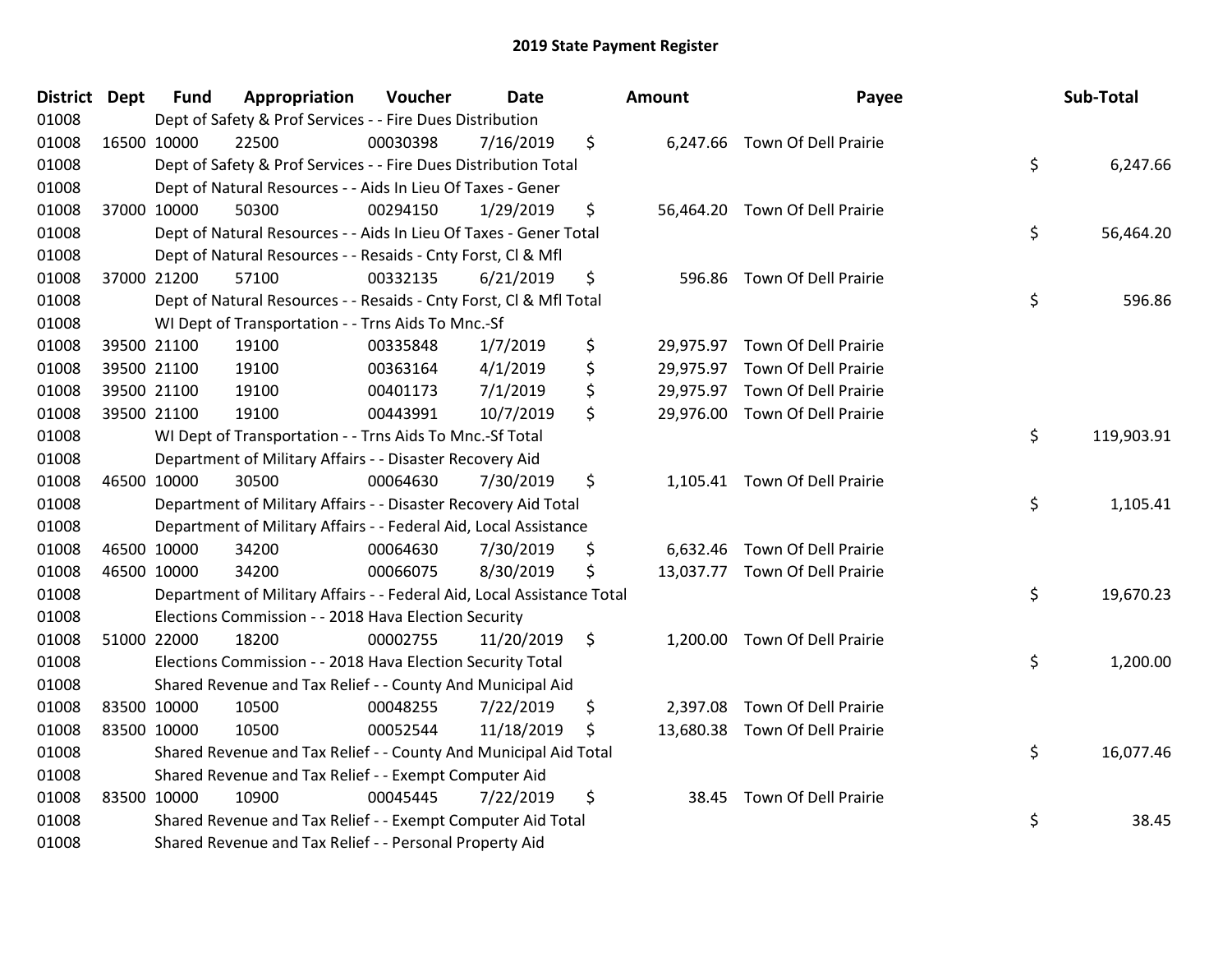| <b>District</b> | Dept | Fund        | Appropriation                                                   | <b>Voucher</b> | Date      | Amount | Pavee                         | Sub-Total  |
|-----------------|------|-------------|-----------------------------------------------------------------|----------------|-----------|--------|-------------------------------|------------|
| 01008           |      | 83500 10000 | 11100                                                           | 00039968       | 5/6/2019  | 833.21 | Town Of Dell Prairie          |            |
| 01008           |      |             | Shared Revenue and Tax Relief - - Personal Property Aid Total   |                |           |        |                               | 833.21     |
| 01008           |      |             | Shared Revenue and Tax Relief - - Lottery & Gaming Credit       |                |           |        |                               |            |
| 01008           |      | 83500 52100 | 36300                                                           | 00038122       | 3/25/2019 |        | 3,801.48 Town Of Dell Prairie |            |
| 01008           |      |             | Shared Revenue and Tax Relief - - Lottery & Gaming Credit Total |                |           |        |                               | 3,801.48   |
| 01008 Total     |      |             |                                                                 |                |           |        |                               | 225,938.87 |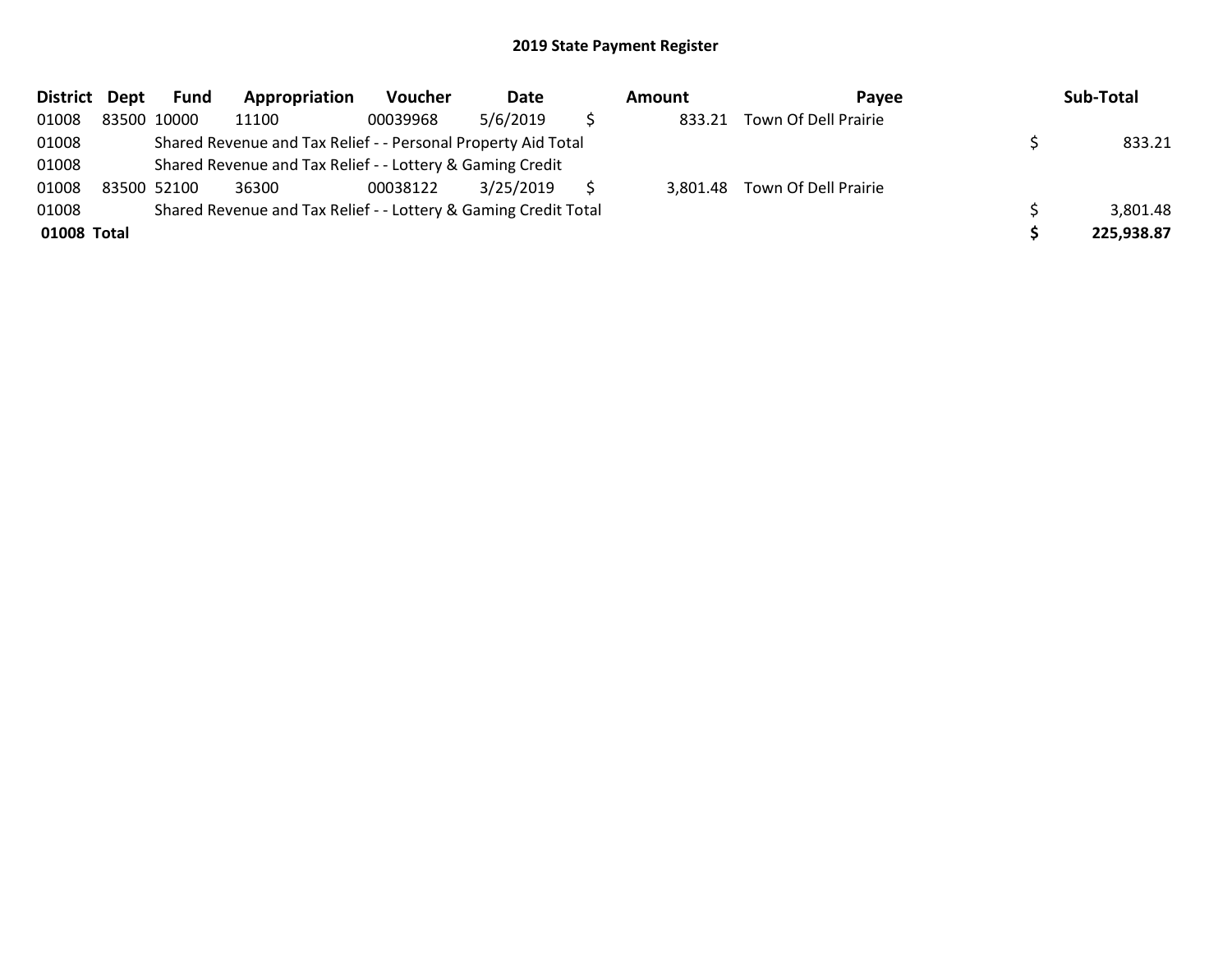| District Dept |             | <b>Fund</b> | Appropriation                                                          | Voucher  | <b>Date</b> | <b>Amount</b>   | Payee                    | Sub-Total        |
|---------------|-------------|-------------|------------------------------------------------------------------------|----------|-------------|-----------------|--------------------------|------------------|
| 01010         |             |             | Dept of Safety & Prof Services - - Fire Dues Distribution              |          |             |                 |                          |                  |
| 01010         | 16500 10000 |             | 22500                                                                  | 00030915 | 7/17/2019   | \$              | 2,675.71 Easton, Town of |                  |
| 01010         |             |             | Dept of Safety & Prof Services - - Fire Dues Distribution Total        |          |             |                 |                          | \$<br>2,675.71   |
| 01010         |             |             | Dept of Natural Resources - - Aids In Lieu Of Taxes - Gener            |          |             |                 |                          |                  |
| 01010         | 37000 10000 |             | 50300                                                                  | 00294149 | 1/29/2019   | \$<br>12,767.67 | Easton, Town of          |                  |
| 01010         | 37000 10000 |             | 50300                                                                  | 00313887 | 4/19/2019   | \$<br>14.16     | Easton, Town of          |                  |
| 01010         |             |             | Dept of Natural Resources - - Aids In Lieu Of Taxes - Gener Total      |          |             |                 |                          | \$<br>12,781.83  |
| 01010         |             |             | Dept of Natural Resources - - Resaids - Cnty Forst, Cl & Mfl           |          |             |                 |                          |                  |
| 01010         | 37000 21200 |             | 57100                                                                  | 00332136 | 6/21/2019   | \$              | 653.61 Easton, Town of   |                  |
| 01010         |             |             | Dept of Natural Resources - - Resaids - Cnty Forst, CI & Mfl Total     |          |             |                 |                          | \$<br>653.61     |
| 01010         |             |             | Dept of Natural Resources - - Aids In Lieu Of Taxes - Sum S            |          |             |                 |                          |                  |
| 01010         | 37000 21200 |             | 57900                                                                  | 00313886 | 4/19/2019   | \$<br>8.94      | Easton, Town of          |                  |
| 01010         |             |             | Dept of Natural Resources - - Aids In Lieu Of Taxes - Sum S Total      |          |             |                 |                          | \$<br>8.94       |
| 01010         |             |             | WI Dept of Transportation - - Trns Aids To Mnc.-Sf                     |          |             |                 |                          |                  |
| 01010         | 39500 21100 |             | 19100                                                                  | 00335849 | 1/7/2019    | \$<br>33,801.10 | Easton, Town of          |                  |
| 01010         | 39500 21100 |             | 19100                                                                  | 00363165 | 4/1/2019    | \$<br>33,801.10 | Easton, Town of          |                  |
| 01010         | 39500 21100 |             | 19100                                                                  | 00401174 | 7/1/2019    | \$<br>33,801.10 | Easton, Town of          |                  |
| 01010         | 39500 21100 |             | 19100                                                                  | 00443992 | 10/7/2019   | \$<br>33,801.10 | Easton, Town of          |                  |
| 01010         |             |             | WI Dept of Transportation - - Trns Aids To Mnc.-Sf Total               |          |             |                 |                          | \$<br>135,204.40 |
| 01010         |             |             | Department of Military Affairs - - Disaster Recovery Aid               |          |             |                 |                          |                  |
| 01010         | 46500 10000 |             | 30500                                                                  | 00060610 | 5/15/2019   | \$<br>612.50    | Easton, Town of          |                  |
| 01010         | 46500 10000 |             | 30500                                                                  | 00069001 | 11/5/2019   | \$<br>6,192.35  | Easton, Town of          |                  |
| 01010         |             |             | Department of Military Affairs - - Disaster Recovery Aid Total         |          |             |                 |                          | \$<br>6,804.85   |
| 01010         |             |             | Department of Military Affairs - - Federal Aid, Local Assistance       |          |             |                 |                          |                  |
| 01010         | 46500 10000 |             | 34200                                                                  | 00060610 | 5/15/2019   | \$<br>3,675.00  | Easton, Town of          |                  |
| 01010         | 46500 10000 |             | 34200                                                                  | 00069001 | 11/5/2019   | \$<br>37,154.10 | Easton, Town of          |                  |
| 01010         |             |             | Department of Military Affairs - - Federal Aid, Local Assistance Total |          |             |                 |                          | \$<br>40,829.10  |
| 01010         |             |             | Elections Commission - - 2018 Hava Election Security                   |          |             |                 |                          |                  |
| 01010         | 51000 22000 |             | 18200                                                                  | 00002282 | 11/6/2019   | \$<br>1,200.00  | Easton, Town of          |                  |
| 01010         |             |             | Elections Commission - - 2018 Hava Election Security Total             |          |             |                 |                          | \$<br>1,200.00   |
| 01010         |             |             | Shared Revenue and Tax Relief - - County And Municipal Aid             |          |             |                 |                          |                  |
| 01010         | 83500 10000 |             | 10500                                                                  | 00048256 | 7/22/2019   | \$<br>2,345.03  | Easton, Town of          |                  |
| 01010         | 83500 10000 |             | 10500                                                                  | 00052545 | 11/18/2019  | \$<br>13,288.48 | Easton, Town of          |                  |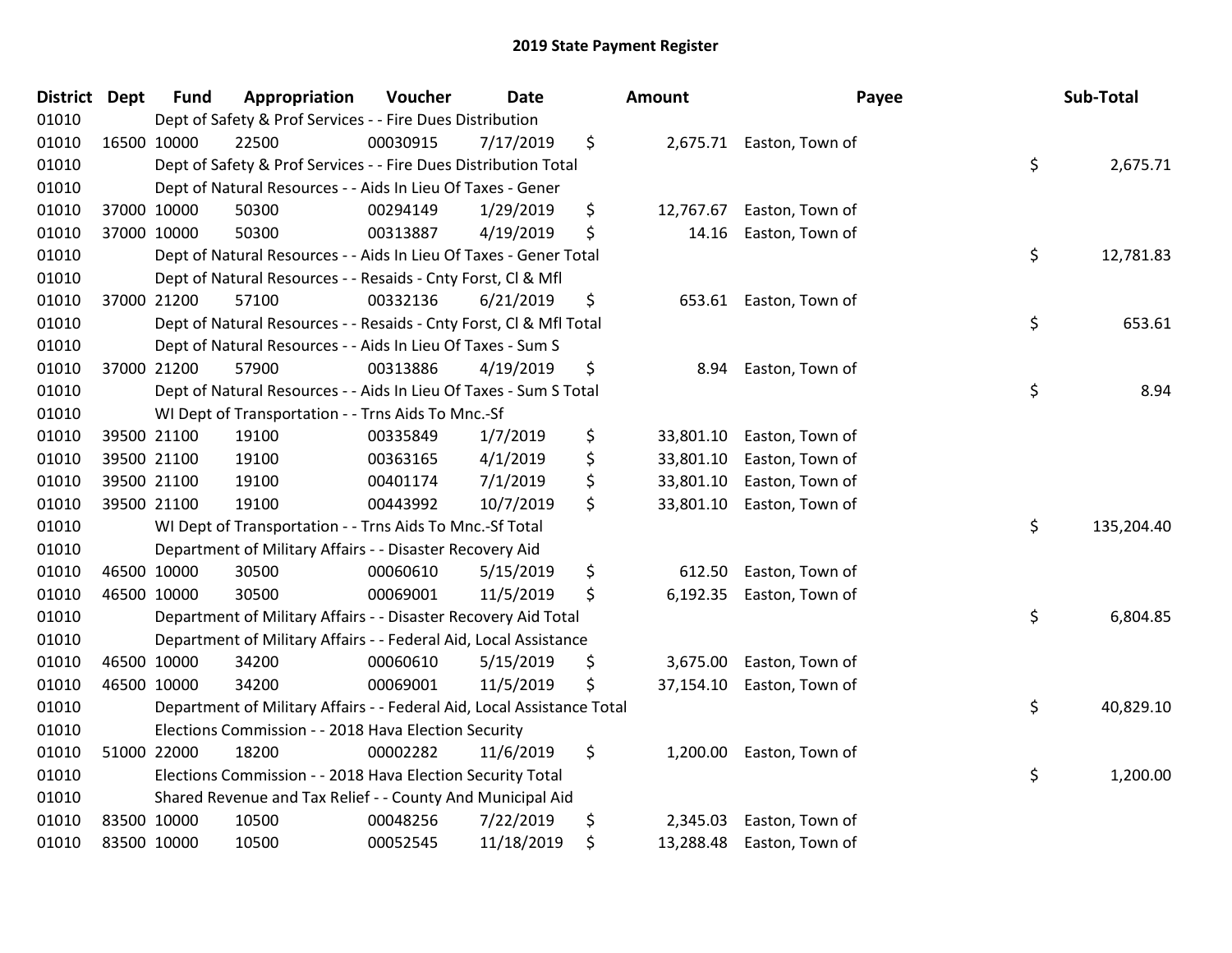| <b>District</b> | <b>Dept</b> | Fund        | Appropriation                                                    | <b>Voucher</b> | Date      |   | Amount   | Payee           | Sub-Total  |
|-----------------|-------------|-------------|------------------------------------------------------------------|----------------|-----------|---|----------|-----------------|------------|
| 01010           |             |             | Shared Revenue and Tax Relief - - County And Municipal Aid Total |                |           |   |          |                 | 15,633.51  |
| 01010           |             |             | Shared Revenue and Tax Relief - - Exempt Computer Aid            |                |           |   |          |                 |            |
| 01010           | 83500 10000 |             | 10900                                                            | 00045446       | 7/22/2019 | S | 3.11     | Easton, Town of |            |
| 01010           |             |             | Shared Revenue and Tax Relief - - Exempt Computer Aid Total      |                |           |   |          |                 | 3.11       |
| 01010           |             |             | Shared Revenue and Tax Relief - - Personal Property Aid          |                |           |   |          |                 |            |
| 01010           |             | 83500 10000 | 11100                                                            | 00039969       | 5/6/2019  | S | 348.85   | Easton, Town of |            |
| 01010           |             |             | Shared Revenue and Tax Relief - - Personal Property Aid Total    |                |           |   |          |                 | 348.85     |
| 01010           |             |             | Shared Revenue and Tax Relief - - Lottery & Gaming Credit        |                |           |   |          |                 |            |
| 01010           |             | 83500 52100 | 36300                                                            | 00038123       | 3/25/2019 | S | 3,410.68 | Easton, Town of |            |
| 01010           |             |             | Shared Revenue and Tax Relief - - Lottery & Gaming Credit Total  |                |           |   |          |                 | 3,410.68   |
| 01010 Total     |             |             |                                                                  |                |           |   |          |                 | 219,554.59 |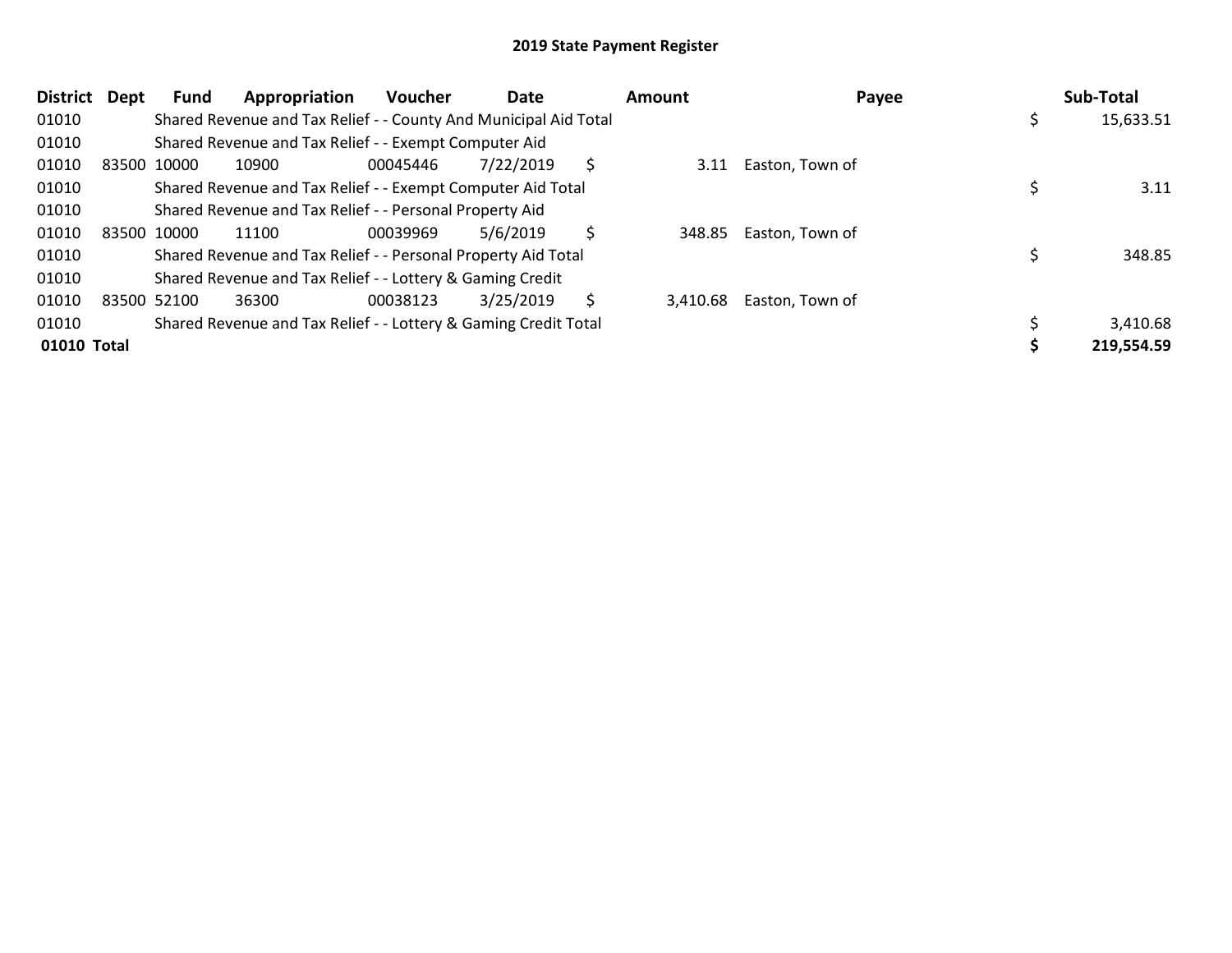| District Dept |             | <b>Fund</b> | Appropriation                                                      | Voucher  | <b>Date</b> | <b>Amount</b> | Payee                     | Sub-Total        |
|---------------|-------------|-------------|--------------------------------------------------------------------|----------|-------------|---------------|---------------------------|------------------|
| 01012         |             |             | Dept of Safety & Prof Services - - Fire Dues Distribution          |          |             |               |                           |                  |
| 01012         | 16500 10000 |             | 22500                                                              | 00030422 | 7/16/2019   | \$            | 5,973.07 Town Of Jackson  |                  |
| 01012         |             |             | Dept of Safety & Prof Services - - Fire Dues Distribution Total    |          |             |               |                           | \$<br>5,973.07   |
| 01012         |             |             | Dept of Natural Resources - - Aids In Lieu Of Taxes - Gener        |          |             |               |                           |                  |
| 01012         |             | 37000 10000 | 50300                                                              | 00294136 | 1/29/2019   | \$            | 1,319.30 Town Of Jackson  |                  |
| 01012         |             | 37000 10000 | 50300                                                              | 00313586 | 4/19/2019   | \$            | 368.21 Town Of Jackson    |                  |
| 01012         |             |             | Dept of Natural Resources - - Aids In Lieu Of Taxes - Gener Total  |          |             |               |                           | \$<br>1,687.51   |
| 01012         |             |             | Dept of Natural Resources - - Resaids - Cnty Forst, Cl & Mfl       |          |             |               |                           |                  |
| 01012         | 37000 21200 |             | 57100                                                              | 00332137 | 6/21/2019   | \$            | 674.44 Town Of Jackson    |                  |
| 01012         |             |             | Dept of Natural Resources - - Resaids - Cnty Forst, Cl & Mfl Total |          |             |               |                           | \$<br>674.44     |
| 01012         |             |             | Dept of Natural Resources - - Aids In Lieu Of Taxes - Sum S        |          |             |               |                           |                  |
| 01012         | 37000 21200 |             | 57900                                                              | 00313585 | 4/19/2019   | \$            | 74.49 Town Of Jackson     |                  |
| 01012         |             |             | Dept of Natural Resources - - Aids In Lieu Of Taxes - Sum S Total  |          |             |               |                           | \$<br>74.49      |
| 01012         |             |             | WI Dept of Transportation - - Trns Aids To Mnc.-Sf                 |          |             |               |                           |                  |
| 01012         | 39500 21100 |             | 19100                                                              | 00335850 | 1/7/2019    | \$            | 37,352.01 Town Of Jackson |                  |
| 01012         |             | 39500 21100 | 19100                                                              | 00363166 | 4/1/2019    | \$            | 37,352.01 Town Of Jackson |                  |
| 01012         |             | 39500 21100 | 19100                                                              | 00401175 | 7/1/2019    | \$            | 37,352.01 Town Of Jackson |                  |
| 01012         | 39500 21100 |             | 19100                                                              | 00443993 | 10/7/2019   | \$            | 37,352.03 Town Of Jackson |                  |
| 01012         |             |             | WI Dept of Transportation - - Trns Aids To Mnc.-Sf Total           |          |             |               |                           | \$<br>149,408.06 |
| 01012         |             |             | Elections Commission - - 2018 Hava Election Security               |          |             |               |                           |                  |
| 01012         |             | 51000 22000 | 18200                                                              | 00002313 | 11/15/2019  | \$            | 1,200.00 Town Of Jackson  |                  |
| 01012         |             |             | Elections Commission - - 2018 Hava Election Security Total         |          |             |               |                           | \$<br>1,200.00   |
| 01012         |             |             | Shared Revenue and Tax Relief - - County And Municipal Aid         |          |             |               |                           |                  |
| 01012         | 83500 10000 |             | 10500                                                              | 00048257 | 7/22/2019   | \$            | 1,439.10 Town Of Jackson  |                  |
| 01012         | 83500 10000 |             | 10500                                                              | 00052546 | 11/18/2019  | \$            | 8,154.91 Town Of Jackson  |                  |
| 01012         |             |             | Shared Revenue and Tax Relief - - County And Municipal Aid Total   |          |             |               |                           | \$<br>9,594.01   |
| 01012         |             |             | Shared Revenue and Tax Relief - - Exempt Computer Aid              |          |             |               |                           |                  |
| 01012         | 83500 10000 |             | 10900                                                              | 00045447 | 7/22/2019   | \$            | 9.35 Town Of Jackson      |                  |
| 01012         |             |             | Shared Revenue and Tax Relief - - Exempt Computer Aid Total        |          |             |               |                           | \$<br>9.35       |
| 01012         |             |             | Shared Revenue and Tax Relief - - Utility Aid                      |          |             |               |                           |                  |
| 01012         | 83500 10000 |             | 11000                                                              | 00048257 | 7/22/2019   | \$            | 165.20 Town Of Jackson    |                  |
| 01012         | 83500 10000 |             | 11000                                                              | 00052546 | 11/18/2019  | \$<br>976.25  | Town Of Jackson           |                  |
| 01012         |             |             | Shared Revenue and Tax Relief - - Utility Aid Total                |          |             |               |                           | \$<br>1,141.45   |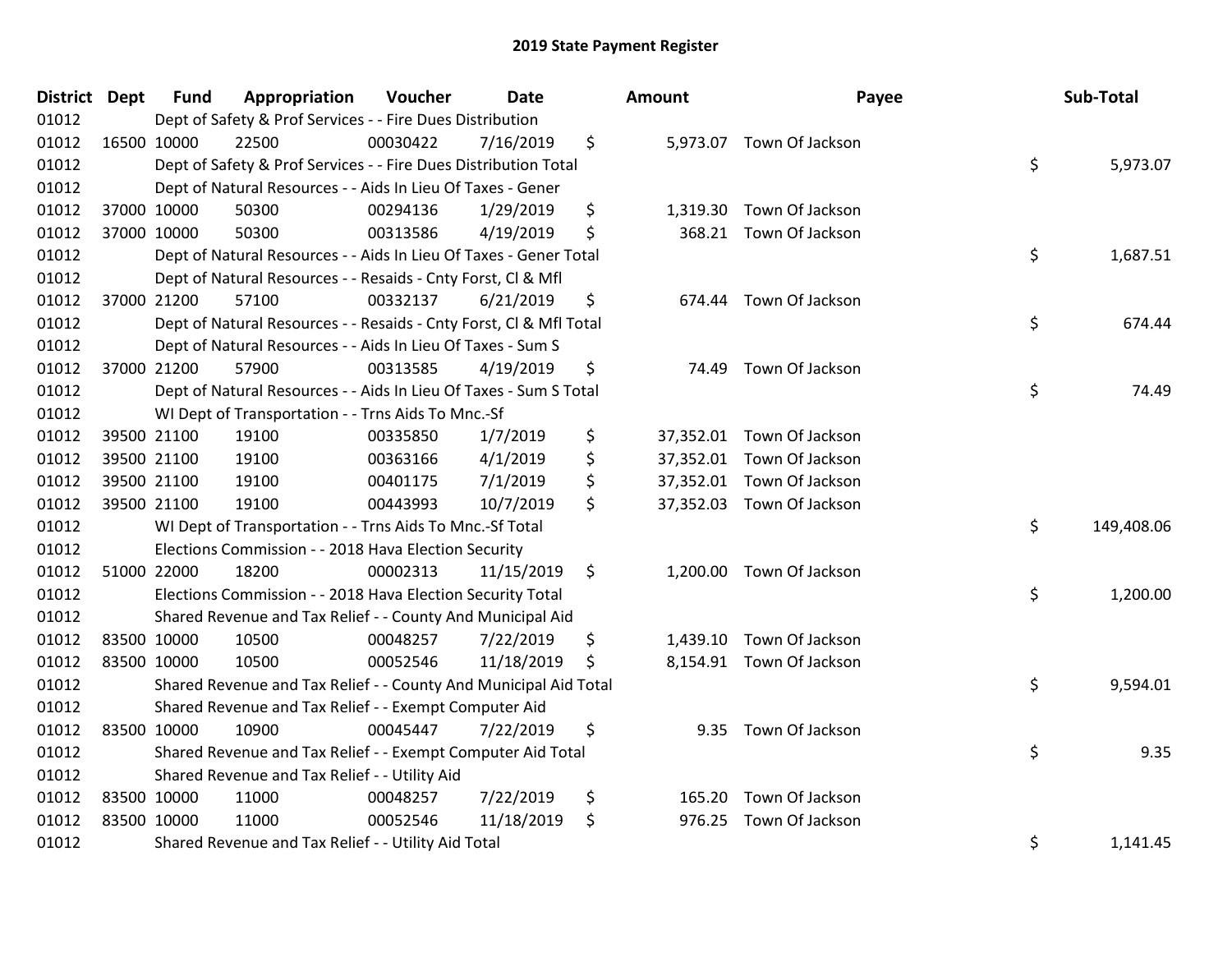| District Dept | Fund        | Appropriation                                                 | Voucher  | Date     | Amount | Payee           | Sub-Total  |
|---------------|-------------|---------------------------------------------------------------|----------|----------|--------|-----------------|------------|
| 01012         |             | Shared Revenue and Tax Relief - - Personal Property Aid       |          |          |        |                 |            |
| 01012         | 83500 10000 | 11100                                                         | 00039970 | 5/6/2019 | 110.67 | Town Of Jackson |            |
| 01012         |             | Shared Revenue and Tax Relief - - Personal Property Aid Total |          |          |        |                 | 110.67     |
| 01012 Total   |             |                                                               |          |          |        |                 | 169,873.05 |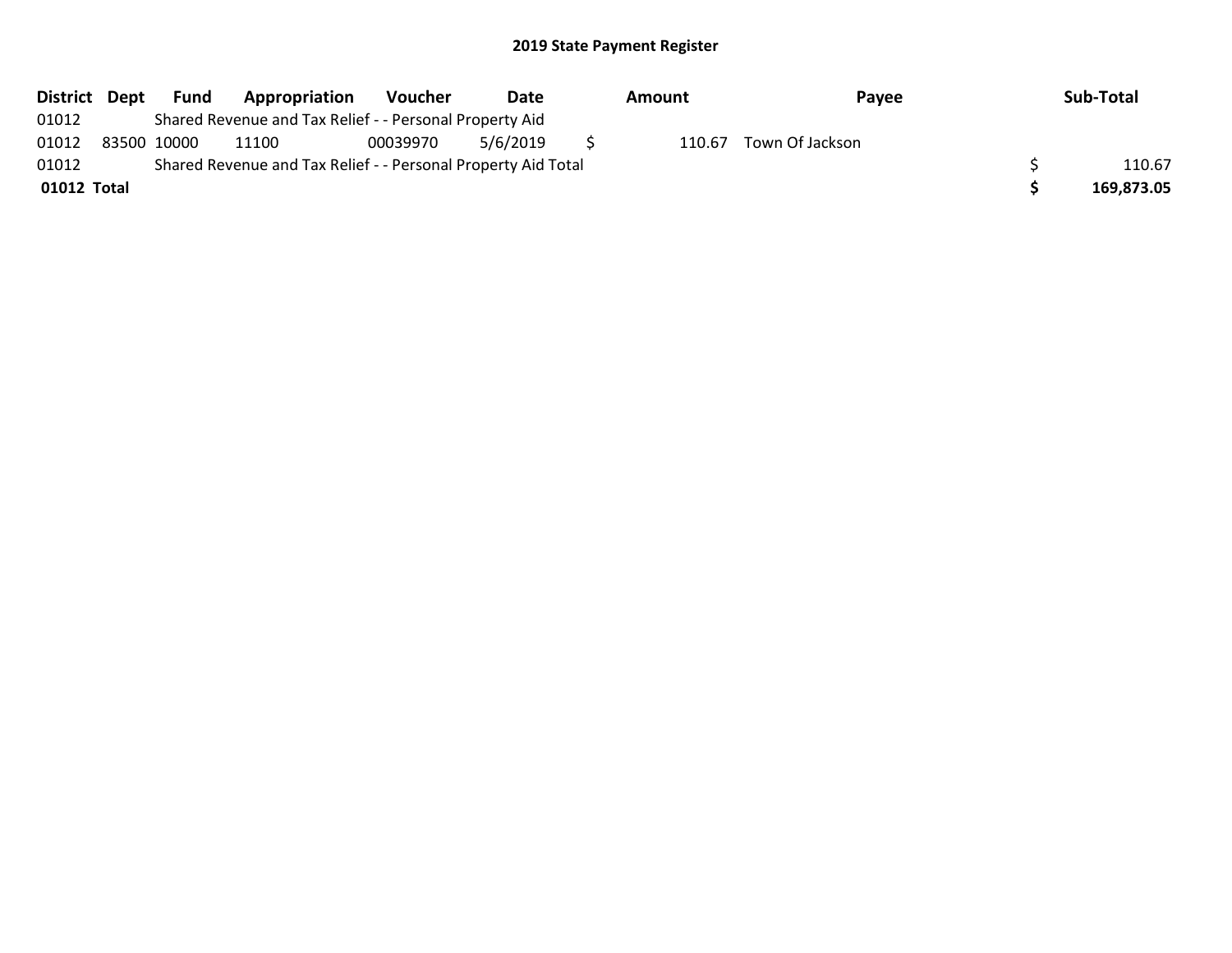| District Dept |             | <b>Fund</b> | Appropriation                                                      | Voucher  | Date       | <b>Amount</b>   |                         | Payee | Sub-Total  |
|---------------|-------------|-------------|--------------------------------------------------------------------|----------|------------|-----------------|-------------------------|-------|------------|
| 01014         |             |             | Dept of Safety & Prof Services - - Fire Dues Distribution          |          |            |                 |                         |       |            |
| 01014         |             | 16500 10000 | 22500                                                              | 00031343 | 7/18/2019  | \$              | 1,301.60 Town Of Leola  |       |            |
| 01014         |             |             | Dept of Safety & Prof Services - - Fire Dues Distribution Total    |          |            |                 |                         | \$    | 1,301.60   |
| 01014         |             |             | Dept of Natural Resources - - Aids In Lieu Of Taxes - Gener        |          |            |                 |                         |       |            |
| 01014         |             | 37000 10000 | 50300                                                              | 00294146 | 1/29/2019  | \$<br>5,219.03  | Town Of Leola           |       |            |
| 01014         |             | 37000 10000 | 50300                                                              | 00294147 | 1/29/2019  | \$<br>13,463.57 | Town Of Leola           |       |            |
| 01014         |             | 37000 10000 | 50300                                                              | 00313833 | 4/19/2019  | \$<br>255.45    | Town Of Leola           |       |            |
| 01014         |             | 37000 10000 | 50300                                                              | 00313834 | 4/19/2019  | \$<br>514.41    | Town Of Leola           |       |            |
| 01014         |             |             | Dept of Natural Resources - - Aids In Lieu Of Taxes - Gener Total  |          |            |                 |                         | \$    | 19,452.46  |
| 01014         |             |             | Dept of Natural Resources - - Resaids - Cnty Forst, Cl & Mfl       |          |            |                 |                         |       |            |
| 01014         |             | 37000 21200 | 57100                                                              | 00332138 | 6/21/2019  | \$              | 407.08 Town Of Leola    |       |            |
| 01014         |             |             | Dept of Natural Resources - - Resaids - Cnty Forst, CI & Mfl Total |          |            |                 |                         | \$    | 407.08     |
| 01014         |             |             | Dept of Natural Resources - - Aids In Lieu Of Taxes - Sum S        |          |            |                 |                         |       |            |
| 01014         |             | 37000 21200 | 57900                                                              | 00313832 | 4/19/2019  | \$<br>36.80     | Town Of Leola           |       |            |
| 01014         |             | 37000 21200 | 57900                                                              | 00313835 | 4/19/2019  | \$<br>492.80    | Town Of Leola           |       |            |
| 01014         |             |             | Dept of Natural Resources - - Aids In Lieu Of Taxes - Sum S Total  |          |            |                 |                         | \$    | 529.60     |
| 01014         |             |             | WI Dept of Transportation - - Trns Aids To Mnc.-Sf                 |          |            |                 |                         |       |            |
| 01014         |             | 39500 21100 | 19100                                                              | 00335851 | 1/7/2019   | \$<br>27,610.86 | Town Of Leola           |       |            |
| 01014         |             | 39500 21100 | 19100                                                              | 00363167 | 4/1/2019   | \$<br>27,610.86 | Town Of Leola           |       |            |
| 01014         |             | 39500 21100 | 19100                                                              | 00401176 | 7/1/2019   | \$<br>27,610.86 | Town Of Leola           |       |            |
| 01014         |             | 39500 21100 | 19100                                                              | 00443994 | 10/7/2019  | \$              | 27,610.89 Town Of Leola |       |            |
| 01014         |             |             | WI Dept of Transportation - - Trns Aids To Mnc.-Sf Total           |          |            |                 |                         | \$    | 110,443.47 |
| 01014         |             |             | Elections Commission - - 2018 Hava Election Security               |          |            |                 |                         |       |            |
| 01014         |             | 51000 22000 | 18200                                                              | 00002243 | 11/6/2019  | \$<br>1,200.00  | Town Of Leola           |       |            |
| 01014         |             |             | Elections Commission - - 2018 Hava Election Security Total         |          |            |                 |                         | \$    | 1,200.00   |
| 01014         |             |             | Shared Revenue and Tax Relief - - County And Municipal Aid         |          |            |                 |                         |       |            |
| 01014         |             | 83500 10000 | 10500                                                              | 00048258 | 7/22/2019  | \$<br>1,333.42  | Town Of Leola           |       |            |
| 01014         | 83500 10000 |             | 10500                                                              | 00052547 | 11/18/2019 | \$              | 7,556.02 Town Of Leola  |       |            |
| 01014         |             |             | Shared Revenue and Tax Relief - - County And Municipal Aid Total   |          |            |                 |                         | \$    | 8,889.44   |
| 01014         |             |             | Shared Revenue and Tax Relief - - Exempt Computer Aid              |          |            |                 |                         |       |            |
| 01014         |             | 83500 10000 | 10900                                                              | 00045448 | 7/22/2019  | \$<br>2.08      | Town Of Leola           |       |            |
| 01014         |             |             | Shared Revenue and Tax Relief - - Exempt Computer Aid Total        |          |            |                 |                         | \$    | 2.08       |
| 01014         |             |             | Shared Revenue and Tax Relief - - Personal Property Aid            |          |            |                 |                         |       |            |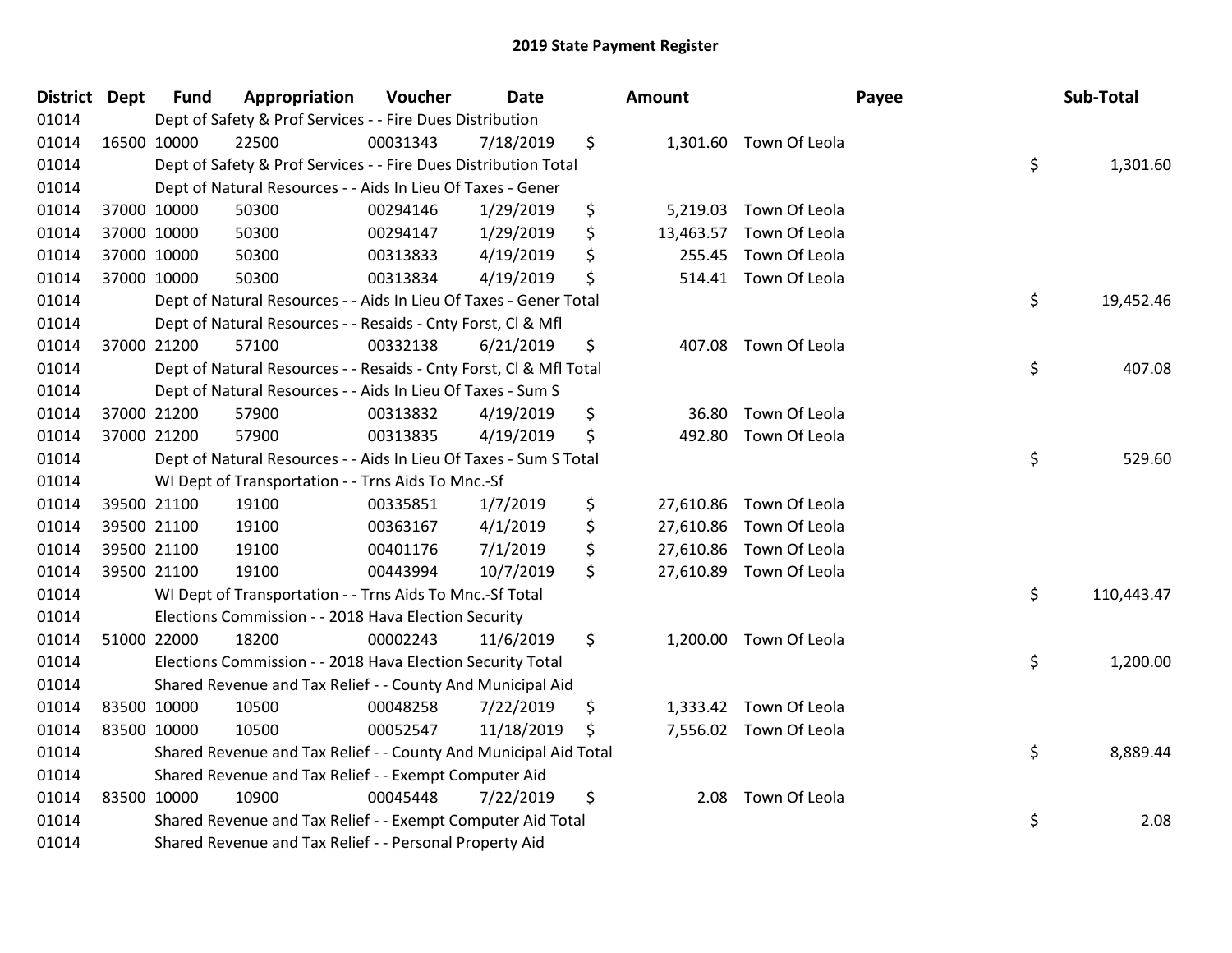| <b>District</b> | Dept | Fund        | Appropriation                                                       | <b>Voucher</b> | Date      | Amount |               | Payee | Sub-Total  |
|-----------------|------|-------------|---------------------------------------------------------------------|----------------|-----------|--------|---------------|-------|------------|
| 01014           |      | 83500 10000 | 11100                                                               | 00039971       | 5/6/2019  | 318.09 | Town Of Leola |       |            |
| 01014           |      |             | Shared Revenue and Tax Relief - - Personal Property Aid Total       |                |           |        |               |       | 318.09     |
| 01014           |      |             | Shared Revenue and Tax Relief - - Payments For Municipal Svcs       |                |           |        |               |       |            |
| 01014           |      | 83500 10000 | 50100                                                               | 00037769       | 1/31/2019 | 331.08 | Town Of Leola |       |            |
| 01014           |      |             | Shared Revenue and Tax Relief - - Payments For Municipal Svcs Total |                |           |        |               |       | 331.08     |
| 01014 Total     |      |             |                                                                     |                |           |        |               |       | 142,874.90 |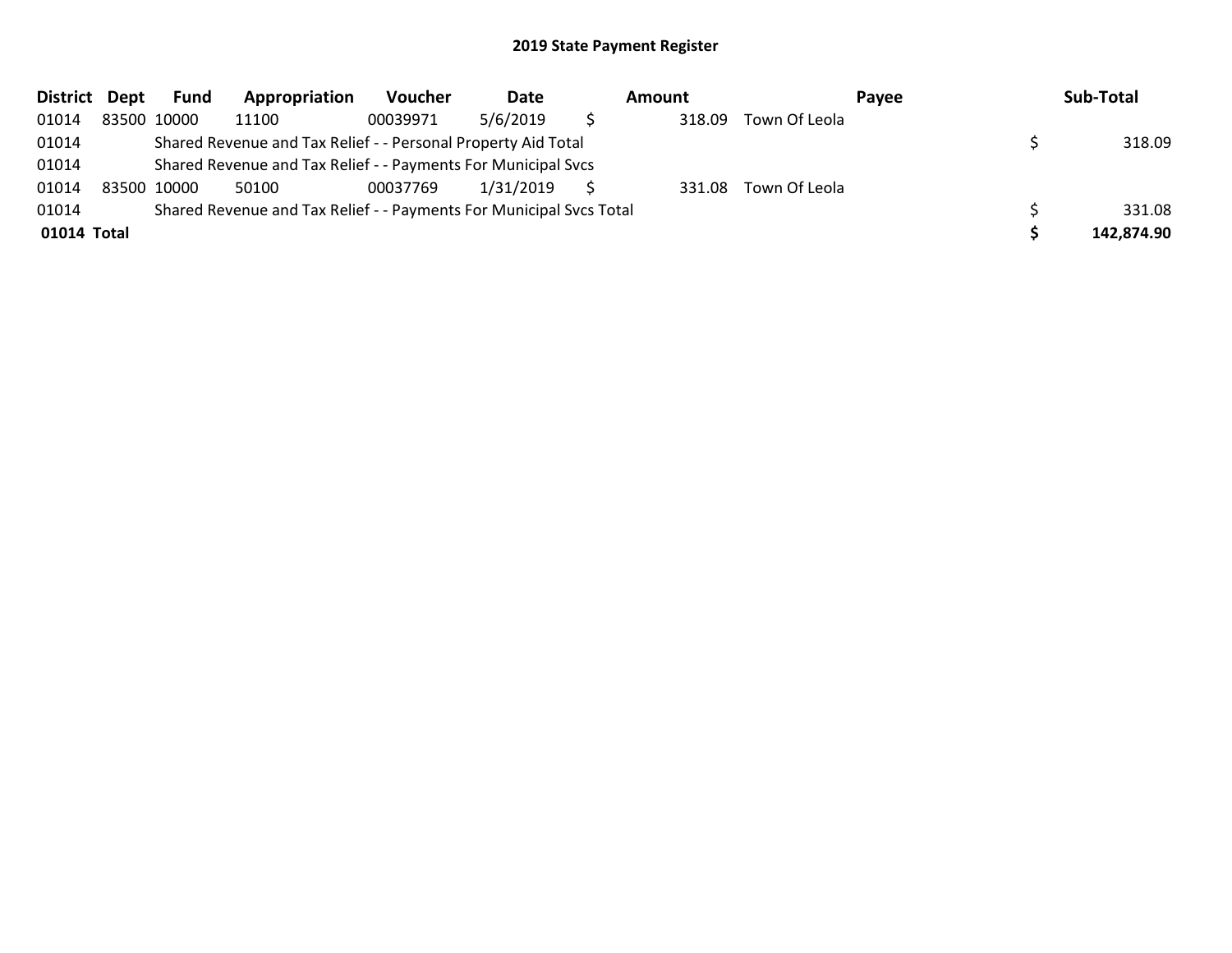| District Dept | <b>Fund</b> | Appropriation                                                      | <b>Voucher</b> | <b>Date</b> | <b>Amount</b>   | Payee                     | Sub-Total        |
|---------------|-------------|--------------------------------------------------------------------|----------------|-------------|-----------------|---------------------------|------------------|
| 01016         |             | Dept of Safety & Prof Services - - Fire Dues Distribution          |                |             |                 |                           |                  |
| 01016         | 16500 10000 | 22500                                                              | 00031375       | 7/18/2019   | \$              | 1,202.55 Town Of Lincoln  |                  |
| 01016         |             | Dept of Safety & Prof Services - - Fire Dues Distribution Total    |                |             |                 |                           | \$<br>1,202.55   |
| 01016         |             | Dept of Natural Resources - - Aids In Lieu Of Taxes - Gener        |                |             |                 |                           |                  |
| 01016         | 37000 10000 | 50300                                                              | 00313806       | 4/19/2019   | \$<br>40.00     | Town Of Lincoln           |                  |
| 01016         |             | Dept of Natural Resources - - Aids In Lieu Of Taxes - Gener Total  |                |             |                 |                           | \$<br>40.00      |
| 01016         |             | Dept of Natural Resources - - Resaids - Cnty Forst, CI & Mfl       |                |             |                 |                           |                  |
| 01016         | 37000 21200 | 57100                                                              | 00332139       | 6/21/2019   | \$<br>797.61    | Town Of Lincoln           |                  |
| 01016         |             | Dept of Natural Resources - - Resaids - Cnty Forst, Cl & Mfl Total |                |             |                 |                           | \$<br>797.61     |
| 01016         |             | Dept of Natural Resources - - Aids In Lieu Of Taxes - Sum S        |                |             |                 |                           |                  |
| 01016         | 37000 21200 | 57900                                                              | 00313807       | 4/19/2019   | \$<br>158.40    | Town Of Lincoln           |                  |
| 01016         |             | Dept of Natural Resources - - Aids In Lieu Of Taxes - Sum S Total  |                |             |                 |                           | \$<br>158.40     |
| 01016         |             | WI Dept of Transportation - - Trns Aids To Mnc.-Sf                 |                |             |                 |                           |                  |
| 01016         | 39500 21100 | 19100                                                              | 00335852       | 1/7/2019    | \$<br>25,198.95 | Town Of Lincoln           |                  |
| 01016         | 39500 21100 | 19100                                                              | 00363168       | 4/1/2019    | \$<br>25,198.95 | Town Of Lincoln           |                  |
| 01016         | 39500 21100 | 19100                                                              | 00401177       | 7/1/2019    | \$<br>25,198.95 | Town Of Lincoln           |                  |
| 01016         | 39500 21100 | 19100                                                              | 00443995       | 10/7/2019   | \$              | 25,198.98 Town Of Lincoln |                  |
| 01016         |             | WI Dept of Transportation - - Trns Aids To Mnc.-Sf Total           |                |             |                 |                           | \$<br>100,795.83 |
| 01016         |             | Shared Revenue and Tax Relief - - County And Municipal Aid         |                |             |                 |                           |                  |
| 01016         | 83500 10000 | 10500                                                              | 00048259       | 7/22/2019   | \$<br>1,654.82  | Town Of Lincoln           |                  |
| 01016         | 83500 10000 | 10500                                                              | 00052548       | 11/18/2019  | \$              | 9,377.30 Town Of Lincoln  |                  |
| 01016         |             | Shared Revenue and Tax Relief - - County And Municipal Aid Total   |                |             |                 |                           | \$<br>11,032.12  |
| 01016         |             | Shared Revenue and Tax Relief - - Utility Aid                      |                |             |                 |                           |                  |
| 01016         | 83500 10000 | 11000                                                              | 00048259       | 7/22/2019   | \$<br>465.16    | Town Of Lincoln           |                  |
| 01016         | 83500 10000 | 11000                                                              | 00052548       | 11/18/2019  | \$<br>2,281.22  | Town Of Lincoln           |                  |
| 01016         |             | Shared Revenue and Tax Relief - - Utility Aid Total                |                |             |                 |                           | \$<br>2,746.38   |
| 01016 Total   |             |                                                                    |                |             |                 |                           | \$<br>116,772.89 |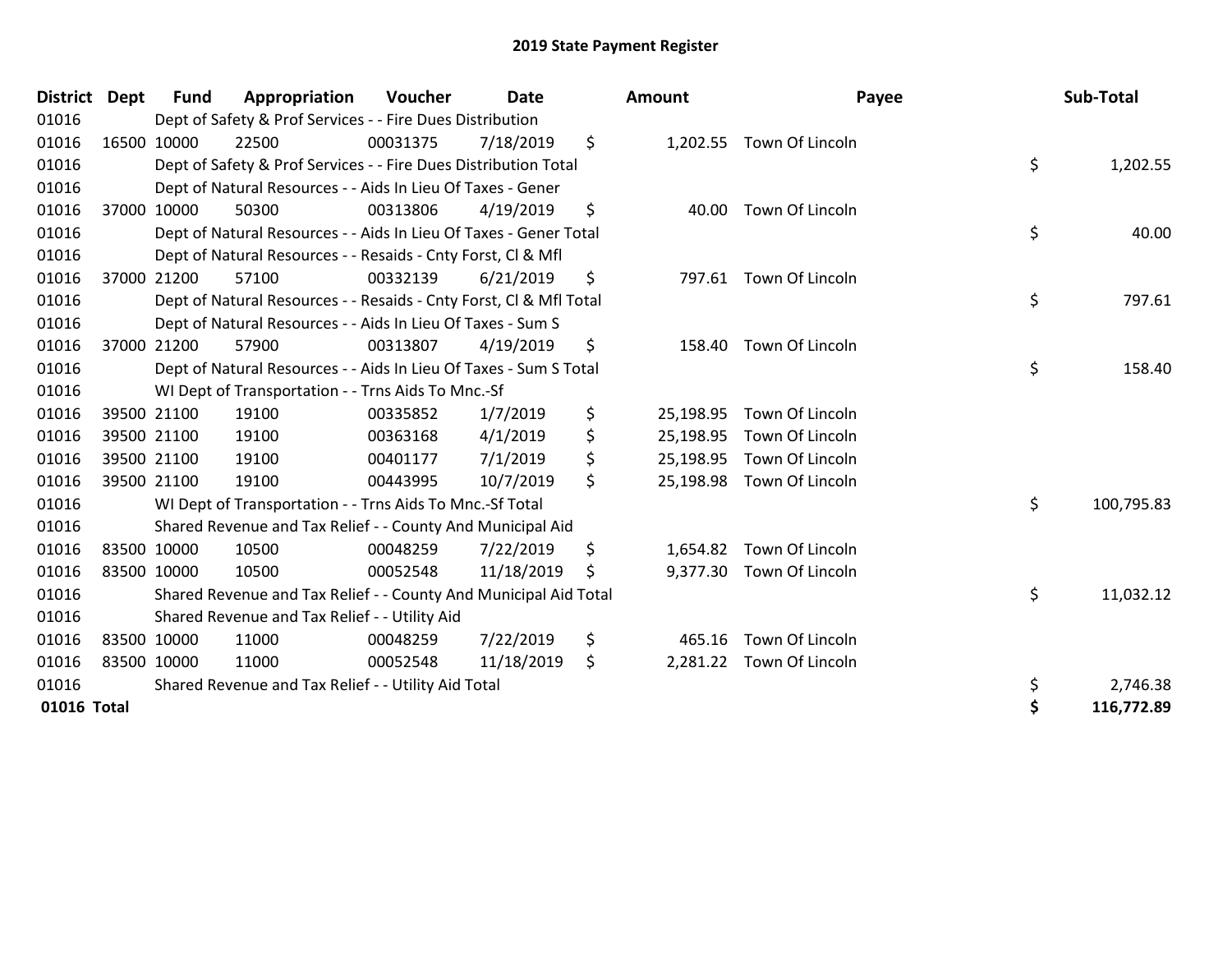| District Dept |             | <b>Fund</b> | Appropriation                                                      | Voucher  | Date       | <b>Amount</b>   | Payee                    | Sub-Total        |
|---------------|-------------|-------------|--------------------------------------------------------------------|----------|------------|-----------------|--------------------------|------------------|
| 01018         |             |             | Dept of Safety & Prof Services - - Fire Dues Distribution          |          |            |                 |                          |                  |
| 01018         | 16500 10000 |             | 22500                                                              | 00030769 | 7/17/2019  | \$              | 3,229.49 Town Of Monroe  |                  |
| 01018         |             |             | Dept of Safety & Prof Services - - Fire Dues Distribution Total    |          |            |                 |                          | \$<br>3,229.49   |
| 01018         |             |             | Dept of Natural Resources - - Resaids - Cnty Forst, Cl & Mfl       |          |            |                 |                          |                  |
| 01018         |             | 37000 21200 | 57100                                                              | 00332140 | 6/21/2019  | \$              | 1,139.32 Town Of Monroe  |                  |
| 01018         |             |             | Dept of Natural Resources - - Resaids - Cnty Forst, Cl & Mfl Total |          |            |                 |                          | \$<br>1,139.32   |
| 01018         |             |             | WI Dept of Transportation - - Trns Aids To Mnc.-Sf                 |          |            |                 |                          |                  |
| 01018         |             | 39500 21100 | 19100                                                              | 00335853 | 1/7/2019   | \$<br>26,505.95 | <b>Town Of Monroe</b>    |                  |
| 01018         |             | 39500 21100 | 19100                                                              | 00363169 | 4/1/2019   | \$<br>26,505.95 | Town Of Monroe           |                  |
| 01018         |             | 39500 21100 | 19100                                                              | 00401178 | 7/1/2019   | \$              | 26,505.95 Town Of Monroe |                  |
| 01018         |             | 39500 21100 | 19100                                                              | 00443996 | 10/7/2019  | \$              | 26,505.97 Town Of Monroe |                  |
| 01018         |             |             | WI Dept of Transportation - - Trns Aids To Mnc.-Sf Total           |          |            |                 |                          | \$<br>106,023.82 |
| 01018         |             |             | WI Dept of Transportation - - Loc Rd Imp Prg St Fd                 |          |            |                 |                          |                  |
| 01018         |             | 39500 21100 | 27800                                                              | 00468804 | 12/10/2019 | \$              | 41,450.09 Town Of Monroe |                  |
| 01018         |             |             | WI Dept of Transportation - - Loc Rd Imp Prg St Fd Total           |          |            |                 |                          | \$<br>41,450.09  |
| 01018         |             |             | Elections Commission - - 2018 Hava Election Security               |          |            |                 |                          |                  |
| 01018         |             | 51000 22000 | 18200                                                              | 00002924 | 11/26/2019 | \$              | 1,200.00 Town Of Monroe  |                  |
| 01018         |             |             | Elections Commission - - 2018 Hava Election Security Total         |          |            |                 |                          | \$<br>1,200.00   |
| 01018         |             |             | Shared Revenue and Tax Relief - - County And Municipal Aid         |          |            |                 |                          |                  |
| 01018         |             | 83500 10000 | 10500                                                              | 00048260 | 7/22/2019  | \$              | 748.56 Town Of Monroe    |                  |
| 01018         | 83500 10000 |             | 10500                                                              | 00052549 | 11/18/2019 | \$              | 4,241.82 Town Of Monroe  |                  |
| 01018         |             |             | Shared Revenue and Tax Relief - - County And Municipal Aid Total   |          |            |                 |                          | \$<br>4,990.38   |
| 01018         |             |             | Shared Revenue and Tax Relief - - Exempt Computer Aid              |          |            |                 |                          |                  |
| 01018         |             | 83500 10000 | 10900                                                              | 00045449 | 7/22/2019  | \$<br>24.94     | Town Of Monroe           |                  |
| 01018         |             |             | Shared Revenue and Tax Relief - - Exempt Computer Aid Total        |          |            |                 |                          | \$<br>24.94      |
| 01018         |             |             | Shared Revenue and Tax Relief - - Utility Aid                      |          |            |                 |                          |                  |
| 01018         |             | 83500 10000 | 11000                                                              | 00048260 | 7/22/2019  | \$<br>447.89    | Town Of Monroe           |                  |
| 01018         | 83500 10000 |             | 11000                                                              | 00052549 | 11/18/2019 | \$              | 2,544.56 Town Of Monroe  |                  |
| 01018         |             |             | Shared Revenue and Tax Relief - - Utility Aid Total                |          |            |                 |                          | \$<br>2,992.45   |
| 01018         |             |             | Shared Revenue and Tax Relief - - Personal Property Aid            |          |            |                 |                          |                  |
| 01018         | 83500 10000 |             | 11100                                                              | 00039972 | 5/6/2019   | \$<br>4.77      | Town Of Monroe           |                  |
| 01018         |             |             | Shared Revenue and Tax Relief - - Personal Property Aid Total      |          |            |                 |                          | \$<br>4.77       |
| 01018 Total   |             |             |                                                                    |          |            |                 |                          | \$<br>161,055.26 |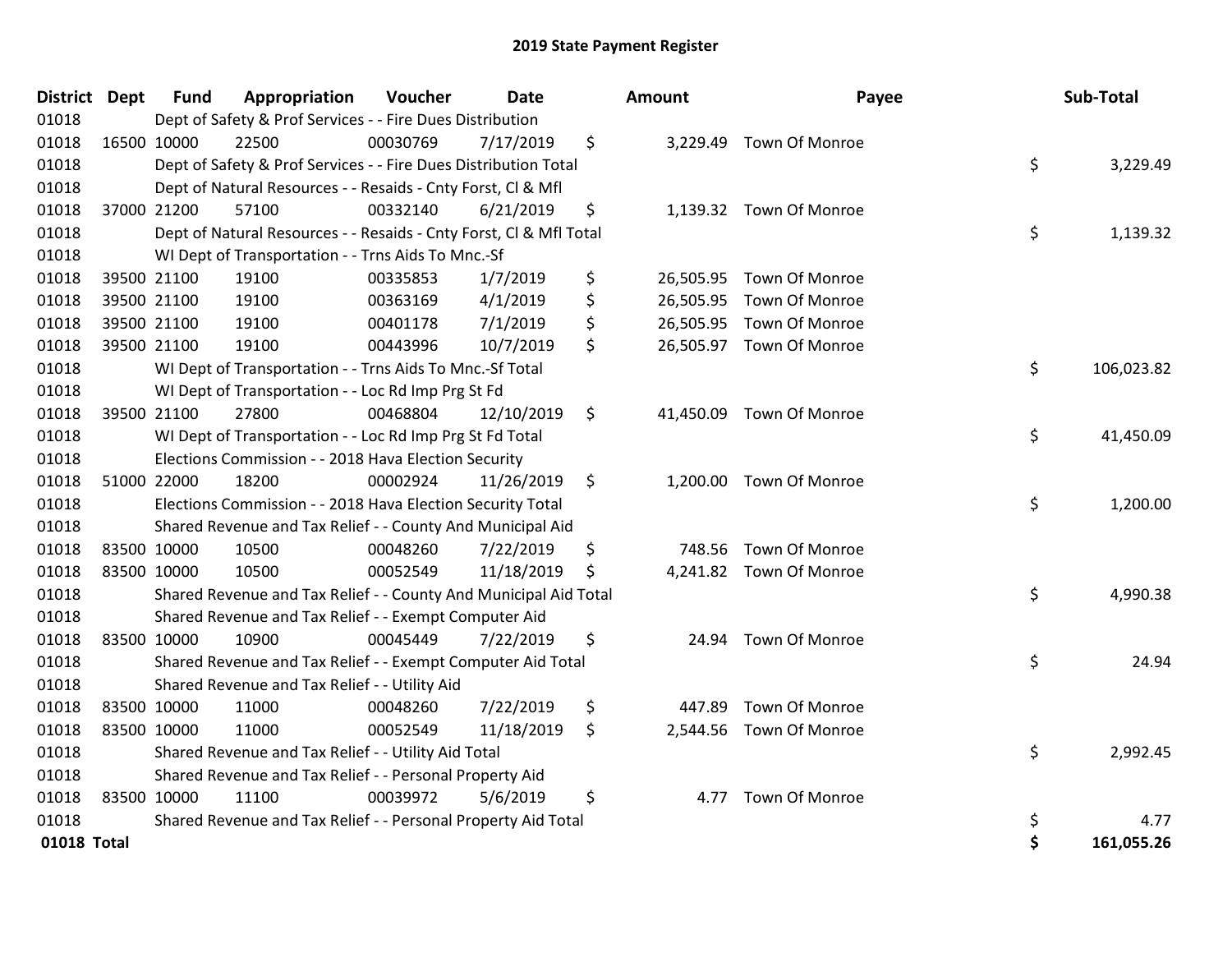| District Dept | <b>Fund</b> | Appropriation                                                      | Voucher  | <b>Date</b> | <b>Amount</b>   | Payee                         | Sub-Total        |
|---------------|-------------|--------------------------------------------------------------------|----------|-------------|-----------------|-------------------------------|------------------|
| 01020         |             | Dept of Safety & Prof Services - - Fire Dues Distribution          |          |             |                 |                               |                  |
| 01020         | 16500 10000 | 22500                                                              | 00030717 | 7/17/2019   | \$              | 3,518.13 Town Of New Chester  |                  |
| 01020         |             | Dept of Safety & Prof Services - - Fire Dues Distribution Total    |          |             |                 |                               | \$<br>3,518.13   |
| 01020         |             | Dept of Natural Resources - - Aids In Lieu Of Taxes - Gener        |          |             |                 |                               |                  |
| 01020         | 37000 10000 | 50300                                                              | 00294145 | 1/29/2019   | \$<br>3,152.22  | Town Of New Chester           |                  |
| 01020         | 37000 10000 | 50300                                                              | 00313825 | 4/19/2019   | \$<br>52.48     | Town Of New Chester           |                  |
| 01020         | 37000 10000 | 50300                                                              | 00313827 | 4/19/2019   | \$<br>49.25     | Town Of New Chester           |                  |
| 01020         | 37000 10000 | 50300                                                              | 00313828 | 4/19/2019   | \$<br>22.23     | Town Of New Chester           |                  |
| 01020         |             | Dept of Natural Resources - - Aids In Lieu Of Taxes - Gener Total  |          |             |                 |                               | \$<br>3,276.18   |
| 01020         |             | Dept of Natural Resources - - Resaids - Cnty Forst, Cl & Mfl       |          |             |                 |                               |                  |
| 01020         | 37000 21200 | 57100                                                              | 00332141 | 6/21/2019   | \$              | 643.72 Town Of New Chester    |                  |
| 01020         |             | Dept of Natural Resources - - Resaids - Cnty Forst, Cl & Mfl Total |          |             |                 |                               | \$<br>643.72     |
| 01020         |             | Dept of Natural Resources - - Aids In Lieu Of Taxes - Sum S        |          |             |                 |                               |                  |
| 01020         | 37000 21200 | 57900                                                              | 00313826 | 4/19/2019   | \$              | 111.62 Town Of New Chester    |                  |
| 01020         |             | Dept of Natural Resources - - Aids In Lieu Of Taxes - Sum S Total  |          |             |                 |                               | \$<br>111.62     |
| 01020         |             | WI Dept of Transportation - - Trns Aids To Mnc.-Sf                 |          |             |                 |                               |                  |
| 01020         | 39500 21100 | 19100                                                              | 00335854 | 1/7/2019    | \$<br>33,858.10 | Town Of New Chester           |                  |
| 01020         | 39500 21100 | 19100                                                              | 00363170 | 4/1/2019    | \$<br>33,858.10 | Town Of New Chester           |                  |
| 01020         | 39500 21100 | 19100                                                              | 00401179 | 7/1/2019    | \$<br>33,858.10 | Town Of New Chester           |                  |
| 01020         | 39500 21100 | 19100                                                              | 00443997 | 10/7/2019   | \$              | 33,858.11 Town Of New Chester |                  |
| 01020         |             | WI Dept of Transportation - - Trns Aids To Mnc.-Sf Total           |          |             |                 |                               | \$<br>135,432.41 |
| 01020         |             | WI Dept of Transportation - - Loc Rd Imp Prg St Fd                 |          |             |                 |                               |                  |
| 01020         | 39500 21100 | 27800                                                              | 00356988 | 3/4/2019    | \$              | 12,180.50 Town Of New Chester |                  |
| 01020         |             | WI Dept of Transportation - - Loc Rd Imp Prg St Fd Total           |          |             |                 |                               | \$<br>12,180.50  |
| 01020         |             | Elections Commission - - 2018 Hava Election Security               |          |             |                 |                               |                  |
| 01020         | 51000 22000 | 18200                                                              | 00002622 | 11/18/2019  | \$<br>1,200.00  | Town Of New Chester           |                  |
| 01020         |             | Elections Commission - - 2018 Hava Election Security Total         |          |             |                 |                               | \$<br>1,200.00   |
| 01020         |             | Shared Revenue and Tax Relief - - County And Municipal Aid         |          |             |                 |                               |                  |
| 01020         | 83500 10000 | 10500                                                              | 00048261 | 7/22/2019   | \$              | 12,336.75 Town Of New Chester |                  |
| 01020         | 83500 10000 | 10500                                                              | 00052550 | 11/18/2019  | \$<br>69,908.23 | Town Of New Chester           |                  |
| 01020         |             | Shared Revenue and Tax Relief - - County And Municipal Aid Total   |          |             |                 |                               | \$<br>82,244.98  |
| 01020         |             | Shared Revenue and Tax Relief - - Exempt Computer Aid              |          |             |                 |                               |                  |
| 01020         | 83500 10000 | 10900                                                              | 00045450 | 7/22/2019   | \$              | 33.26 Town Of New Chester     |                  |

| າount     | Payee               | Sub-Total        |
|-----------|---------------------|------------------|
| 3,518.13  | Town Of New Chester | \$<br>3,518.13   |
| 3,152.22  | Town Of New Chester |                  |
| 52.48     | Town Of New Chester |                  |
| 49.25     | Town Of New Chester |                  |
| 22.23     | Town Of New Chester |                  |
|           |                     | \$<br>3,276.18   |
| 643.72    | Town Of New Chester |                  |
|           |                     | \$<br>643.72     |
| 111.62    | Town Of New Chester | \$<br>111.62     |
| 33,858.10 | Town Of New Chester |                  |
| 33,858.10 | Town Of New Chester |                  |
| 33,858.10 | Town Of New Chester |                  |
| 33,858.11 | Town Of New Chester |                  |
|           |                     | \$<br>135,432.41 |
| 12,180.50 | Town Of New Chester | \$<br>12,180.50  |
| 1,200.00  | Town Of New Chester | \$<br>1,200.00   |
| 12,336.75 | Town Of New Chester |                  |
| 69,908.23 | Town Of New Chester | \$<br>82,244.98  |
| 33.26     | Town Of New Chester |                  |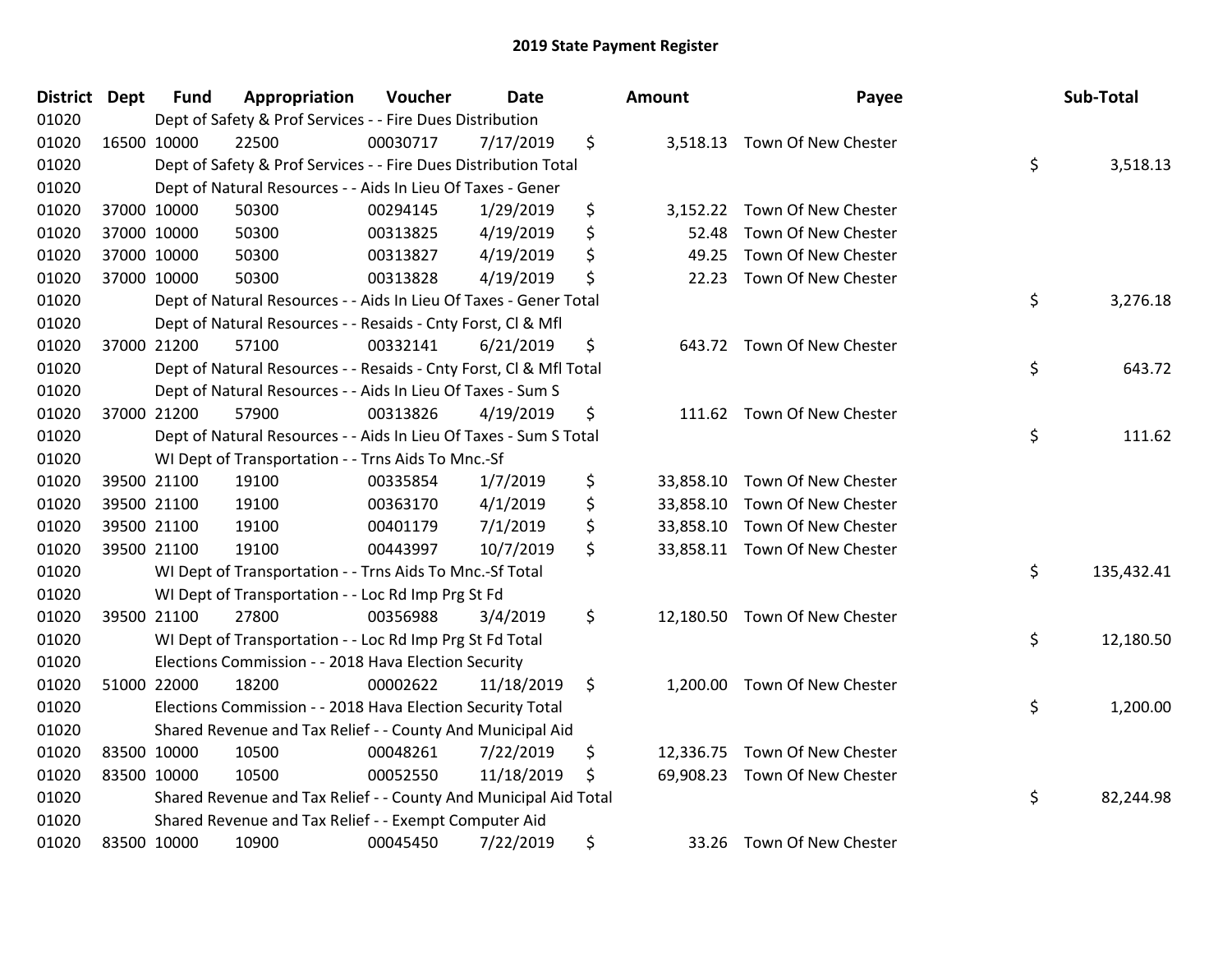| <b>District</b> | Dept | Fund        | Appropriation                                                 | <b>Voucher</b> | Date       |    | Amount | Payee                        | Sub-Total  |
|-----------------|------|-------------|---------------------------------------------------------------|----------------|------------|----|--------|------------------------------|------------|
| 01020           |      |             | Shared Revenue and Tax Relief - - Exempt Computer Aid Total   |                |            |    |        |                              | 33.26      |
| 01020           |      |             | Shared Revenue and Tax Relief - - Utility Aid                 |                |            |    |        |                              |            |
| 01020           |      | 83500 10000 | 11000                                                         | 00048261       | 7/22/2019  | \$ | 417.97 | Town Of New Chester          |            |
| 01020           |      | 83500 10000 | 11000                                                         | 00052550       | 11/18/2019 | S  |        | 2,283.75 Town Of New Chester |            |
| 01020           |      |             | Shared Revenue and Tax Relief - - Utility Aid Total           |                |            |    |        |                              | 2,701.72   |
| 01020           |      |             | Shared Revenue and Tax Relief - - Personal Property Aid       |                |            |    |        |                              |            |
| 01020           |      | 83500 10000 | 11100                                                         | 00039973       | 5/6/2019   | Ś  | 187.59 | Town Of New Chester          |            |
| 01020           |      | 83500 10000 | 11100                                                         | 00042424       | 5/6/2019   | \$ | 454.91 | Town Of New Chester          |            |
| 01020           |      |             | Shared Revenue and Tax Relief - - Personal Property Aid Total |                |            |    |        |                              | 642.50     |
| 01020 Total     |      |             |                                                               |                |            |    |        |                              | 241,985.02 |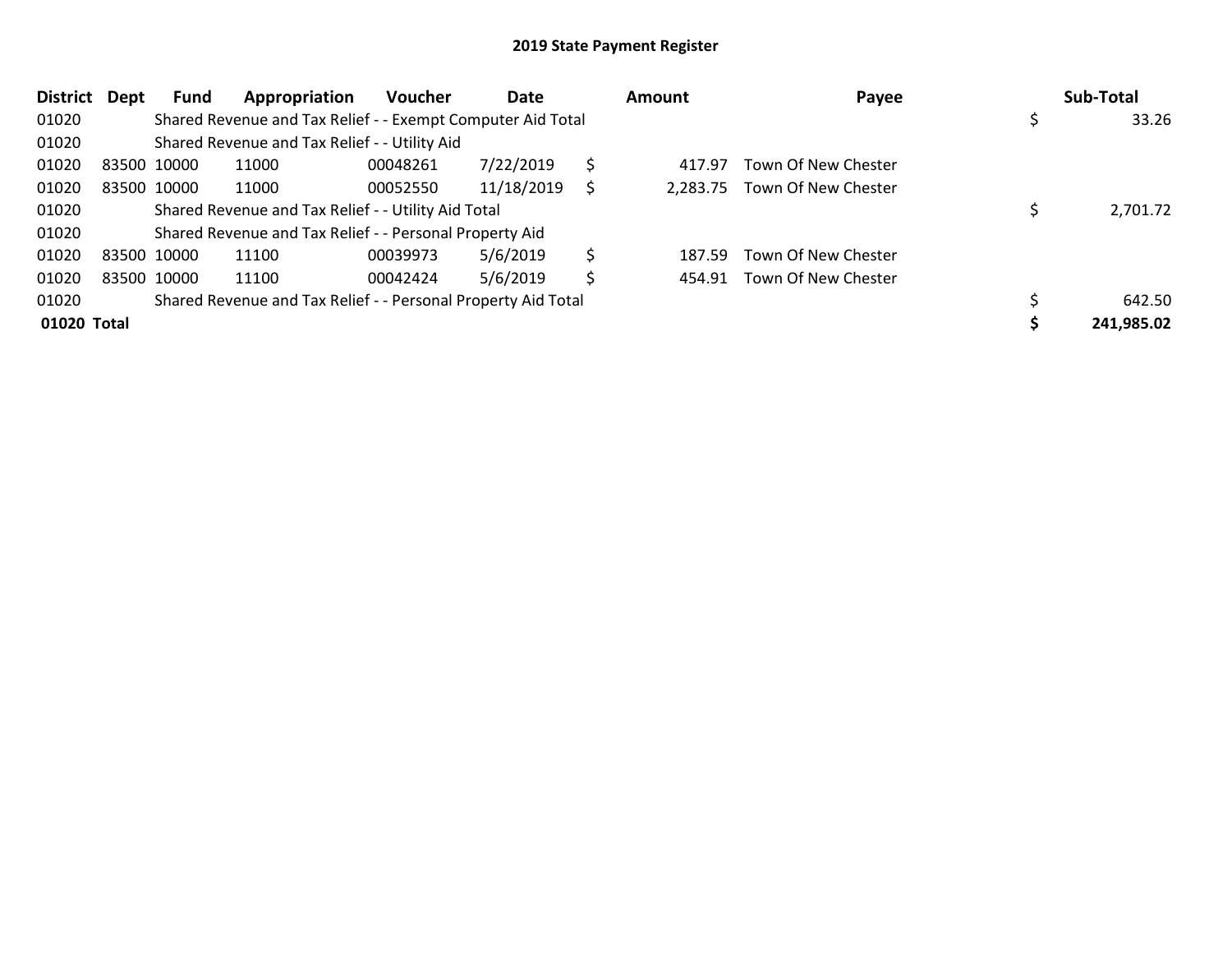| <b>District Dept</b> | <b>Fund</b> | Appropriation                                                          | Voucher  | <b>Date</b> | Amount          | Payee                       | Sub-Total       |
|----------------------|-------------|------------------------------------------------------------------------|----------|-------------|-----------------|-----------------------------|-----------------|
| 01022                |             | Dept of Safety & Prof Services - - Fire Dues Distribution              |          |             |                 |                             |                 |
| 01022                | 16500 10000 | 22500                                                                  | 00031145 | 7/17/2019   | \$<br>1,900.50  | Town Of New Haven           |                 |
| 01022                |             | Dept of Safety & Prof Services - - Fire Dues Distribution Total        |          |             |                 |                             | \$<br>1,900.50  |
| 01022                |             | Dept of Natural Resources - - Aids In Lieu Of Taxes - Gener            |          |             |                 |                             |                 |
| 01022                | 37000 10000 | 50300                                                                  | 00294148 | 1/29/2019   | \$<br>77.56     | Town Of New Haven           |                 |
| 01022                | 37000 10000 | 50300                                                                  | 00313871 | 4/19/2019   | \$<br>243.50    | Town Of New Haven           |                 |
| 01022                |             | Dept of Natural Resources - - Aids In Lieu Of Taxes - Gener Total      |          |             |                 |                             | \$<br>321.06    |
| 01022                |             | Dept of Natural Resources - - Resaids - Cnty Forst, Cl & Mfl           |          |             |                 |                             |                 |
| 01022                | 37000 21200 | 57100                                                                  | 00332142 | 6/21/2019   | \$<br>670.55    | Town Of New Haven           |                 |
| 01022                |             | Dept of Natural Resources - - Resaids - Cnty Forst, Cl & Mfl Total     |          |             |                 |                             | \$<br>670.55    |
| 01022                |             | WI Dept of Transportation - - Trns Aids To Mnc.-Sf                     |          |             |                 |                             |                 |
| 01022                | 39500 21100 | 19100                                                                  | 00335855 | 1/7/2019    | \$              | 21,017.22 Town Of New Haven |                 |
| 01022                | 39500 21100 | 19100                                                                  | 00363171 | 4/1/2019    | \$<br>21,017.22 | Town Of New Haven           |                 |
| 01022                | 39500 21100 | 19100                                                                  | 00401180 | 7/1/2019    | \$<br>21,017.22 | Town Of New Haven           |                 |
| 01022                | 39500 21100 | 19100                                                                  | 00443998 | 10/7/2019   | \$              | 21,017.25 Town Of New Haven |                 |
| 01022                |             | WI Dept of Transportation - - Trns Aids To Mnc.-Sf Total               |          |             |                 |                             | \$<br>84,068.91 |
| 01022                |             | Department of Military Affairs - - Disaster Recovery Aid               |          |             |                 |                             |                 |
| 01022                | 46500 10000 | 30500                                                                  | 00060609 | 5/15/2019   | \$<br>520.31    | Town Of New Haven           |                 |
| 01022                | 46500 10000 | 30500                                                                  | 00069842 | 11/22/2019  | \$              | 6,271.47 Town Of New Haven  |                 |
| 01022                |             | Department of Military Affairs - - Disaster Recovery Aid Total         |          |             |                 |                             | \$<br>6,791.78  |
| 01022                |             | Department of Military Affairs - - Federal Aid, Local Assistance       |          |             |                 |                             |                 |
| 01022                | 46500 10000 | 34200                                                                  | 00060609 | 5/15/2019   | \$<br>3,121.88  | Town Of New Haven           |                 |
| 01022                | 46500 10000 | 34200                                                                  | 00069842 | 11/22/2019  | \$<br>37,628.84 | Town Of New Haven           |                 |
| 01022                |             | Department of Military Affairs - - Federal Aid, Local Assistance Total |          |             |                 |                             | \$<br>40,750.72 |
| 01022                |             | Shared Revenue and Tax Relief - - County And Municipal Aid             |          |             |                 |                             |                 |
| 01022                | 83500 10000 | 10500                                                                  | 00048262 | 7/22/2019   | \$<br>2,104.85  | Town Of New Haven           |                 |
| 01022                | 83500 10000 | 10500                                                                  | 00052551 | 11/18/2019  | \$              | 11,927.48 Town Of New Haven |                 |
| 01022                |             | Shared Revenue and Tax Relief - - County And Municipal Aid Total       |          |             |                 |                             | \$<br>14,032.33 |
| 01022                |             | Shared Revenue and Tax Relief - - Exempt Computer Aid                  |          |             |                 |                             |                 |
| 01022                | 83500 10000 | 10900                                                                  | 00045451 | 7/22/2019   | \$<br>7.27      | Town Of New Haven           |                 |
| 01022                |             | Shared Revenue and Tax Relief - - Exempt Computer Aid Total            |          |             |                 |                             | \$<br>7.27      |
| 01022                |             | Shared Revenue and Tax Relief - - Personal Property Aid                |          |             |                 |                             |                 |
| 01022                | 83500 10000 | 11100                                                                  | 00039974 | 5/6/2019    | \$<br>556.95    | Town Of New Haven           |                 |

| Payee                    | Sub-Total       |
|--------------------------|-----------------|
| 00.50 Town Of New Haven  | \$<br>1,900.50  |
| 77.56 Town Of New Haven  |                 |
| 43.50 Town Of New Haven  |                 |
|                          | \$<br>321.06    |
| 70.55 Town Of New Haven  |                 |
|                          | \$<br>670.55    |
| 17.22 Town Of New Haven  |                 |
| 17.22 Town Of New Haven  |                 |
| 17.22 Town Of New Haven  |                 |
| 17.25 Town Of New Haven  |                 |
|                          | \$<br>84,068.91 |
| 20.31 Town Of New Haven  |                 |
| 71.47 Town Of New Haven  |                 |
|                          | \$<br>6,791.78  |
| 21.88 Town Of New Haven  |                 |
| 28.84 Town Of New Haven  |                 |
|                          | \$<br>40,750.72 |
| .04.85 Town Of New Haven |                 |
| 27.48 Town Of New Haven  |                 |
|                          | \$<br>14,032.33 |
| 7.27 Town Of New Haven   |                 |
|                          | \$<br>7.27      |
| 56.95 Town Of New Haven  |                 |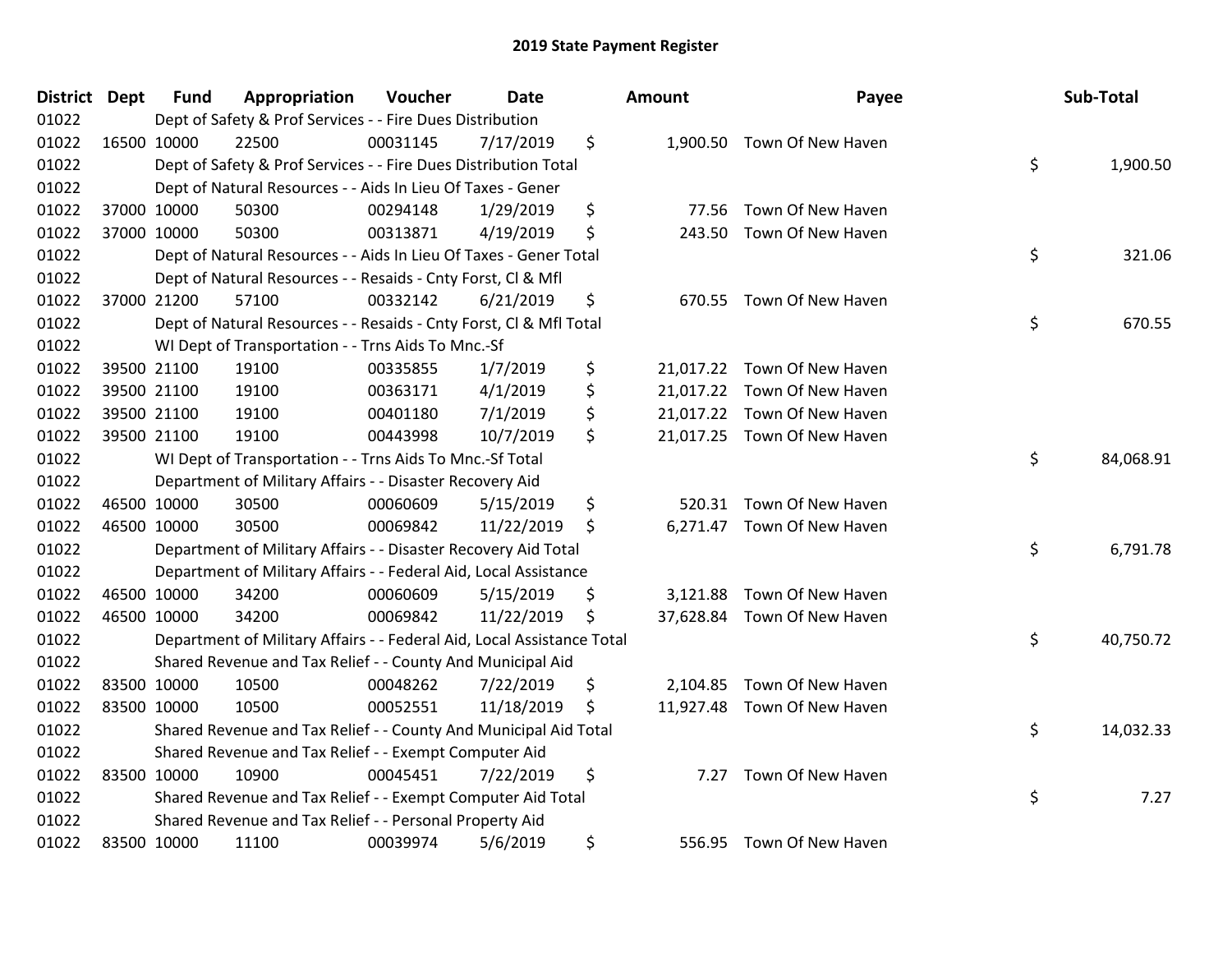|             | District Dept | <b>Fund</b> | Appropriation                                                   | Voucher  | Date      | Amount | Payee                      | Sub-Total  |
|-------------|---------------|-------------|-----------------------------------------------------------------|----------|-----------|--------|----------------------------|------------|
| 01022       |               |             | Shared Revenue and Tax Relief - - Personal Property Aid Total   |          |           |        |                            | 556.95     |
| 01022       |               |             | Shared Revenue and Tax Relief - - Lottery & Gaming Credit       |          |           |        |                            |            |
| 01022       |               | 83500 52100 | 36300                                                           | 00038124 | 3/25/2019 |        | 2,817.80 Town Of New Haven |            |
| 01022       |               |             | Shared Revenue and Tax Relief - - Lottery & Gaming Credit Total |          |           |        |                            | 2,817.80   |
| 01022 Total |               |             |                                                                 |          |           |        |                            | 151,917.87 |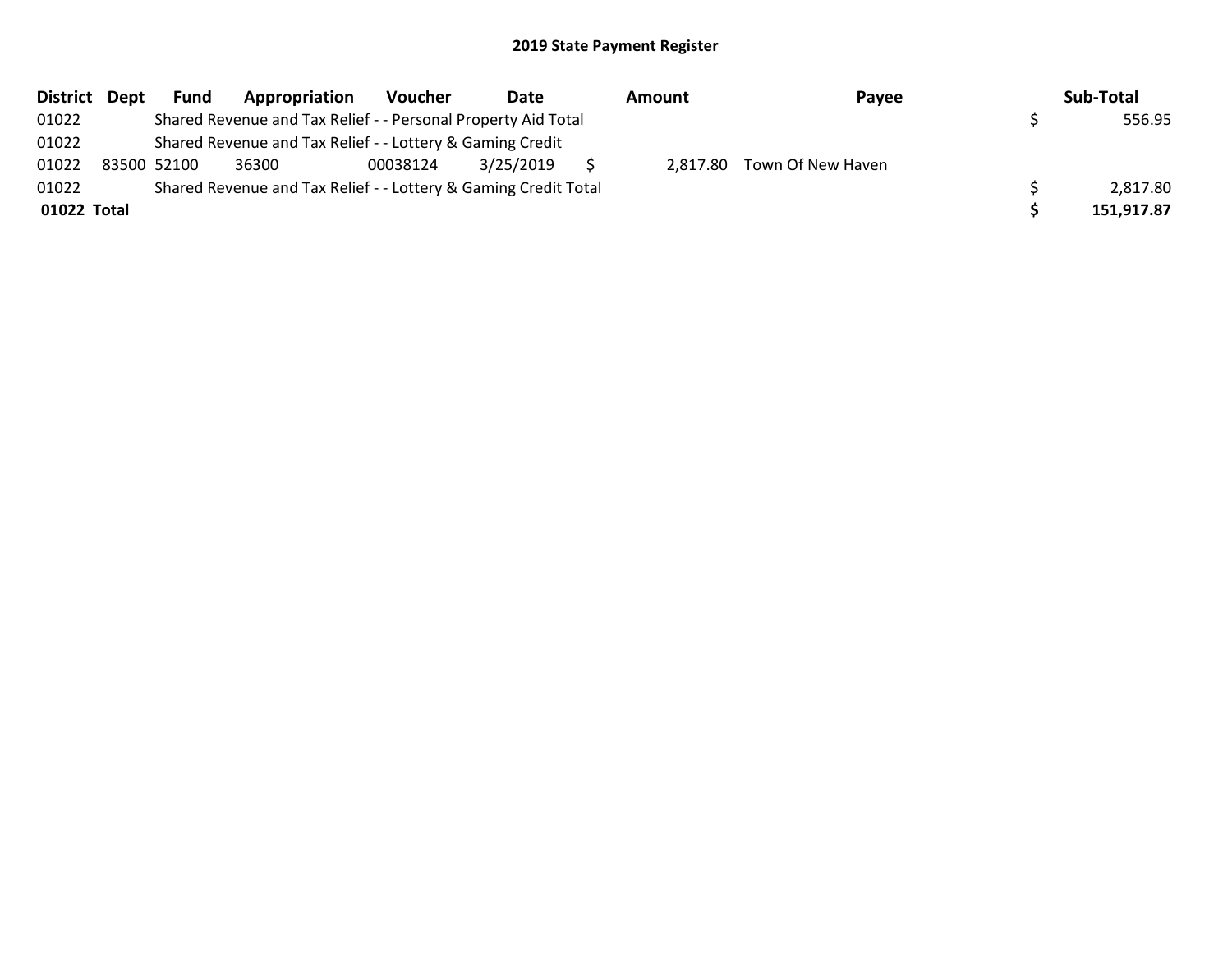| District Dept |             | <b>Fund</b> | Appropriation                                                      | Voucher  | <b>Date</b> | Amount                  | Payee                     | Sub-Total        |
|---------------|-------------|-------------|--------------------------------------------------------------------|----------|-------------|-------------------------|---------------------------|------------------|
| 01024         |             |             | Dept of Safety & Prof Services - - Fire Dues Distribution          |          |             |                         |                           |                  |
| 01024         | 16500 10000 |             | 22500                                                              | 00030539 | 7/16/2019   | \$                      | 4,812.72 Town Of Preston  |                  |
| 01024         |             |             | Dept of Safety & Prof Services - - Fire Dues Distribution Total    |          |             |                         |                           | \$<br>4,812.72   |
| 01024         |             |             | Dept of Natural Resources - - Aids In Lieu Of Taxes - Gener        |          |             |                         |                           |                  |
| 01024         |             | 37000 10000 | 50300                                                              | 00294124 | 1/28/2019   | \$<br>9,775.97          | Town Of Preston           |                  |
| 01024         |             | 37000 10000 | 50300                                                              | 00313300 | 4/19/2019   | \$<br>178.79            | Town Of Preston           |                  |
| 01024         |             | 37000 10000 | 50300                                                              | 00313302 | 4/19/2019   | \$<br>427.36            | Town Of Preston           |                  |
| 01024         |             |             | Dept of Natural Resources - - Aids In Lieu Of Taxes - Gener Total  |          |             |                         |                           | \$<br>10,382.12  |
| 01024         |             |             | Dept of Natural Resources - - Resaids - Cnty Forst, Cl & Mfl       |          |             |                         |                           |                  |
| 01024         |             | 37000 21200 | 57100                                                              | 00332143 | 6/21/2019   | \$                      | 1,517.71 Town Of Preston  |                  |
| 01024         |             |             | Dept of Natural Resources - - Resaids - Cnty Forst, Cl & Mfl Total |          |             |                         |                           | \$<br>1,517.71   |
| 01024         |             |             | Dept of Natural Resources - - Aids In Lieu Of Taxes - Sum S        |          |             |                         |                           |                  |
| 01024         |             | 37000 21200 | 57900                                                              | 00313301 | 4/19/2019   | \$<br>233.34            | Town Of Preston           |                  |
| 01024         |             |             | Dept of Natural Resources - - Aids In Lieu Of Taxes - Sum S Total  |          |             |                         |                           | \$<br>233.34     |
| 01024         |             |             | WI Dept of Transportation - - Trns Aids To Mnc.-Sf                 |          |             |                         |                           |                  |
| 01024         |             | 39500 21100 | 19100                                                              | 00335856 | 1/7/2019    | \$<br>43,055.75         | Town Of Preston           |                  |
| 01024         |             | 39500 21100 | 19100                                                              | 00363172 | 4/1/2019    | \$<br>43,055.75         | Town Of Preston           |                  |
| 01024         | 39500 21100 |             | 19100                                                              | 00401181 | 7/1/2019    | \$<br>43,055.75         | Town Of Preston           |                  |
| 01024         | 39500 21100 |             | 19100                                                              | 00443999 | 10/7/2019   | \$                      | 43,055.76 Town Of Preston |                  |
| 01024         |             |             | WI Dept of Transportation - - Trns Aids To Mnc.-Sf Total           |          |             |                         |                           | \$<br>172,223.01 |
| 01024         |             |             | Shared Revenue and Tax Relief - - County And Municipal Aid         |          |             |                         |                           |                  |
| 01024         | 83500 10000 |             | 10500                                                              | 00048263 | 7/22/2019   | \$<br>2,315.38          | Town Of Preston           |                  |
| 01024         | 83500 10000 |             | 10500                                                              | 00052552 | 11/18/2019  | \$                      | 13,120.50 Town Of Preston |                  |
| 01024         |             |             | Shared Revenue and Tax Relief - - County And Municipal Aid Total   |          |             |                         |                           | \$<br>15,435.88  |
| 01024         |             |             | Shared Revenue and Tax Relief - - Exempt Computer Aid              |          |             |                         |                           |                  |
| 01024         | 83500 10000 |             | 10900                                                              | 00045452 | 7/22/2019   | \$<br>29.10             | Town Of Preston           |                  |
| 01024         |             |             | Shared Revenue and Tax Relief - - Exempt Computer Aid Total        |          |             |                         |                           | \$<br>29.10      |
| 01024         |             |             | Shared Revenue and Tax Relief - - Utility Aid                      |          |             |                         |                           |                  |
| 01024         | 83500 10000 |             | 11000                                                              | 00048263 | 7/22/2019   | \$<br>0.03 <sub>1</sub> | Town Of Preston           |                  |
| 01024         | 83500 10000 |             | 11000                                                              | 00052552 | 11/18/2019  | \$<br>0.17              | Town Of Preston           |                  |
| 01024         |             |             | Shared Revenue and Tax Relief - - Utility Aid Total                |          |             |                         |                           | \$<br>0.20       |
| 01024         |             |             | Shared Revenue and Tax Relief - - Personal Property Aid            |          |             |                         |                           |                  |
| 01024         | 83500 10000 |             | 11100                                                              | 00039975 | 5/6/2019    | \$                      | 102.95 Town Of Preston    |                  |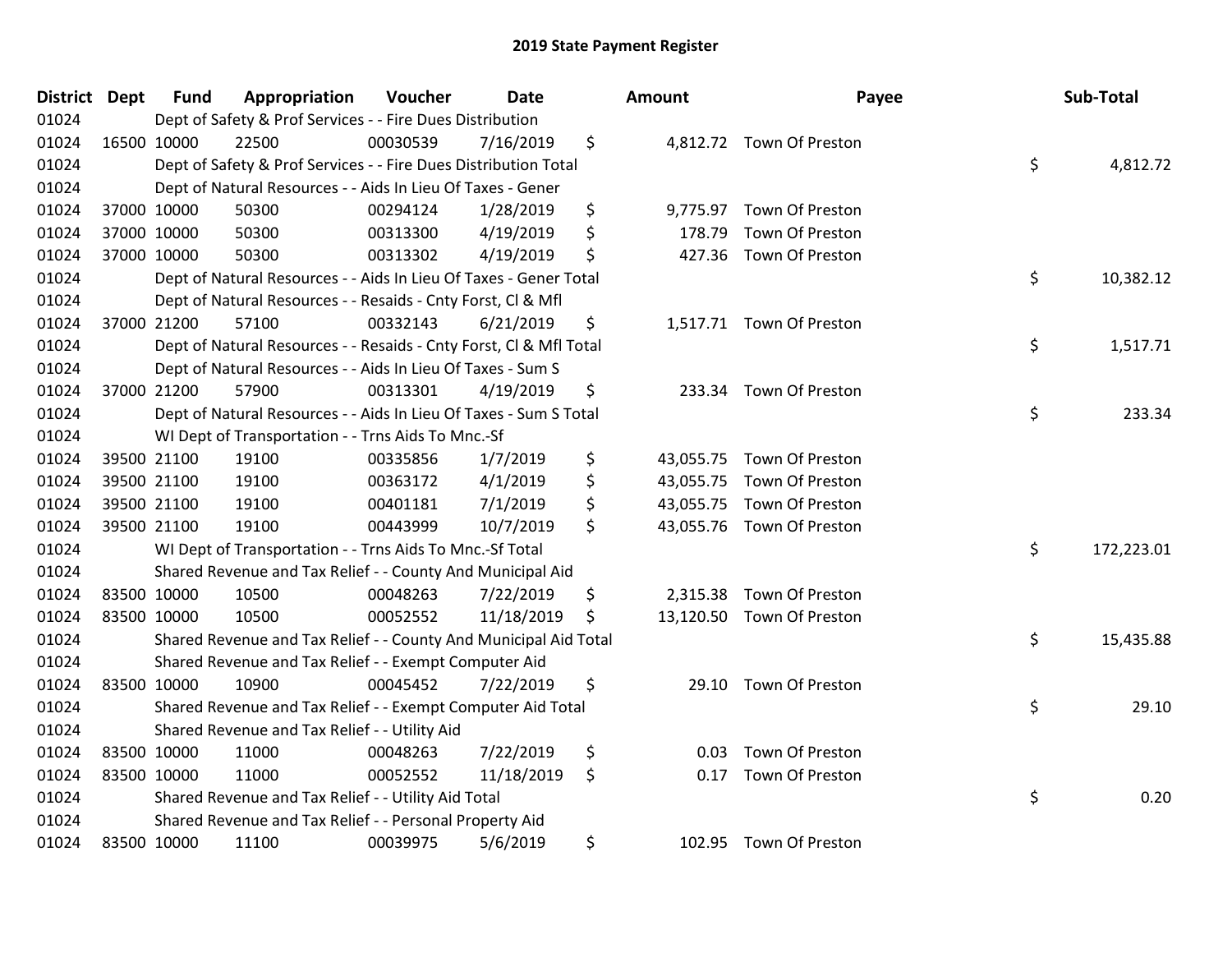| <b>District</b> | Dept | Fund        | Appropriation                                                       | Voucher  | Date      | Amount | Payee                  | Sub-Total  |
|-----------------|------|-------------|---------------------------------------------------------------------|----------|-----------|--------|------------------------|------------|
| 01024           |      |             | Shared Revenue and Tax Relief - - Personal Property Aid Total       |          |           |        |                        | 102.95     |
| 01024           |      |             | Shared Revenue and Tax Relief - - Payments For Municipal Svcs       |          |           |        |                        |            |
| 01024           |      | 83500 10000 | 50100                                                               | 00037704 | 1/31/2019 |        | 316.01 Town Of Preston |            |
| 01024           |      |             | Shared Revenue and Tax Relief - - Payments For Municipal Svcs Total |          |           |        |                        | 316.01     |
| 01024 Total     |      |             |                                                                     |          |           |        |                        | 205,053.04 |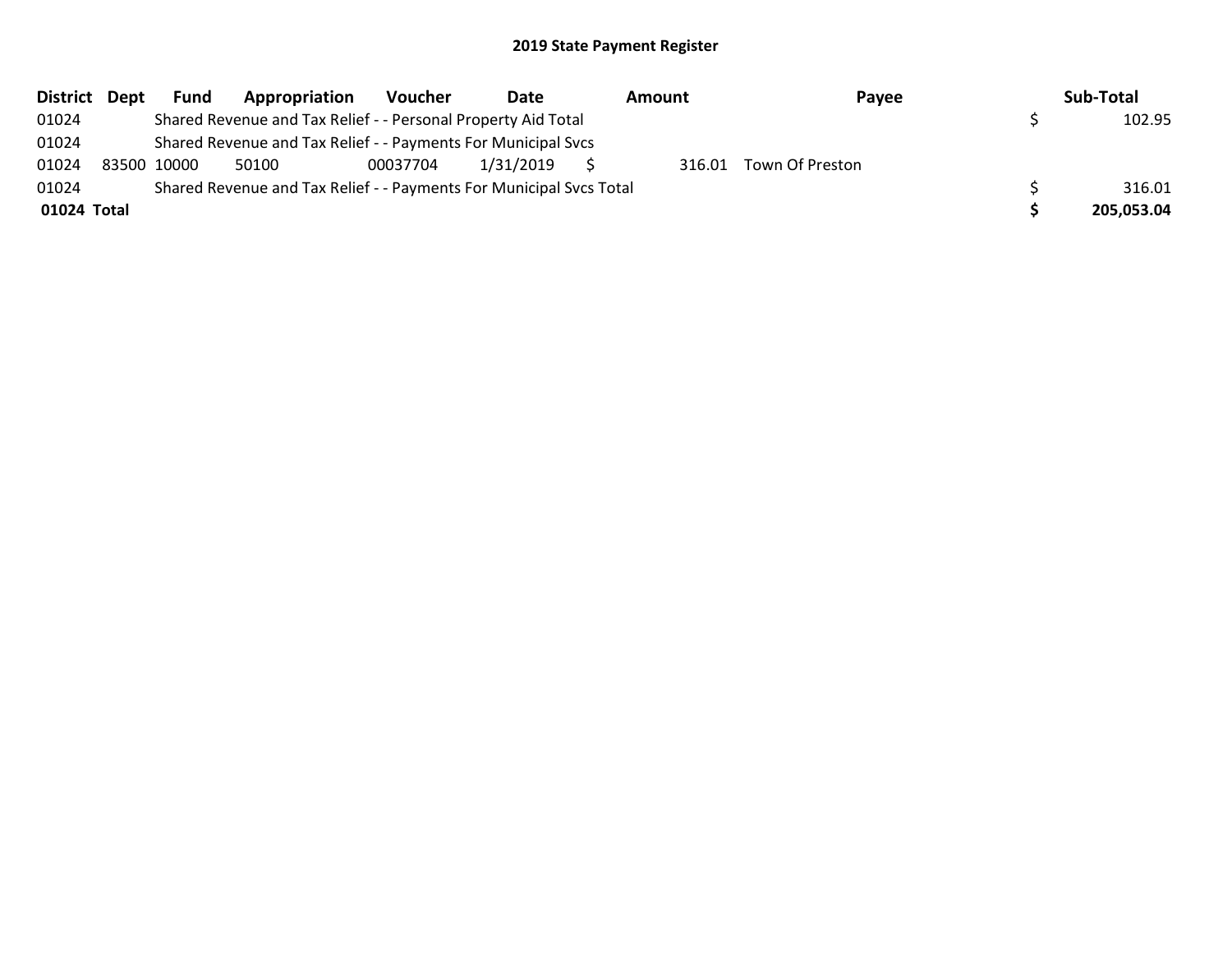| District Dept | <b>Fund</b> | Appropriation                                                      | Voucher  | <b>Date</b> | <b>Amount</b>    | Payee                   | Sub-Total        |
|---------------|-------------|--------------------------------------------------------------------|----------|-------------|------------------|-------------------------|------------------|
| 01026         |             | Dept of Safety & Prof Services - - Fire Dues Distribution          |          |             |                  |                         |                  |
| 01026         | 16500 10000 | 22500                                                              | 00030399 | 7/16/2019   | \$               | 6,238.72 Town Of Quincy |                  |
| 01026         |             | Dept of Safety & Prof Services - - Fire Dues Distribution Total    |          |             |                  |                         | \$<br>6,238.72   |
| 01026         |             | Dept of Natural Resources - - Aids In Lieu Of Taxes - Gener        |          |             |                  |                         |                  |
| 01026         | 37000 10000 | 50300                                                              | 00294125 | 1/29/2019   | \$<br>545.57     | Town Of Quincy          |                  |
| 01026         | 37000 10000 | 50300                                                              | 00294126 | 1/29/2019   | \$<br>132,935.78 | Town Of Quincy          |                  |
| 01026         | 37000 10000 | 50300                                                              | 00313315 | 4/19/2019   | \$<br>90.22      | Town Of Quincy          |                  |
| 01026         |             | Dept of Natural Resources - - Aids In Lieu Of Taxes - Gener Total  |          |             |                  |                         | \$<br>133,571.57 |
| 01026         |             | Dept of Natural Resources - - Resaids - Cnty Forst, Cl & Mfl       |          |             |                  |                         |                  |
| 01026         | 37000 21200 | 57100                                                              | 00332144 | 6/21/2019   | \$<br>671.83     | Town Of Quincy          |                  |
| 01026         |             | Dept of Natural Resources - - Resaids - Cnty Forst, Cl & Mfl Total |          |             |                  |                         | \$<br>671.83     |
| 01026         |             | WI Dept of Transportation - - Trns Aids To Mnc.-Sf                 |          |             |                  |                         |                  |
| 01026         | 39500 21100 | 19100                                                              | 00335857 | 1/7/2019    | \$<br>44,196.50  | Town Of Quincy          |                  |
| 01026         | 39500 21100 | 19100                                                              | 00363173 | 4/1/2019    | \$<br>44,196.50  | Town Of Quincy          |                  |
| 01026         | 39500 21100 | 19100                                                              | 00401182 | 7/1/2019    | \$<br>44,196.50  | Town Of Quincy          |                  |
| 01026         | 39500 21100 | 19100                                                              | 00444000 | 10/7/2019   | \$<br>44,196.50  | Town Of Quincy          |                  |
| 01026         |             | WI Dept of Transportation - - Trns Aids To Mnc.-Sf Total           |          |             |                  |                         | \$<br>176,786.00 |
| 01026         |             | Elections Commission - - 2018 Hava Election Security               |          |             |                  |                         |                  |
| 01026         | 51000 22000 | 18200                                                              | 00002664 | 11/18/2019  | \$               | 600.00 Town Of Quincy   |                  |
| 01026         |             | Elections Commission - - 2018 Hava Election Security Total         |          |             |                  |                         | \$<br>600.00     |
| 01026         |             | Shared Revenue and Tax Relief - - County And Municipal Aid         |          |             |                  |                         |                  |
| 01026         | 83500 10000 | 10500                                                              | 00048264 | 7/22/2019   | \$<br>2,036.30   | Town Of Quincy          |                  |
| 01026         | 83500 10000 | 10500                                                              | 00052553 | 11/18/2019  | \$<br>11,539.01  | Town Of Quincy          |                  |
| 01026         |             | Shared Revenue and Tax Relief - - County And Municipal Aid Total   |          |             |                  |                         | \$<br>13,575.31  |
| 01026         |             | Shared Revenue and Tax Relief - - Exempt Computer Aid              |          |             |                  |                         |                  |
| 01026         | 83500 10000 | 10900                                                              | 00045453 | 7/22/2019   | \$<br>42.61      | Town Of Quincy          |                  |
| 01026         |             | Shared Revenue and Tax Relief - - Exempt Computer Aid Total        |          |             |                  |                         | \$<br>42.61      |
| 01026         |             | Shared Revenue and Tax Relief - - Utility Aid                      |          |             |                  |                         |                  |
| 01026         | 83500 10000 | 11000                                                              | 00048264 | 7/22/2019   | \$<br>4,042.29   | Town Of Quincy          |                  |
| 01026         | 83500 10000 | 11000                                                              | 00052553 | 11/18/2019  | \$<br>22,886.70  | Town Of Quincy          |                  |
| 01026         |             | Shared Revenue and Tax Relief - - Utility Aid Total                |          |             |                  |                         | \$<br>26,928.99  |
| 01026         |             | Shared Revenue and Tax Relief - - Personal Property Aid            |          |             |                  |                         |                  |
| 01026         | 83500 10000 | 11100                                                              | 00039976 | 5/6/2019    | \$               | 43.75 Town Of Quincy    |                  |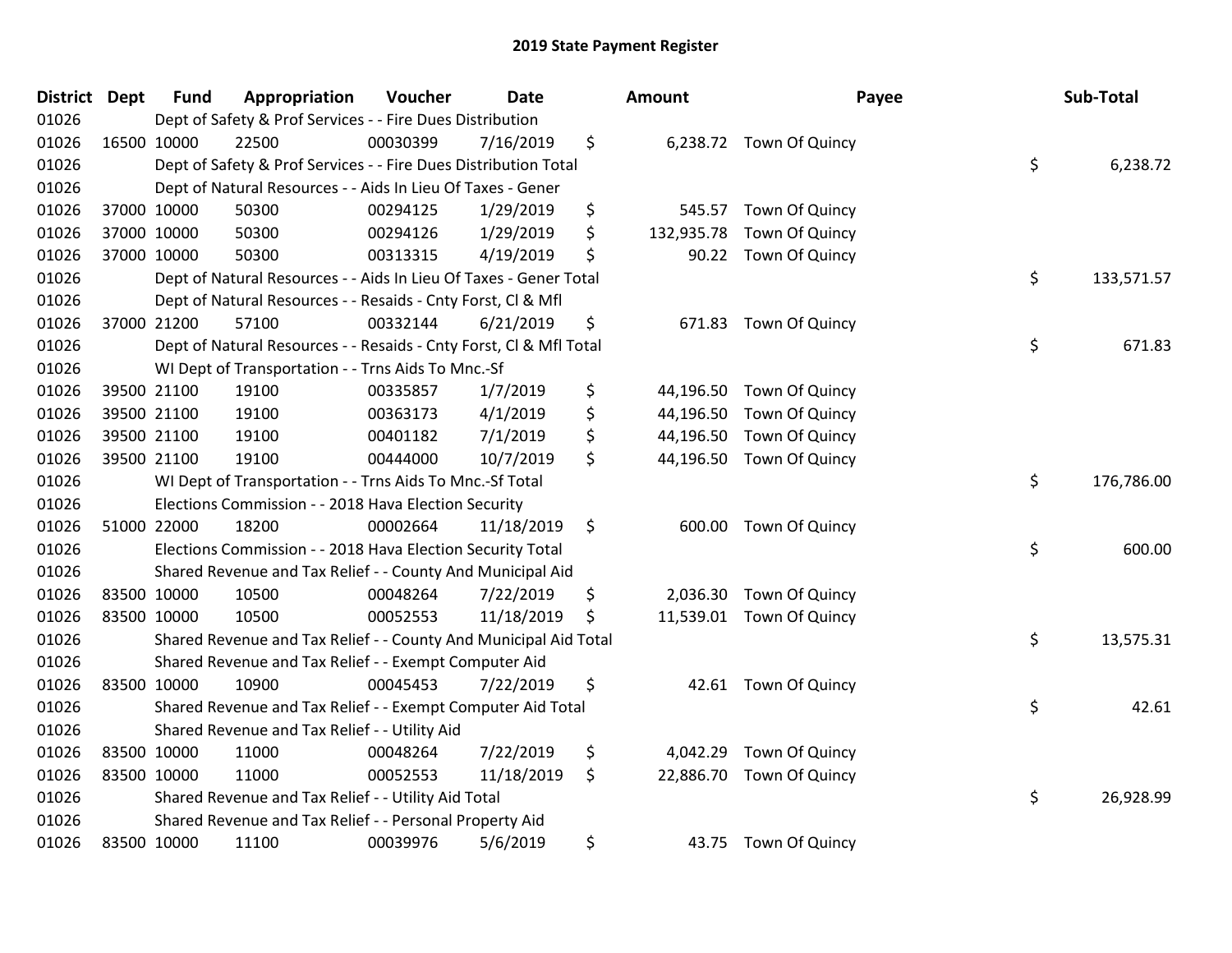|             | District Dept | <b>Fund</b> | Appropriation                                                       | Voucher  | Date      | Amount | Payee                | Sub-Total  |
|-------------|---------------|-------------|---------------------------------------------------------------------|----------|-----------|--------|----------------------|------------|
| 01026       |               |             | Shared Revenue and Tax Relief - - Personal Property Aid Total       |          |           |        |                      | 43.75      |
| 01026       |               |             | Shared Revenue and Tax Relief - - Payments For Municipal Svcs       |          |           |        |                      |            |
| 01026       |               | 83500 10000 | 50100                                                               | 00037706 | 1/31/2019 |        | 49.74 Town Of Quincy |            |
| 01026       |               |             | Shared Revenue and Tax Relief - - Payments For Municipal Svcs Total |          |           |        |                      | 49.74      |
| 01026 Total |               |             |                                                                     |          |           |        |                      | 358,508.52 |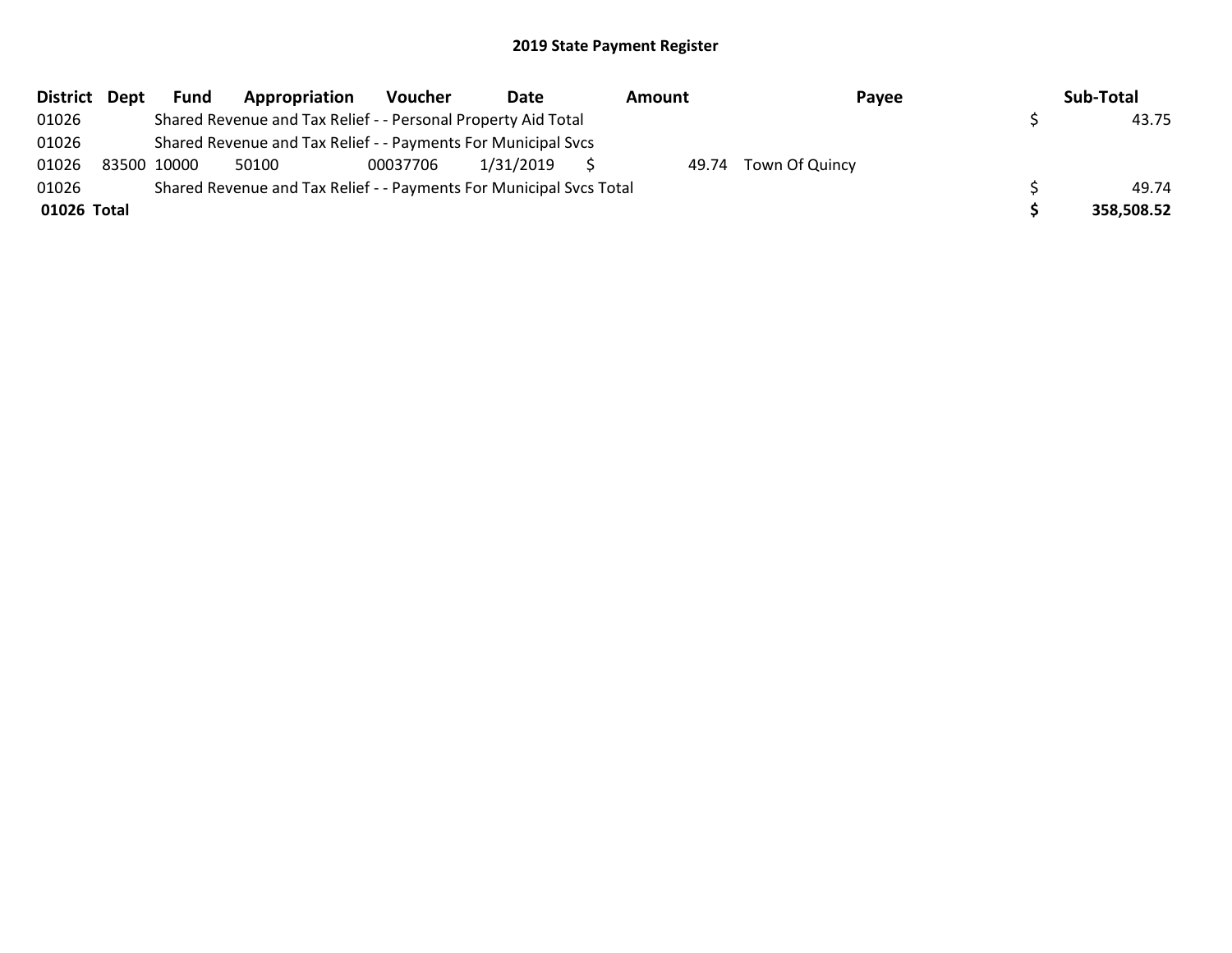| <b>District Dept</b> |             | <b>Fund</b> | Appropriation                                                      | Voucher  | <b>Date</b> | <b>Amount</b> | Payee                       | Sub-Total       |
|----------------------|-------------|-------------|--------------------------------------------------------------------|----------|-------------|---------------|-----------------------------|-----------------|
| 01028                |             |             | Dept of Safety & Prof Services - - Fire Dues Distribution          |          |             |               |                             |                 |
| 01028                |             | 16500 10000 | 22500                                                              | 00031490 | 7/17/2019   | \$            | 854.68 Town Of Richfield    |                 |
| 01028                |             |             | Dept of Safety & Prof Services - - Fire Dues Distribution Total    |          |             |               |                             | \$<br>854.68    |
| 01028                |             |             | Dept of Natural Resources - - Aids In Lieu Of Taxes - Gener        |          |             |               |                             |                 |
| 01028                |             | 37000 10000 | 50300                                                              | 00313294 | 4/19/2019   | \$            | 10.62 Town Of Richfield     |                 |
| 01028                |             |             | Dept of Natural Resources - - Aids In Lieu Of Taxes - Gener Total  |          |             |               |                             | \$<br>10.62     |
| 01028                |             |             | Dept of Natural Resources - - Resaids - Cnty Forst, Cl & Mfl       |          |             |               |                             |                 |
| 01028                |             | 37000 21200 | 57100                                                              | 00332145 | 6/21/2019   | \$            | 1,018.34 Town Of Richfield  |                 |
| 01028                |             |             | Dept of Natural Resources - - Resaids - Cnty Forst, CI & Mfl Total |          |             |               |                             | \$<br>1,018.34  |
| 01028                |             |             | WI Dept of Transportation - - Disastr Damag Aid Sf                 |          |             |               |                             |                 |
| 01028                |             | 39500 21100 | 17400                                                              | 00475084 | 12/30/2019  | \$            | 14,337.09 Town Of Richfield |                 |
| 01028                |             |             | WI Dept of Transportation - - Disastr Damag Aid Sf Total           |          |             |               |                             | \$<br>14,337.09 |
| 01028                |             |             | WI Dept of Transportation - - Trns Aids To Mnc.-Sf                 |          |             |               |                             |                 |
| 01028                |             | 39500 21100 | 19100                                                              | 00335858 | 1/7/2019    | \$            | 22,122.31 Town Of Richfield |                 |
| 01028                |             | 39500 21100 | 19100                                                              | 00363174 | 4/1/2019    | \$            | 22,122.31 Town Of Richfield |                 |
| 01028                |             | 39500 21100 | 19100                                                              | 00401183 | 7/1/2019    | \$            | 22,122.31 Town Of Richfield |                 |
| 01028                |             | 39500 21100 | 19100                                                              | 00444001 | 10/7/2019   | \$            | 22,122.32 Town Of Richfield |                 |
| 01028                |             |             | WI Dept of Transportation - - Trns Aids To Mnc.-Sf Total           |          |             |               |                             | \$<br>88,489.25 |
| 01028                |             |             | Elections Commission - - 2018 Hava Election Security               |          |             |               |                             |                 |
| 01028                |             | 51000 22000 | 18200                                                              | 00002645 | 11/15/2019  | \$            | 1,200.00 Town Of Richfield  |                 |
| 01028                |             |             | Elections Commission - - 2018 Hava Election Security Total         |          |             |               |                             | \$<br>1,200.00  |
| 01028                |             |             | Shared Revenue and Tax Relief - - County And Municipal Aid         |          |             |               |                             |                 |
| 01028                | 83500 10000 |             | 10500                                                              | 00048265 | 7/22/2019   | \$            | 977.54 Town Of Richfield    |                 |
| 01028                |             | 83500 10000 | 10500                                                              | 00052554 | 11/18/2019  | \$            | 5,539.40 Town Of Richfield  |                 |
| 01028                |             |             | Shared Revenue and Tax Relief - - County And Municipal Aid Total   |          |             |               |                             | \$<br>6,516.94  |
| 01028                |             |             | Shared Revenue and Tax Relief - - Exempt Computer Aid              |          |             |               |                             |                 |
| 01028                |             | 83500 10000 | 10900                                                              | 00045454 | 7/22/2019   | \$<br>1.03    | Town Of Richfield           |                 |
| 01028                |             |             | Shared Revenue and Tax Relief - - Exempt Computer Aid Total        |          |             |               |                             | \$<br>1.03      |
| 01028                |             |             | Shared Revenue and Tax Relief - - Utility Aid                      |          |             |               |                             |                 |
| 01028                |             | 83500 10000 | 11000                                                              | 00048265 | 7/22/2019   | \$            | 82.52 Town Of Richfield     |                 |
| 01028                | 83500 10000 |             | 11000                                                              | 00052554 | 11/18/2019  | \$            | 421.14 Town Of Richfield    |                 |
| 01028                |             |             | Shared Revenue and Tax Relief - - Utility Aid Total                |          |             |               |                             | \$<br>503.66    |
| 01028                |             |             | Shared Revenue and Tax Relief - - Personal Property Aid            |          |             |               |                             |                 |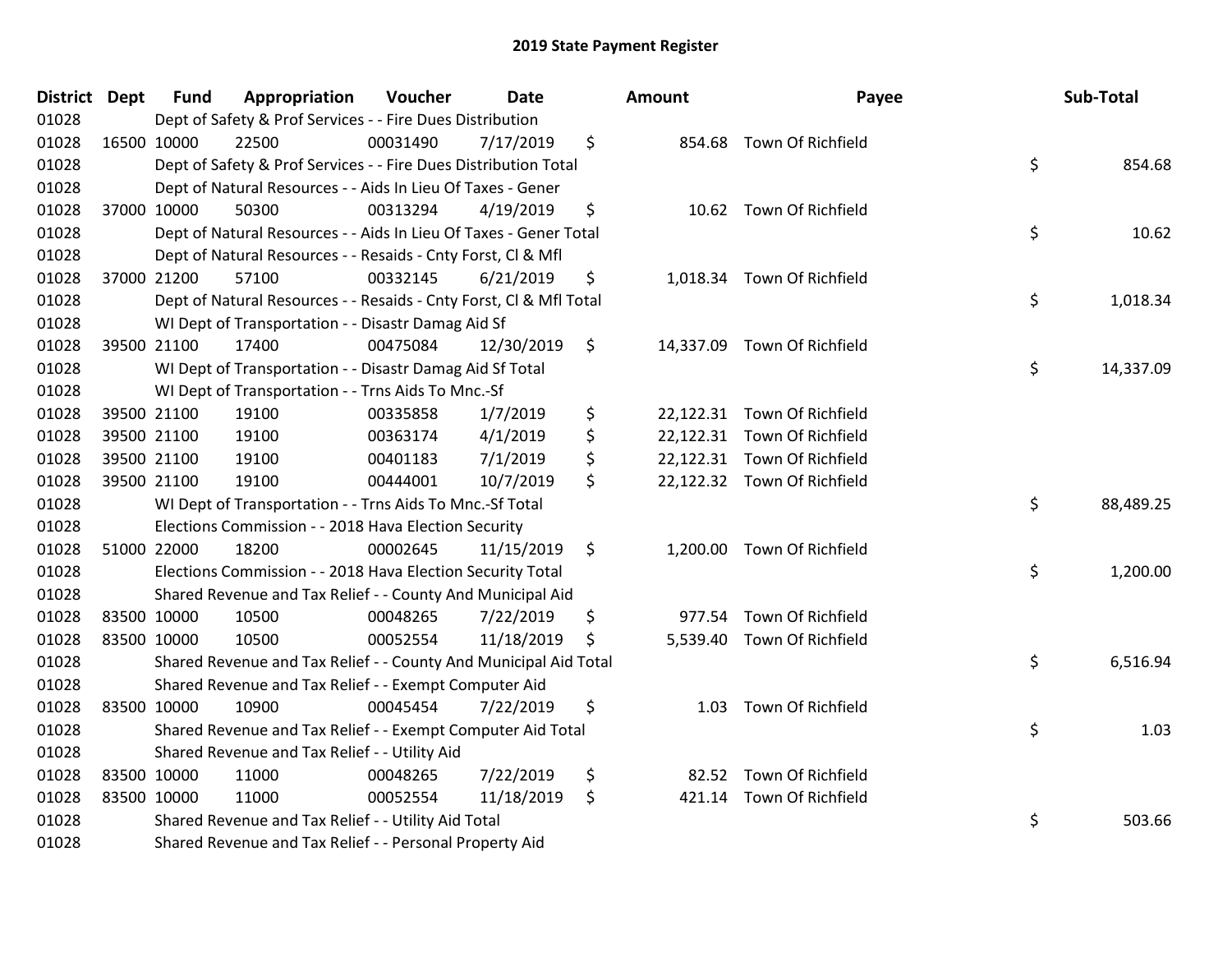| District Dept | Fund        | <b>Appropriation</b>                                          | <b>Voucher</b> | Date     | Amount | Pavee             | Sub-Total  |
|---------------|-------------|---------------------------------------------------------------|----------------|----------|--------|-------------------|------------|
| 01028         | 83500 10000 | 11100                                                         | 00039977       | 5/6/2019 | 62.62  | Town Of Richfield |            |
| 01028         |             | Shared Revenue and Tax Relief - - Personal Property Aid Total |                |          |        |                   | 62.62      |
| 01028 Total   |             |                                                               |                |          |        |                   | 112.994.23 |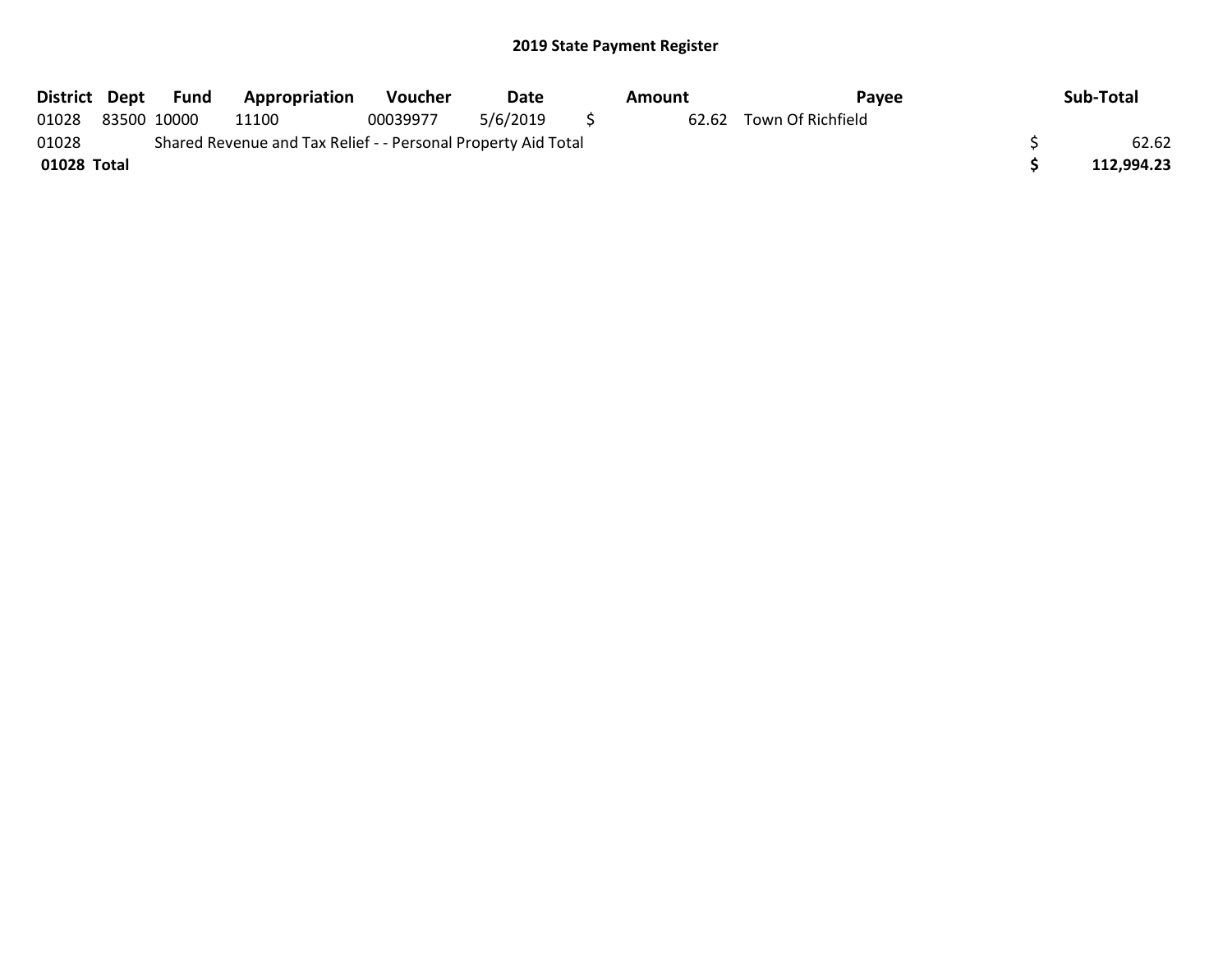| District Dept |             | <b>Fund</b> | Appropriation                                                      | Voucher  | <b>Date</b> | Amount |                        | Payee | Sub-Total |
|---------------|-------------|-------------|--------------------------------------------------------------------|----------|-------------|--------|------------------------|-------|-----------|
| 01030         |             |             | Dept of Safety & Prof Services - - Fire Dues Distribution          |          |             |        |                        |       |           |
| 01030         | 16500 10000 |             | 22500                                                              | 00029976 | 7/15/2019   | \$     | 24,087.82 Town Of Rome |       |           |
| 01030         |             |             | Dept of Safety & Prof Services - - Fire Dues Distribution Total    |          |             |        |                        | \$    | 24,087.82 |
| 01030         |             |             | Dept of Natural Resources - - Aids In Lieu Of Taxes - Gener        |          |             |        |                        |       |           |
| 01030         | 37000 10000 |             | 50300                                                              | 00313353 | 4/19/2019   | \$     | 177.60 Town Of Rome    |       |           |
| 01030         |             |             | Dept of Natural Resources - - Aids In Lieu Of Taxes - Gener Total  |          |             |        |                        | \$    | 177.60    |
| 01030         |             |             | Dept of Natural Resources - - GPO -Federal Funds                   |          |             |        |                        |       |           |
| 01030         |             | 37000 21200 | 38100                                                              | 00307392 | 3/27/2019   | \$     | 3,957.73 Town Of Rome  |       |           |
| 01030         |             |             | Dept of Natural Resources - - GPO -Federal Funds Total             |          |             |        |                        | \$    | 3,957.73  |
| 01030         |             |             | Dept of Natural Resources - - Enf A - Boating Enforcement          |          |             |        |                        |       |           |
| 01030         | 37000 21200 |             | 55000                                                              | 00307392 | 3/27/2019   | \$     | 7,453.00 Town Of Rome  |       |           |
| 01030         |             |             | Dept of Natural Resources - - Enf A - Boating Enforcement Total    |          |             |        |                        | \$    | 7,453.00  |
| 01030         |             |             | Dept of Natural Resources - - Resaids - Cnty Forst, Cl & Mfl       |          |             |        |                        |       |           |
| 01030         |             | 37000 21200 | 57100                                                              | 00332146 | 6/21/2019   | \$     | 3,057.54 Town Of Rome  |       |           |
| 01030         |             |             | Dept of Natural Resources - - Resaids - Cnty Forst, Cl & Mfl Total |          |             |        |                        | \$    | 3,057.54  |
| 01030         |             |             | Dept of Natural Resources - - Ra- Atv Prj Aids, Gas Tax Pymt       |          |             |        |                        |       |           |
| 01030         |             | 37000 21200 | 57600                                                              | 00296386 | 2/6/2019    | \$     | 43,749.69 Town Of Rome |       |           |
| 01030         |             |             | Dept of Natural Resources - - Ra- Atv Prj Aids, Gas Tax Pymt Total |          |             |        |                        | \$    | 43,749.69 |
| 01030         |             |             | Dept of Natural Resources - - Ra- Atv Project Aids                 |          |             |        |                        |       |           |
| 01030         |             | 37000 21200 | 57700                                                              | 00372406 | 11/15/2019  | \$     | 54,639.40 Town Of Rome |       |           |
| 01030         |             |             | Dept of Natural Resources - - Ra- Atv Project Aids Total           |          |             |        |                        | \$    | 54,639.40 |
| 01030         |             |             | Dept of Natural Resources - - Aids In Lieu Of Taxes - Sum S        |          |             |        |                        |       |           |
| 01030         |             | 37000 21200 | 57900                                                              | 00313354 | 4/19/2019   | \$     | 142.48 Town Of Rome    |       |           |
| 01030         |             |             | Dept of Natural Resources - - Aids In Lieu Of Taxes - Sum S Total  |          |             |        |                        | \$    | 142.48    |
| 01030         |             |             | WI Dept of Transportation - - Hwy Sfty Loc Aid Ffd                 |          |             |        |                        |       |           |
| 01030         |             | 39500 21100 | 18500                                                              | 00362689 | 3/27/2019   | \$     | 4,000.00 Town Of Rome  |       |           |
| 01030         | 39500 21100 |             | 18500                                                              | 00415397 | 7/24/2019   | \$     | 4,000.00 Town Of Rome  |       |           |
| 01030         |             |             | WI Dept of Transportation - - Hwy Sfty Loc Aid Ffd Total           |          |             |        |                        | \$    | 8,000.00  |
| 01030         |             |             | WI Dept of Transportation - - Trns Aids To Mnc.-Sf                 |          |             |        |                        |       |           |
| 01030         | 39500 21100 |             | 19100                                                              | 00335859 | 1/7/2019    | \$     | 89,217.20 Town Of Rome |       |           |
| 01030         | 39500 21100 |             | 19100                                                              | 00363175 | 4/1/2019    | \$     | 89,217.20 Town Of Rome |       |           |
| 01030         |             | 39500 21100 | 19100                                                              | 00401184 | 7/1/2019    | \$     | 89,217.20 Town Of Rome |       |           |
| 01030         | 39500 21100 |             | 19100                                                              | 00444002 | 10/7/2019   | \$     | 89,217.22 Town Of Rome |       |           |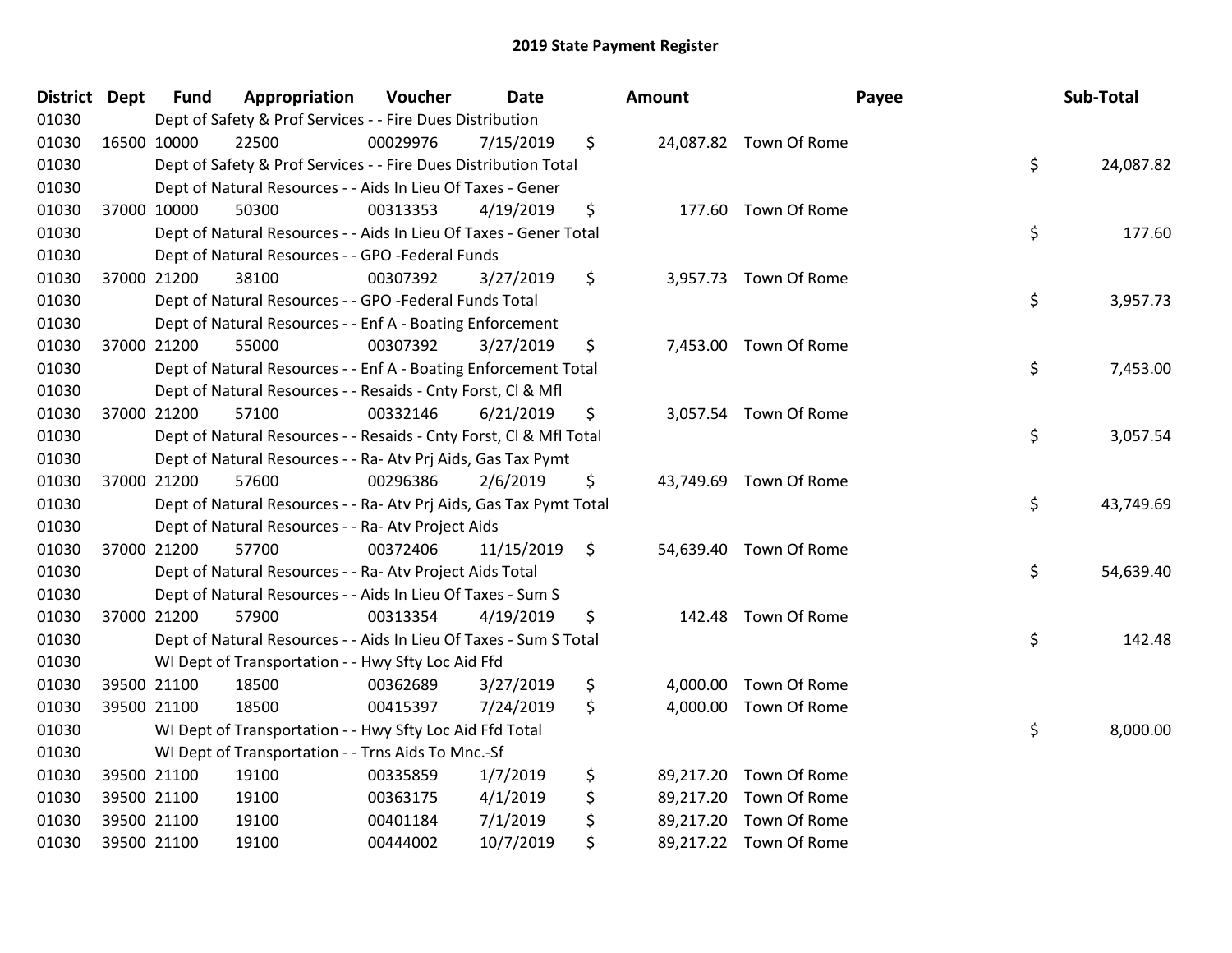| <b>District Dept</b> |             | <b>Fund</b> | Appropriation                                                         | Voucher  | <b>Date</b> | Amount         | Payee                  | Sub-Total        |
|----------------------|-------------|-------------|-----------------------------------------------------------------------|----------|-------------|----------------|------------------------|------------------|
| 01030                |             |             | WI Dept of Transportation - - Trns Aids To Mnc.-Sf Total              |          |             |                |                        | \$<br>356,868.82 |
| 01030                |             |             | Department of Justice - - Law Enforcement Train, Local                |          |             |                |                        |                  |
| 01030                |             | 45500 10000 | 23100                                                                 | 00074554 | 11/12/2019  | \$             | 1,920.00 Town Of Rome  |                  |
| 01030                |             |             | Department of Justice - - Law Enforcement Train, Local Total          |          |             |                |                        | \$<br>1,920.00   |
| 01030                |             |             | Public Defender Board - - Trial Representation                        |          |             |                |                        |                  |
| 01030                |             | 55000 10000 | 10300                                                                 | 00199969 | 6/20/2019   | \$<br>5.00     | Town Of Rome           |                  |
| 01030                |             |             | Public Defender Board - - Trial Representation Total                  |          |             |                |                        | \$<br>5.00       |
| 01030                |             |             | Public Defender Board - - Transcript, Discovery And Int               |          |             |                |                        |                  |
| 01030                |             | 55000 10000 | 10600                                                                 | 00175881 | 1/9/2019    | \$             | 75.00 Town Of Rome     |                  |
| 01030                |             |             | Public Defender Board - - Transcript, Discovery And Int Total         |          |             |                |                        | \$<br>75.00      |
| 01030                |             |             | Shared Revenue and Tax Relief - - Expenditure Restraint Program       |          |             |                |                        |                  |
| 01030                |             | 83500 10000 | 10100                                                                 | 00048266 | 7/22/2019   | \$             | 3,399.37 Town Of Rome  |                  |
| 01030                |             |             | Shared Revenue and Tax Relief - - Expenditure Restraint Program Total |          |             |                |                        | \$<br>3,399.37   |
| 01030                |             |             | Shared Revenue and Tax Relief - - County And Municipal Aid            |          |             |                |                        |                  |
| 01030                |             | 83500 10000 | 10500                                                                 | 00048266 | 7/22/2019   | \$<br>5,569.08 | Town Of Rome           |                  |
| 01030                |             | 83500 10000 | 10500                                                                 | 00052555 | 11/18/2019  | \$             | 31,558.12 Town Of Rome |                  |
| 01030                |             |             | Shared Revenue and Tax Relief - - County And Municipal Aid Total      |          |             |                |                        | \$<br>37,127.20  |
| 01030                |             |             | Shared Revenue and Tax Relief - - Exempt Computer Aid                 |          |             |                |                        |                  |
| 01030                |             | 83500 10000 | 10900                                                                 | 00045455 | 7/22/2019   | \$<br>459.35   | Town Of Rome           |                  |
| 01030                |             |             | Shared Revenue and Tax Relief - - Exempt Computer Aid Total           |          |             |                |                        | \$<br>459.35     |
| 01030                |             |             | Shared Revenue and Tax Relief - - Utility Aid                         |          |             |                |                        |                  |
| 01030                |             | 83500 10000 | 11000                                                                 | 00048266 | 7/22/2019   | \$<br>490.27   | Town Of Rome           |                  |
| 01030                |             | 83500 10000 | 11000                                                                 | 00052555 | 11/18/2019  | \$<br>2,730.65 | Town Of Rome           |                  |
| 01030                |             |             | Shared Revenue and Tax Relief - - Utility Aid Total                   |          |             |                |                        | \$<br>3,220.92   |
| 01030                |             |             | Shared Revenue and Tax Relief - - Personal Property Aid               |          |             |                |                        |                  |
| 01030                |             | 83500 10000 | 11100                                                                 | 00039978 | 5/6/2019    | \$             | 5,457.32 Town Of Rome  |                  |
| 01030                | 83500 10000 |             | 11100                                                                 | 00042425 | 5/6/2019    | \$<br>748.35   | Town Of Rome           |                  |
| 01030                |             |             | Shared Revenue and Tax Relief - - Personal Property Aid Total         |          |             |                |                        | \$<br>6,205.67   |
| 01030 Total          |             |             |                                                                       |          |             |                |                        | \$<br>554,546.59 |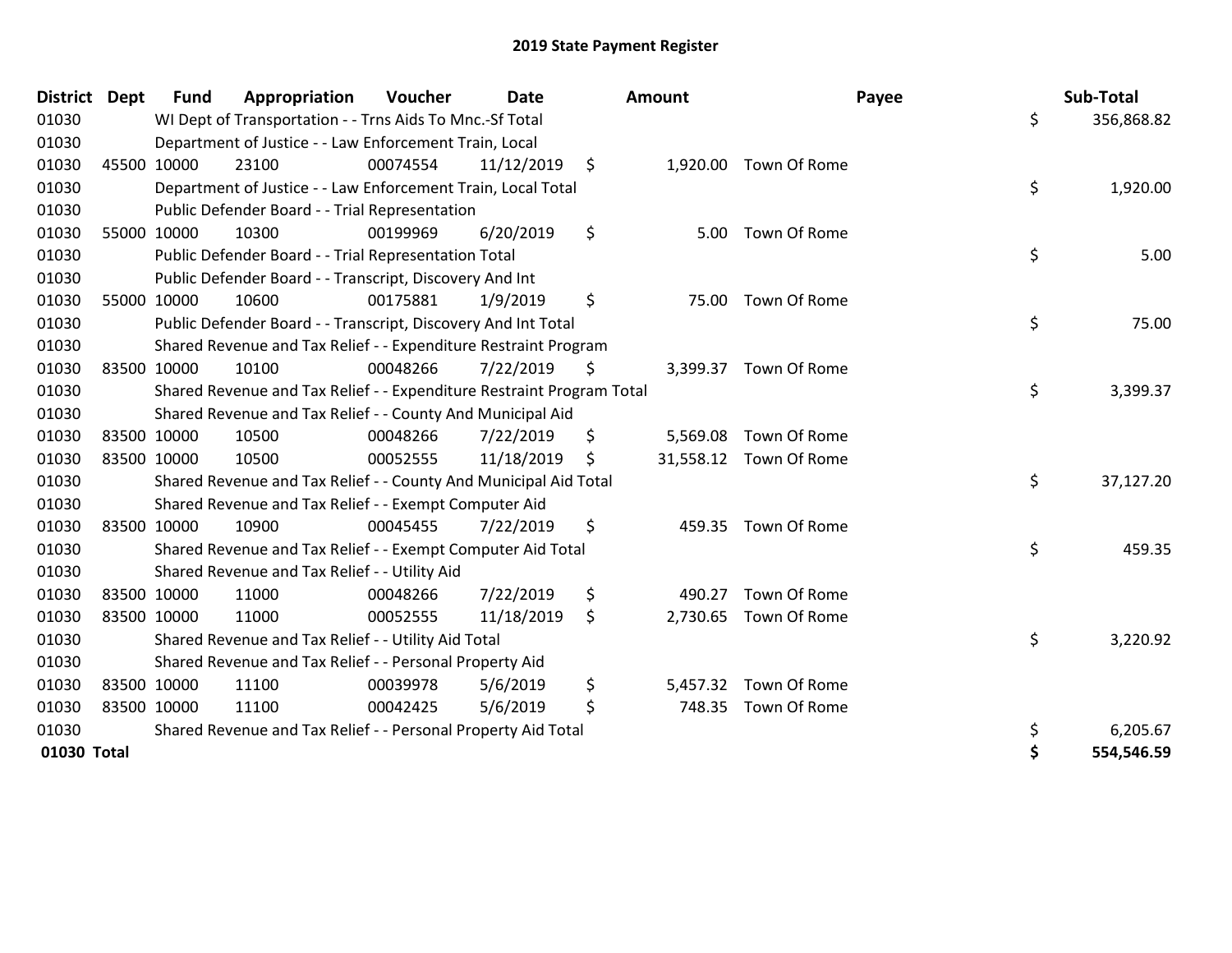| <b>District Dept</b> | <b>Fund</b> | Appropriation                                                          | Voucher  | <b>Date</b> |      | Amount    | Payee                         | Sub-Total        |
|----------------------|-------------|------------------------------------------------------------------------|----------|-------------|------|-----------|-------------------------------|------------------|
| 01032                |             | Dept of Safety & Prof Services - - Fire Dues Distribution              |          |             |      |           |                               |                  |
| 01032                | 16500 10000 | 22500                                                                  | 00030625 | 7/16/2019   | \$   |           | 4,109.25 Town Of Springville  |                  |
| 01032                |             | Dept of Safety & Prof Services - - Fire Dues Distribution Total        |          |             |      |           |                               | \$<br>4,109.25   |
| 01032                |             | Dept of Natural Resources - - Resaids - Cnty Forst, CI & Mfl           |          |             |      |           |                               |                  |
| 01032                | 37000 21200 | 57100                                                                  | 00332147 | 6/21/2019   | \$   | 1,109.88  | Town Of Springville           |                  |
| 01032                |             | Dept of Natural Resources - - Resaids - Cnty Forst, CI & Mfl Total     |          |             |      |           |                               | \$<br>1,109.88   |
| 01032                |             | WI Dept of Transportation - - Disastr Damag Aid Sf                     |          |             |      |           |                               |                  |
| 01032                | 39500 21100 | 17400                                                                  | 00419487 | 8/2/2019    | \$   |           | 11,452.83 Town Of Springville |                  |
| 01032                |             | WI Dept of Transportation - - Disastr Damag Aid Sf Total               |          |             |      |           |                               | \$<br>11,452.83  |
| 01032                |             | WI Dept of Transportation - - Trns Aids To Mnc.-Sf                     |          |             |      |           |                               |                  |
| 01032                | 39500 21100 | 19100                                                                  | 00335860 | 1/7/2019    | \$   | 43,258.81 | Town Of Springville           |                  |
| 01032                | 39500 21100 | 19100                                                                  | 00363176 | 4/1/2019    | \$   | 43,258.81 | Town Of Springville           |                  |
| 01032                | 39500 21100 | 19100                                                                  | 00401185 | 7/1/2019    | \$   |           | 43,258.81 Town Of Springville |                  |
| 01032                | 39500 21100 | 19100                                                                  | 00444003 | 10/7/2019   | \$   | 43,258.84 | Town Of Springville           |                  |
| 01032                |             | WI Dept of Transportation - - Trns Aids To Mnc.-Sf Total               |          |             |      |           |                               | \$<br>173,035.27 |
| 01032                |             | Department of Military Affairs - - Disaster Recovery Aid               |          |             |      |           |                               |                  |
| 01032                | 46500 10000 | 30500                                                                  | 00070285 | 12/6/2019   | \$   | 5,864.73  | Town Of Springville           |                  |
| 01032                |             | Department of Military Affairs - - Disaster Recovery Aid Total         |          |             |      |           |                               | \$<br>5,864.73   |
| 01032                |             | Department of Military Affairs - - Federal Aid, Local Assistance       |          |             |      |           |                               |                  |
| 01032                | 46500 10000 | 34200                                                                  | 00070285 | 12/6/2019   | \$   |           | 35,188.39 Town Of Springville |                  |
| 01032                |             | Department of Military Affairs - - Federal Aid, Local Assistance Total |          |             |      |           |                               | \$<br>35,188.39  |
| 01032                |             | Elections Commission - - 2018 Hava Election Security                   |          |             |      |           |                               |                  |
| 01032                | 51000 22000 | 18200                                                                  | 00002172 | 10/30/2019  | - \$ |           | 1,200.00 Town Of Springville  |                  |
| 01032                |             | Elections Commission - - 2018 Hava Election Security Total             |          |             |      |           |                               | \$<br>1,200.00   |
| 01032                |             | Shared Revenue and Tax Relief - - County And Municipal Aid             |          |             |      |           |                               |                  |
| 01032                | 83500 10000 | 10500                                                                  | 00048267 | 7/22/2019   | \$   | 1,714.91  | Town Of Springville           |                  |
| 01032                | 83500 10000 | 10500                                                                  | 00052556 | 11/18/2019  | \$   |           | 9,717.85 Town Of Springville  |                  |
| 01032                |             | Shared Revenue and Tax Relief - - County And Municipal Aid Total       |          |             |      |           |                               | \$<br>11,432.76  |
| 01032                |             | Shared Revenue and Tax Relief - - Exempt Computer Aid                  |          |             |      |           |                               |                  |
| 01032                | 83500 10000 | 10900                                                                  | 00045456 | 7/22/2019   | \$   | 19.75     | Town Of Springville           |                  |
| 01032                |             | Shared Revenue and Tax Relief - - Exempt Computer Aid Total            |          |             |      |           |                               | \$<br>19.75      |
| 01032                |             | Shared Revenue and Tax Relief - - Utility Aid                          |          |             |      |           |                               |                  |
| 01032                | 83500 10000 | 11000                                                                  | 00048267 | 7/22/2019   | \$   |           | 198.12 Town Of Springville    |                  |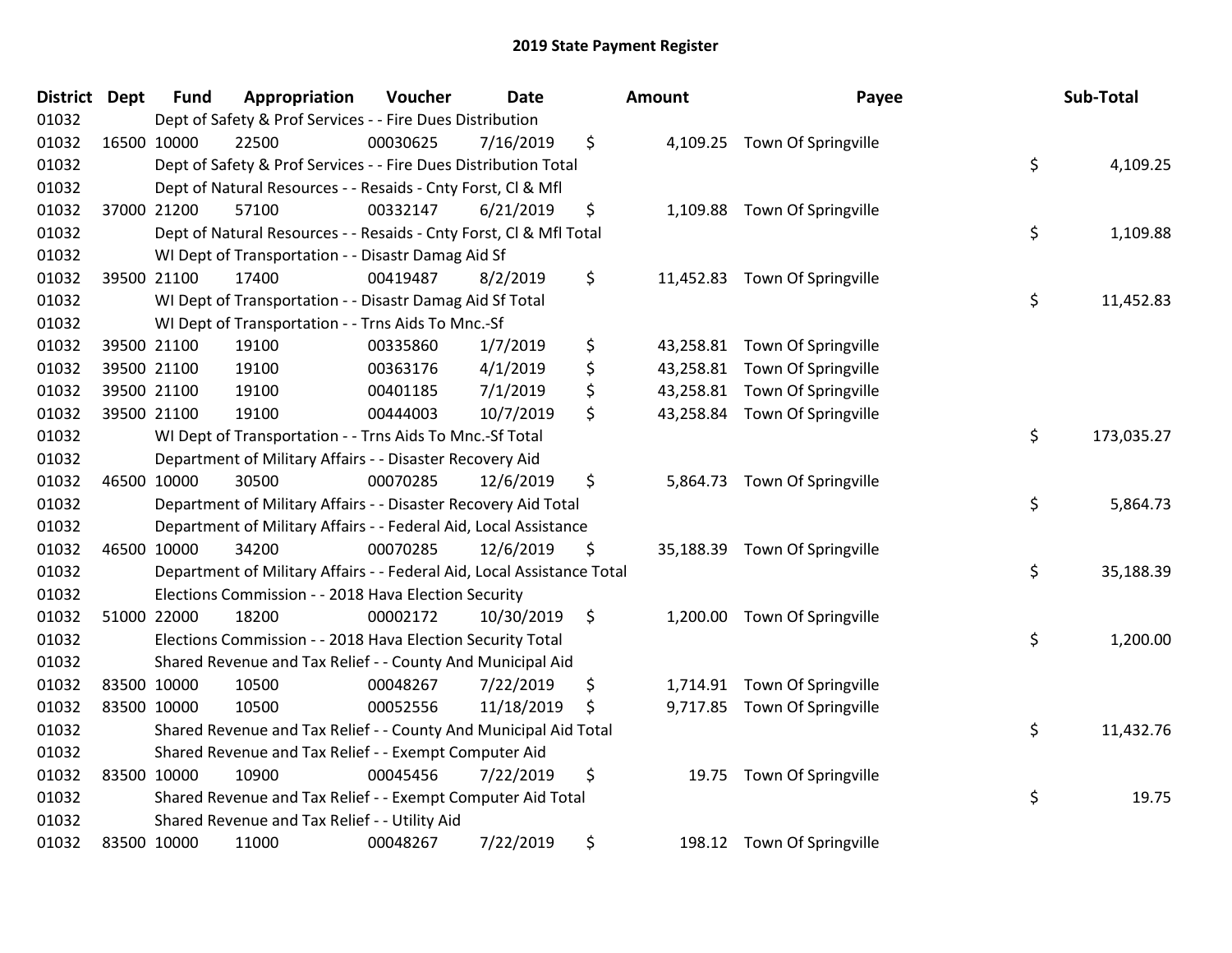| <b>District</b> | Dept | Fund        | Appropriation                                                 | <b>Voucher</b> | Date       | Amount   | Pavee                      | Sub-Total  |
|-----------------|------|-------------|---------------------------------------------------------------|----------------|------------|----------|----------------------------|------------|
| 01032           |      | 83500 10000 | 11000                                                         | 00052556       | 11/18/2019 | 1,331.31 | Town Of Springville        |            |
| 01032           |      |             | Shared Revenue and Tax Relief - - Utility Aid Total           |                |            |          |                            | 1,529.43   |
| 01032           |      |             | Shared Revenue and Tax Relief - - Personal Property Aid       |                |            |          |                            |            |
| 01032           |      | 83500 10000 | 11100                                                         | 00039979       | 5/6/2019   |          | 383.86 Town Of Springville |            |
| 01032           |      |             | Shared Revenue and Tax Relief - - Personal Property Aid Total |                |            |          |                            | 383.86     |
| 01032 Total     |      |             |                                                               |                |            |          |                            | 245,326.15 |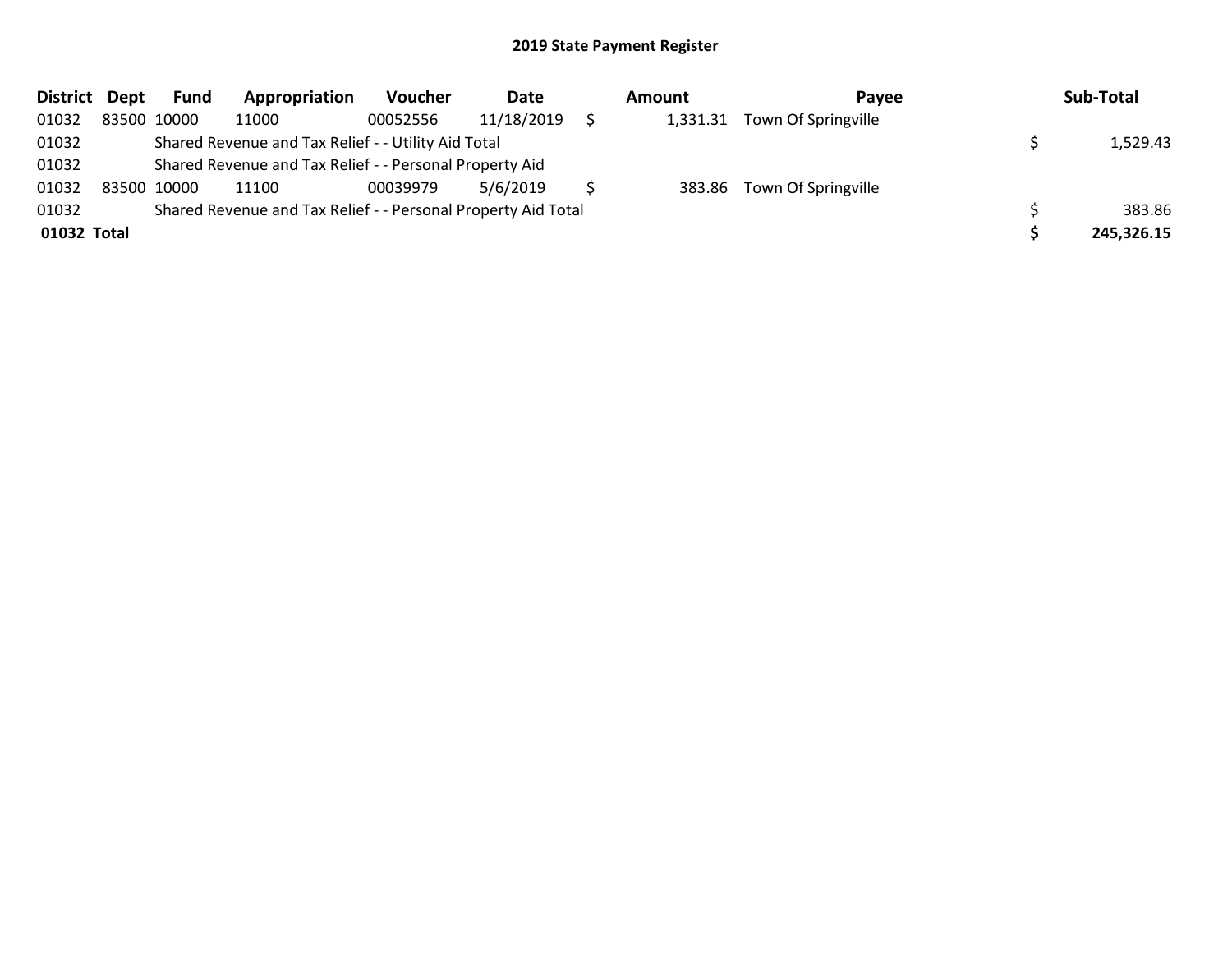| <b>District</b> | <b>Dept</b> | <b>Fund</b> | Appropriation                                                      | Voucher  | <b>Date</b> |    | Amount    | Payee                          | Sub-Total        |
|-----------------|-------------|-------------|--------------------------------------------------------------------|----------|-------------|----|-----------|--------------------------------|------------------|
| 01034           |             |             | Dept of Safety & Prof Services - - Fire Dues Distribution          |          |             |    |           |                                |                  |
| 01034           |             | 16500 10000 | 22500                                                              | 00030349 | 7/15/2019   | \$ | 6,996.10  | Town Of Strongs Prairie        |                  |
| 01034           |             |             | Dept of Safety & Prof Services - - Fire Dues Distribution Total    |          |             |    |           |                                | \$<br>6,996.10   |
| 01034           |             |             | Dept of Natural Resources - - Resaids - Cnty Forst, Cl & Mfl       |          |             |    |           |                                |                  |
| 01034           |             | 37000 21200 | 57100                                                              | 00332148 | 6/21/2019   | \$ |           | 795.86 Town Of Strongs Prairie |                  |
| 01034           |             |             | Dept of Natural Resources - - Resaids - Cnty Forst, Cl & Mfl Total |          |             |    |           |                                | \$<br>795.86     |
| 01034           |             |             | WI Dept of Transportation - - Trns Aids To Mnc.-Sf                 |          |             |    |           |                                |                  |
| 01034           |             | 39500 21100 | 19100                                                              | 00335861 | 1/7/2019    | \$ | 47,435.10 | Town Of Strongs Prairie        |                  |
| 01034           |             | 39500 21100 | 19100                                                              | 00363177 | 4/1/2019    | \$ | 47,435.10 | Town Of Strongs Prairie        |                  |
| 01034           |             | 39500 21100 | 19100                                                              | 00401186 | 7/1/2019    | \$ | 47,435.10 | Town Of Strongs Prairie        |                  |
| 01034           |             | 39500 21100 | 19100                                                              | 00444004 | 10/7/2019   | \$ | 47,435.10 | Town Of Strongs Prairie        |                  |
| 01034           |             |             | WI Dept of Transportation - - Trns Aids To Mnc.-Sf Total           |          |             |    |           |                                | \$<br>189,740.40 |
| 01034           |             |             | Elections Commission - - 2018 Hava Election Security               |          |             |    |           |                                |                  |
| 01034           |             | 51000 22000 | 18200                                                              | 00002881 | 11/21/2019  | \$ | 1,200.00  | Town Of Strongs Prairie        |                  |
| 01034           |             |             | Elections Commission - - 2018 Hava Election Security Total         |          |             |    |           |                                | \$<br>1,200.00   |
| 01034           |             |             | Shared Revenue and Tax Relief - - County And Municipal Aid         |          |             |    |           |                                |                  |
| 01034           |             | 83500 10000 | 10500                                                              | 00048268 | 7/22/2019   | \$ | 2,228.06  | Town Of Strongs Prairie        |                  |
| 01034           |             | 83500 10000 | 10500                                                              | 00052557 | 11/18/2019  | S  | 12,625.69 | Town Of Strongs Prairie        |                  |
| 01034           |             |             | Shared Revenue and Tax Relief - - County And Municipal Aid Total   |          |             |    |           |                                | \$<br>14,853.75  |
| 01034           |             |             | Shared Revenue and Tax Relief - - Exempt Computer Aid              |          |             |    |           |                                |                  |
| 01034           |             | 83500 10000 | 10900                                                              | 00045457 | 7/22/2019   | \$ | 38.45     | Town Of Strongs Prairie        |                  |
| 01034           |             |             | Shared Revenue and Tax Relief - - Exempt Computer Aid Total        |          |             |    |           |                                | \$<br>38.45      |
| 01034           |             |             | Shared Revenue and Tax Relief - - Utility Aid                      |          |             |    |           |                                |                  |
| 01034           |             | 83500 10000 | 11000                                                              | 00048268 | 7/22/2019   | \$ | 1,125.73  | Town Of Strongs Prairie        |                  |
| 01034           |             | 83500 10000 | 11000                                                              | 00052557 | 11/18/2019  | \$ | 7,786.93  | Town Of Strongs Prairie        |                  |
| 01034           |             |             | Shared Revenue and Tax Relief - - Utility Aid Total                |          |             |    |           |                                | \$<br>8,912.66   |
| 01034           |             |             | Shared Revenue and Tax Relief - - Personal Property Aid            |          |             |    |           |                                |                  |
| 01034           |             | 83500 10000 | 11100                                                              | 00039980 | 5/6/2019    | \$ | 805.26    | Town Of Strongs Prairie        |                  |
| 01034           |             |             | Shared Revenue and Tax Relief - - Personal Property Aid Total      |          |             |    |           |                                | \$<br>805.26     |
| 01034 Total     |             |             |                                                                    |          |             |    |           |                                | \$<br>223,342.48 |

| District Dept | <b>Fund</b> | Appropriation                                                      | Voucher  | <b>Date</b> | Amount          | Payee                            | Sub-Total        |
|---------------|-------------|--------------------------------------------------------------------|----------|-------------|-----------------|----------------------------------|------------------|
| 01034         |             | Dept of Safety & Prof Services - - Fire Dues Distribution          |          |             |                 |                                  |                  |
| 01034         | 16500 10000 | 22500                                                              | 00030349 | 7/15/2019   | \$              | 6,996.10 Town Of Strongs Prairie |                  |
| 01034         |             | Dept of Safety & Prof Services - - Fire Dues Distribution Total    |          |             |                 |                                  | \$<br>6,996.10   |
| 01034         |             | Dept of Natural Resources - - Resaids - Cnty Forst, CI & Mfl       |          |             |                 |                                  |                  |
| 01034         | 37000 21200 | 57100                                                              | 00332148 | 6/21/2019   | \$              | 795.86 Town Of Strongs Prairie   |                  |
| 01034         |             | Dept of Natural Resources - - Resaids - Cnty Forst, CI & Mfl Total |          |             |                 |                                  | \$<br>795.86     |
| 01034         |             | WI Dept of Transportation - - Trns Aids To Mnc.-Sf                 |          |             |                 |                                  |                  |
| 01034         | 39500 21100 | 19100                                                              | 00335861 | 1/7/2019    | \$<br>47,435.10 | <b>Town Of Strongs Prairie</b>   |                  |
| 01034         | 39500 21100 | 19100                                                              | 00363177 | 4/1/2019    | \$<br>47,435.10 | Town Of Strongs Prairie          |                  |
| 01034         | 39500 21100 | 19100                                                              | 00401186 | 7/1/2019    | \$<br>47,435.10 | Town Of Strongs Prairie          |                  |
| 01034         | 39500 21100 | 19100                                                              | 00444004 | 10/7/2019   | \$<br>47,435.10 | Town Of Strongs Prairie          |                  |
| 01034         |             | WI Dept of Transportation - - Trns Aids To Mnc.-Sf Total           |          |             |                 |                                  | \$<br>189,740.40 |
| 01034         |             | Elections Commission - - 2018 Hava Election Security               |          |             |                 |                                  |                  |
| 01034         | 51000 22000 | 18200                                                              | 00002881 | 11/21/2019  | \$<br>1,200.00  | Town Of Strongs Prairie          |                  |
| 01034         |             | Elections Commission - - 2018 Hava Election Security Total         |          |             |                 |                                  | \$<br>1,200.00   |
| 01034         |             | Shared Revenue and Tax Relief - - County And Municipal Aid         |          |             |                 |                                  |                  |
| 01034         | 83500 10000 | 10500                                                              | 00048268 | 7/22/2019   | \$<br>2,228.06  | Town Of Strongs Prairie          |                  |
| 01034         | 83500 10000 | 10500                                                              | 00052557 | 11/18/2019  | \$<br>12,625.69 | Town Of Strongs Prairie          |                  |
| 01034         |             | Shared Revenue and Tax Relief - - County And Municipal Aid Total   |          |             |                 |                                  | \$<br>14,853.75  |
| 01034         |             | Shared Revenue and Tax Relief - - Exempt Computer Aid              |          |             |                 |                                  |                  |
| 01034         | 83500 10000 | 10900                                                              | 00045457 | 7/22/2019   | \$<br>38.45     | Town Of Strongs Prairie          |                  |
| 01034         |             | Shared Revenue and Tax Relief - - Exempt Computer Aid Total        |          |             |                 |                                  | \$<br>38.45      |
| 01034         |             | Shared Revenue and Tax Relief - - Utility Aid                      |          |             |                 |                                  |                  |
| 01034         | 83500 10000 | 11000                                                              | 00048268 | 7/22/2019   | \$<br>1,125.73  | Town Of Strongs Prairie          |                  |
| 01034         | 83500 10000 | 11000                                                              | 00052557 | 11/18/2019  | \$<br>7,786.93  | Town Of Strongs Prairie          |                  |
| 01034         |             | Shared Revenue and Tax Relief - - Utility Aid Total                |          |             |                 |                                  | \$<br>8,912.66   |
| 01034         |             | Shared Revenue and Tax Relief - - Personal Property Aid            |          |             |                 |                                  |                  |
| 01034         | 83500 10000 | 11100                                                              | 00039980 | 5/6/2019    | \$<br>805.26    | Town Of Strongs Prairie          |                  |
| 01034         |             | Shared Revenue and Tax Relief - - Personal Property Aid Total      |          |             |                 |                                  | \$<br>805.26     |
| 01034 Total   |             |                                                                    |          |             |                 |                                  | \$<br>223,342.48 |
|               |             |                                                                    |          |             |                 |                                  |                  |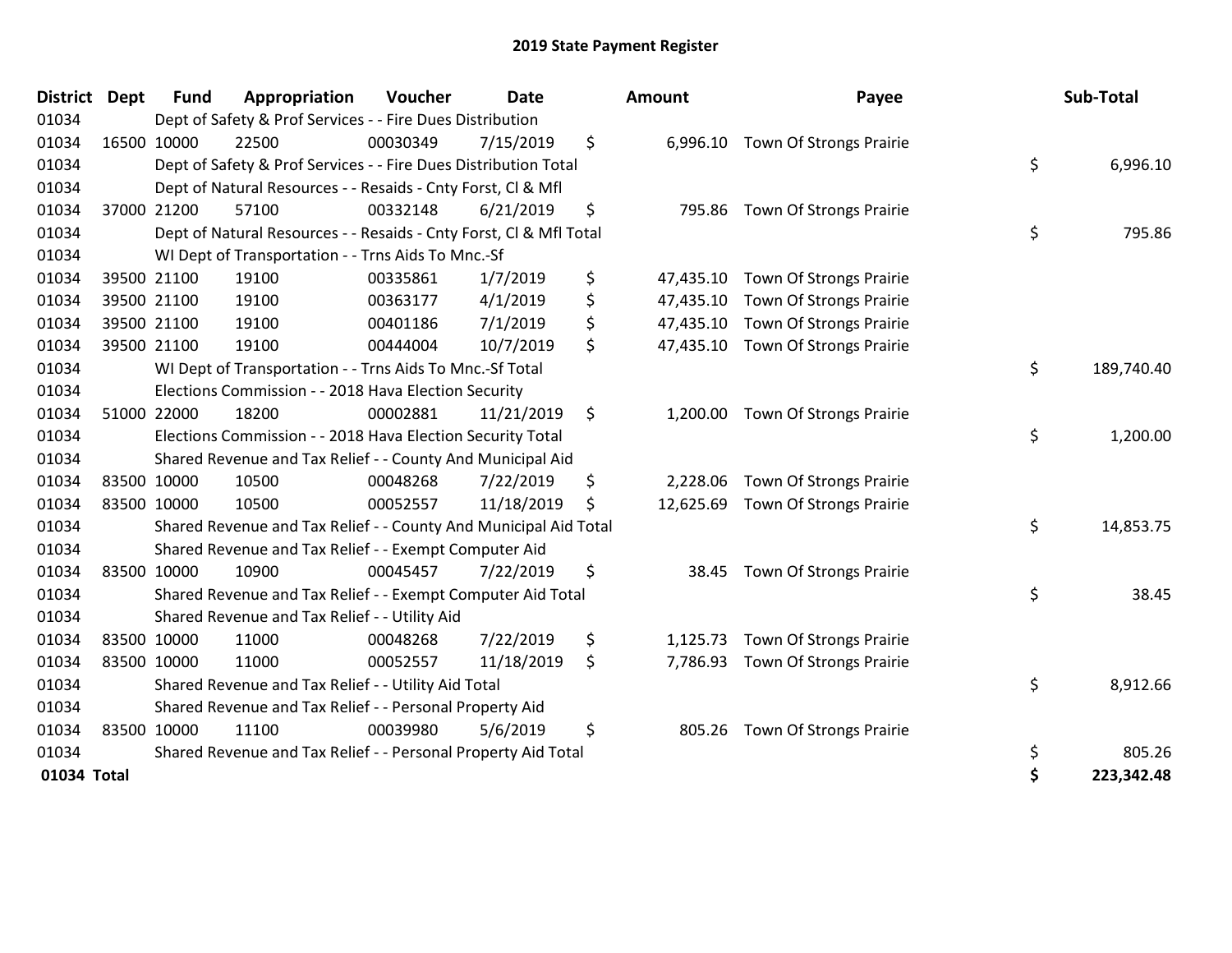| <b>District</b> | <b>Dept</b> | <b>Fund</b> | Appropriation                                                      | Voucher  | <b>Date</b> | Amount           | Payee                 | Sub-Total        |
|-----------------|-------------|-------------|--------------------------------------------------------------------|----------|-------------|------------------|-----------------------|------------------|
| 01126           |             |             | Dept of Safety & Prof Services - - Fire Dues Distribution          |          |             |                  |                       |                  |
| 01126           |             | 16500 10000 | 22500                                                              | 00031376 | 7/18/2019   | \$<br>1,192.84   | Village Of Friendship |                  |
| 01126           |             |             | Dept of Safety & Prof Services - - Fire Dues Distribution Total    |          |             |                  |                       | \$<br>1,192.84   |
| 01126           |             |             | Dept of Natural Resources - - Resaids - Cnty Forst, CI & Mfl       |          |             |                  |                       |                  |
| 01126           |             | 37000 21200 | 57100                                                              | 00332149 | 6/21/2019   | \$<br>4.40       | Village Of Friendship |                  |
| 01126           |             |             | Dept of Natural Resources - - Resaids - Cnty Forst, Cl & Mfl Total |          |             |                  |                       | \$<br>4.40       |
| 01126           |             |             | WI Dept of Transportation - - Trns Aids To Mnc.-Sf                 |          |             |                  |                       |                  |
| 01126           |             | 39500 21100 | 19100                                                              | 00335862 | 1/7/2019    | \$<br>5,792.91   | Village Of Friendship |                  |
| 01126           |             | 39500 21100 | 19100                                                              | 00363178 | 4/1/2019    | \$<br>5,792.91   | Village Of Friendship |                  |
| 01126           |             | 39500 21100 | 19100                                                              | 00401187 | 7/1/2019    | \$<br>5,792.91   | Village Of Friendship |                  |
| 01126           |             | 39500 21100 | 19100                                                              | 00444005 | 10/7/2019   | \$<br>5,792.93   | Village Of Friendship |                  |
| 01126           |             |             | WI Dept of Transportation - - Trns Aids To Mnc.-Sf Total           |          |             |                  |                       | \$<br>23,171.66  |
| 01126           |             |             | Shared Revenue and Tax Relief - - County And Municipal Aid         |          |             |                  |                       |                  |
| 01126           |             | 83500 10000 | 10500                                                              | 00048269 | 7/22/2019   | \$<br>23,695.95  | Village Of Friendship |                  |
| 01126           | 83500 10000 |             | 10500                                                              | 00052558 | 11/18/2019  | \$<br>134,277.06 | Village Of Friendship |                  |
| 01126           |             |             | Shared Revenue and Tax Relief - - County And Municipal Aid Total   |          |             |                  |                       | \$<br>157,973.01 |
| 01126           |             |             | Shared Revenue and Tax Relief - - Exempt Computer Aid              |          |             |                  |                       |                  |
| 01126           |             | 83500 10000 | 10900                                                              | 00045458 | 7/22/2019   | \$<br>612.12     | Village Of Friendship |                  |
| 01126           | 83500 10000 |             | 10900                                                              | 00047706 | 7/22/2019   | \$<br>9.69       | Village Of Friendship |                  |
| 01126           |             |             | Shared Revenue and Tax Relief - - Exempt Computer Aid Total        |          |             |                  |                       | \$<br>621.81     |
| 01126           |             |             | Shared Revenue and Tax Relief - - Utility Aid                      |          |             |                  |                       |                  |
| 01126           |             | 83500 10000 | 11000                                                              | 00048269 | 7/22/2019   | \$<br>2,001.01   | Village Of Friendship |                  |
| 01126           | 83500 10000 |             | 11000                                                              | 00052558 | 11/18/2019  | \$<br>13,052.49  | Village Of Friendship |                  |
| 01126           |             |             | Shared Revenue and Tax Relief - - Utility Aid Total                |          |             |                  |                       | \$<br>15,053.50  |
| 01126           |             |             | Shared Revenue and Tax Relief - - Personal Property Aid            |          |             |                  |                       |                  |
| 01126           |             | 83500 10000 | 11100                                                              | 00039981 | 5/6/2019    | \$<br>420.75     | Village Of Friendship |                  |
| 01126           | 83500 10000 |             | 11100                                                              | 00042426 | 5/6/2019    | \$<br>173.58     | Village Of Friendship |                  |
| 01126           |             |             | Shared Revenue and Tax Relief - - Personal Property Aid Total      |          |             |                  |                       | \$<br>594.33     |
| 01126 Total     |             |             |                                                                    |          |             |                  |                       | \$<br>198,611.55 |

| nount      | Payee                 | Sub-Total        |
|------------|-----------------------|------------------|
| 1,192.84   | Village Of Friendship |                  |
|            |                       | \$<br>1,192.84   |
| 4.40       | Village Of Friendship |                  |
|            |                       | \$<br>4.40       |
| 5,792.91   | Village Of Friendship |                  |
| 5,792.91   | Village Of Friendship |                  |
| 5,792.91   | Village Of Friendship |                  |
| 5,792.93   | Village Of Friendship |                  |
|            |                       | \$<br>23,171.66  |
| 23,695.95  | Village Of Friendship |                  |
| 134,277.06 | Village Of Friendship |                  |
|            |                       | \$<br>157,973.01 |
| 612.12     | Village Of Friendship |                  |
| 9.69       | Village Of Friendship |                  |
|            |                       | \$<br>621.81     |
| 2,001.01   | Village Of Friendship |                  |
| 13,052.49  | Village Of Friendship |                  |
|            |                       | \$<br>15,053.50  |
| 420.75     | Village Of Friendship |                  |
| 173.58     | Village Of Friendship |                  |
|            |                       | \$<br>594.33     |
|            |                       | \$<br>198,611.55 |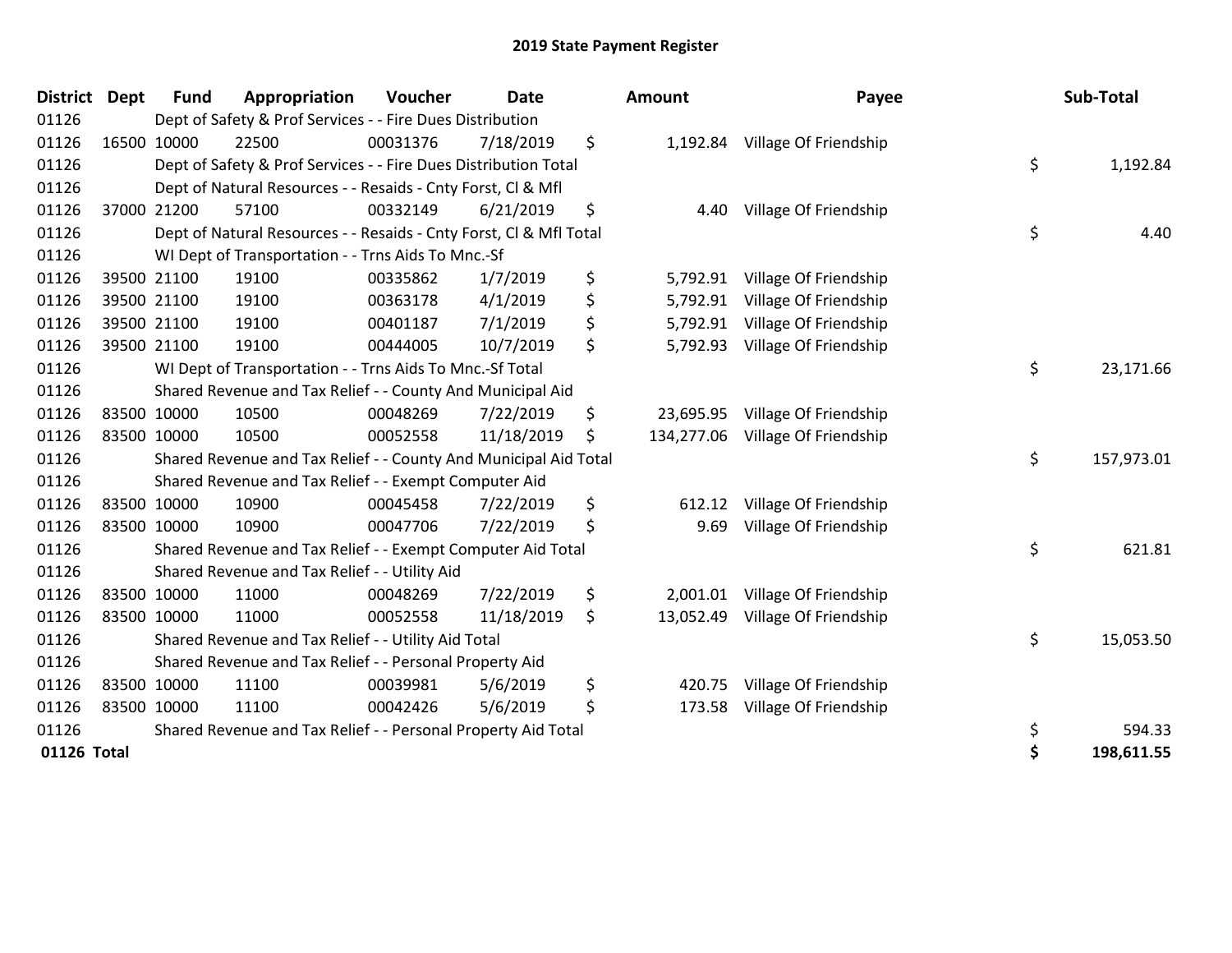| <b>District Dept</b> | <b>Fund</b> | Appropriation                                                      | Voucher  | <b>Date</b> |    | Amount    |               | Payee | Sub-Total       |  |
|----------------------|-------------|--------------------------------------------------------------------|----------|-------------|----|-----------|---------------|-------|-----------------|--|
| 01201                |             | Dept of Safety & Prof Services - - Fire Dues Distribution          |          |             |    |           |               |       |                 |  |
| 01201                | 16500 10000 | 22500                                                              | 00030714 | 7/17/2019   | \$ | 3,529.59  | City Of Adams |       |                 |  |
| 01201                |             | Dept of Safety & Prof Services - - Fire Dues Distribution Total    |          |             |    |           |               |       | \$<br>3,529.59  |  |
| 01201                |             | Dept of Natural Resources - - Gen Program Ops-State Funds          |          |             |    |           |               |       |                 |  |
| 01201                | 37000 21200 | 16100                                                              | 00288330 | 1/4/2019    | \$ | 37.28     | City Of Adams |       |                 |  |
| 01201                | 37000 21200 | 16100                                                              | 00309151 | 4/4/2019    | \$ | 37.39     | City Of Adams |       |                 |  |
| 01201                | 37000 21200 | 16100                                                              | 00337687 | 7/5/2019    | \$ | 74.83     | City Of Adams |       |                 |  |
| 01201                | 37000 21200 | 16100                                                              | 00363489 | 10/8/2019   | \$ | 43.61     | City Of Adams |       |                 |  |
| 01201                |             | Dept of Natural Resources - - Gen Program Ops-State Funds Total    |          |             |    |           |               |       | \$<br>193.11    |  |
| 01201                |             | Dept of Natural Resources - - Er--Vol Pay, Sale, Lease & Fee       |          |             |    |           |               |       |                 |  |
| 01201                | 37000 21200 | 16300                                                              | 00288330 | 1/4/2019    | \$ | 74.55     | City Of Adams |       |                 |  |
| 01201                | 37000 21200 | 16300                                                              | 00309151 | 4/4/2019    | \$ | 74.77     | City Of Adams |       |                 |  |
| 01201                | 37000 21200 | 16300                                                              | 00337687 | 7/5/2019    | \$ | 149.66    | City Of Adams |       |                 |  |
| 01201                | 37000 21200 | 16300                                                              | 00363489 | 10/8/2019   | \$ | 130.83    | City Of Adams |       |                 |  |
| 01201                |             | Dept of Natural Resources - - Er--Vol Pay, Sale, Lease & Fee Total |          |             |    |           |               |       | \$<br>429.81    |  |
| 01201                |             | Dept of Natural Resources - - Gen Program Ops-Fed Funds            |          |             |    |           |               |       |                 |  |
| 01201                | 37000 21200 | 18100                                                              | 00315596 | 4/24/2019   | \$ | 17,169.05 | City Of Adams |       |                 |  |
| 01201                |             | Dept of Natural Resources - - Gen Program Ops-Fed Funds Total      |          |             |    |           |               |       | \$<br>17,169.05 |  |
| 01201                |             | Dept of Natural Resources - - General Program Operations --        |          |             |    |           |               |       |                 |  |
| 01201                | 37000 21200 | 25400                                                              | 00288330 | 1/4/2019    | \$ | 521.84    | City Of Adams |       |                 |  |
| 01201                | 37000 21200 | 25400                                                              | 00309151 | 4/4/2019    | \$ | 523.39    | City Of Adams |       |                 |  |
| 01201                | 37000 21200 | 25400                                                              | 00337687 | 7/5/2019    | \$ | 1,047.63  | City Of Adams |       |                 |  |
| 01201                | 37000 21200 | 25400                                                              | 00363489 | 10/8/2019   | \$ | 654.14    | City Of Adams |       |                 |  |
| 01201                |             | Dept of Natural Resources - - General Program Operations -- Total  |          |             |    |           |               |       | \$<br>2,747.00  |  |
| 01201                |             | Dept of Natural Resources - - GPO--State Funds                     |          |             |    |           |               |       |                 |  |
| 01201                | 37000 21200 | 36100                                                              | 00288330 | 1/4/2019    | \$ | 111.82    | City Of Adams |       |                 |  |
| 01201                | 37000 21200 | 36100                                                              | 00309151 | 4/4/2019    | \$ | 112.16    | City Of Adams |       |                 |  |
| 01201                | 37000 21200 | 36100                                                              | 00337687 | 7/5/2019    | \$ | 224.49    | City Of Adams |       |                 |  |
| 01201                | 37000 21200 | 36100                                                              | 00363489 | 10/8/2019   | \$ | 87.22     | City Of Adams |       |                 |  |
| 01201                |             | Dept of Natural Resources - - GPO--State Funds Total               |          |             |    |           |               |       | \$<br>535.69    |  |
| 01201                |             | Dept of Natural Resources - - Resaids - Cnty Forst, CI & Mfl       |          |             |    |           |               |       |                 |  |
| 01201                | 37000 21200 | 57100                                                              | 00332150 | 6/21/2019   | \$ | 28.12     | City Of Adams |       |                 |  |
| 01201                |             | Dept of Natural Resources - - Resaids - Cnty Forst, CI & Mfl Total |          |             |    |           |               |       | \$<br>28.12     |  |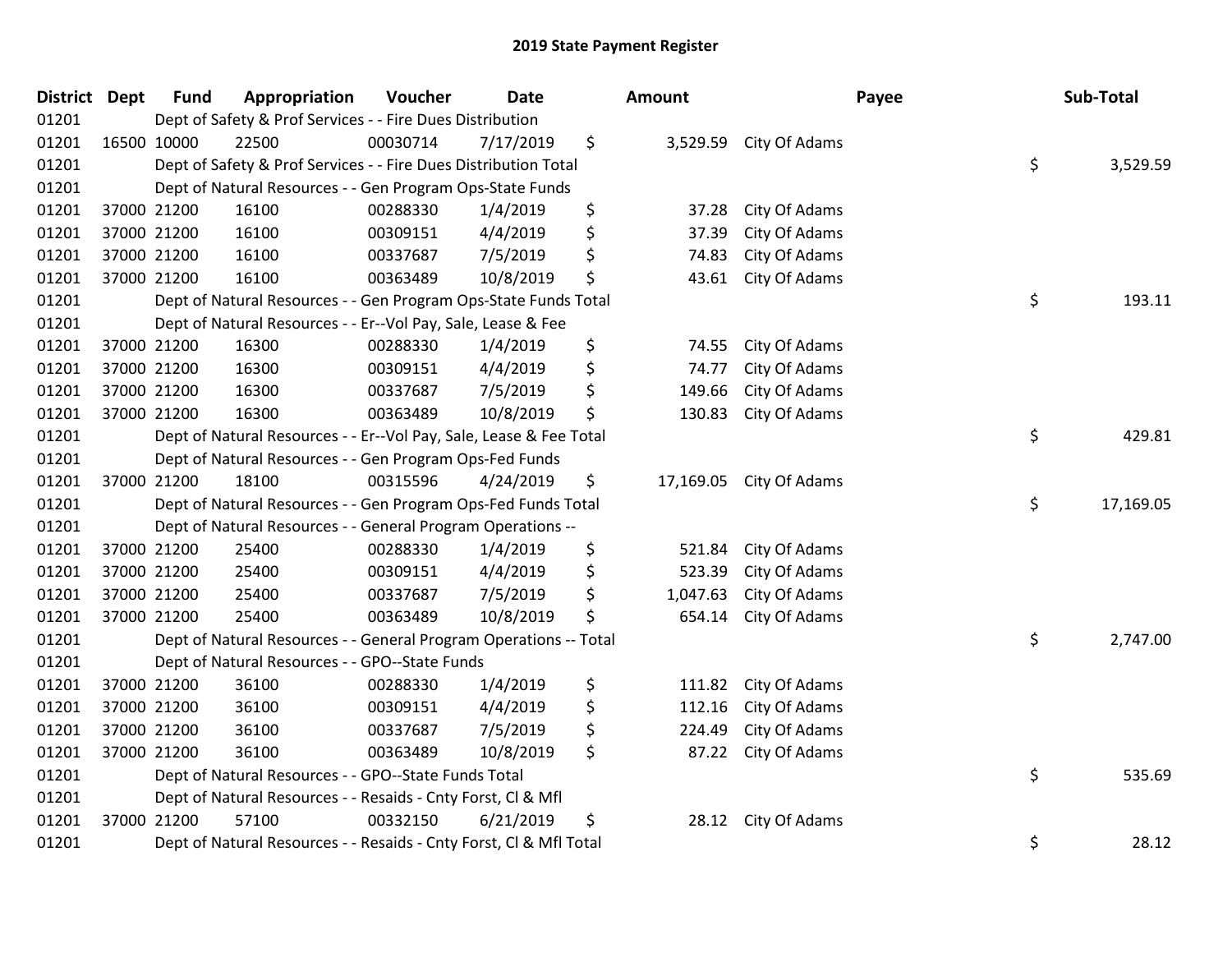| <b>District Dept</b> |             | <b>Fund</b> | Appropriation                                                      | Voucher  | <b>Date</b> | Amount           |                    | Payee | Sub-Total  |
|----------------------|-------------|-------------|--------------------------------------------------------------------|----------|-------------|------------------|--------------------|-------|------------|
| 01201                |             |             | Dept of Natural Resources - - Aids In Lieu Of Taxes - Sum S        |          |             |                  |                    |       |            |
| 01201                |             | 37000 21200 | 57900                                                              | 00314116 | 4/19/2019   | \$               | 7.02 City Of Adams |       |            |
| 01201                |             |             | Dept of Natural Resources - - Aids In Lieu Of Taxes - Sum S Total  |          |             |                  |                    | \$    | 7.02       |
| 01201                |             |             | Dept of Natural Resources - - Fin Asst For Responsible Units       |          |             |                  |                    |       |            |
| 01201                |             | 37000 27400 | 67000                                                              | 00323264 | 5/22/2019   | \$<br>6,453.10   | City Of Adams      |       |            |
| 01201                |             |             | Dept of Natural Resources - - Fin Asst For Responsible Units Total |          |             |                  |                    | \$    | 6,453.10   |
| 01201                |             |             | WI Dept of Transportation - - Hwy Sfty Loc Aid Ffd                 |          |             |                  |                    |       |            |
| 01201                |             | 39500 21100 | 18500                                                              | 00431658 | 9/6/2019    | \$<br>4,000.00   | City Of Adams      |       |            |
| 01201                |             |             | WI Dept of Transportation - - Hwy Sfty Loc Aid Ffd Total           |          |             |                  |                    | \$    | 4,000.00   |
| 01201                |             |             | WI Dept of Transportation - - Trns Aids To Mnc.-Sf                 |          |             |                  |                    |       |            |
| 01201                |             | 39500 21100 | 19100                                                              | 00335863 | 1/7/2019    | \$<br>26,729.55  | City Of Adams      |       |            |
| 01201                |             | 39500 21100 | 19100                                                              | 00363179 | 4/1/2019    | \$<br>26,729.55  | City Of Adams      |       |            |
| 01201                |             | 39500 21100 | 19100                                                              | 00401188 | 7/1/2019    | \$<br>26,729.55  | City Of Adams      |       |            |
| 01201                |             | 39500 21100 | 19100                                                              | 00444006 | 10/7/2019   | \$<br>26,729.55  | City Of Adams      |       |            |
| 01201                |             |             | WI Dept of Transportation - - Trns Aids To Mnc.-Sf Total           |          |             |                  |                    | \$    | 106,918.20 |
| 01201                |             |             | Department of Justice - - Law Enforcement Train, Local             |          |             |                  |                    |       |            |
| 01201                |             | 45500 10000 | 23100                                                              | 00072359 | 10/9/2019   | \$<br>1,120.00   | City Of Adams      |       |            |
| 01201                |             |             | Department of Justice - - Law Enforcement Train, Local Total       |          |             |                  |                    | \$    | 1,120.00   |
| 01201                |             |             | Elections Commission - - General Program Ops, GPR                  |          |             |                  |                    |       |            |
| 01201                |             | 51000 10000 | 10100                                                              | 00001648 | 2/12/2019   | \$<br>332.78     | City Of Adams      |       |            |
| 01201                |             |             | Elections Commission - - General Program Ops, GPR Total            |          |             |                  |                    | \$    | 332.78     |
| 01201                |             |             | Public Defender Board - - Transcript, Discovery And Int            |          |             |                  |                    |       |            |
| 01201                |             | 55000 10000 | 10600                                                              | 00204457 | 7/8/2019    | \$<br>25.00      | City Of Adams      |       |            |
| 01201                |             | 55000 10000 | 10600                                                              | 00204458 | 7/8/2019    | \$<br>65.00      | City Of Adams      |       |            |
| 01201                |             | 55000 10000 | 10600                                                              | 00219254 | 10/28/2019  | \$<br>5.00       | City Of Adams      |       |            |
| 01201                |             |             | Public Defender Board - - Transcript, Discovery And Int Total      |          |             |                  |                    | \$    | 95.00      |
| 01201                |             |             | Shared Revenue and Tax Relief - - County And Municipal Aid         |          |             |                  |                    |       |            |
| 01201                |             | 83500 10000 | 10500                                                              | 00048270 | 7/22/2019   | \$<br>91,024.28  | City Of Adams      |       |            |
| 01201                | 83500 10000 |             | 10500                                                              | 00052559 | 11/18/2019  | \$<br>515,804.24 | City Of Adams      |       |            |
| 01201                |             |             | Shared Revenue and Tax Relief - - County And Municipal Aid Total   |          |             |                  |                    | \$    | 606,828.52 |
| 01201                |             |             | Shared Revenue and Tax Relief - - Exempt Computer Aid              |          |             |                  |                    |       |            |
| 01201                |             | 83500 10000 | 10900                                                              | 00045459 | 7/22/2019   | \$<br>443.77     | City Of Adams      |       |            |
| 01201                |             | 83500 10000 | 10900                                                              | 00047707 | 7/22/2019   | \$<br>7,097.11   | City Of Adams      |       |            |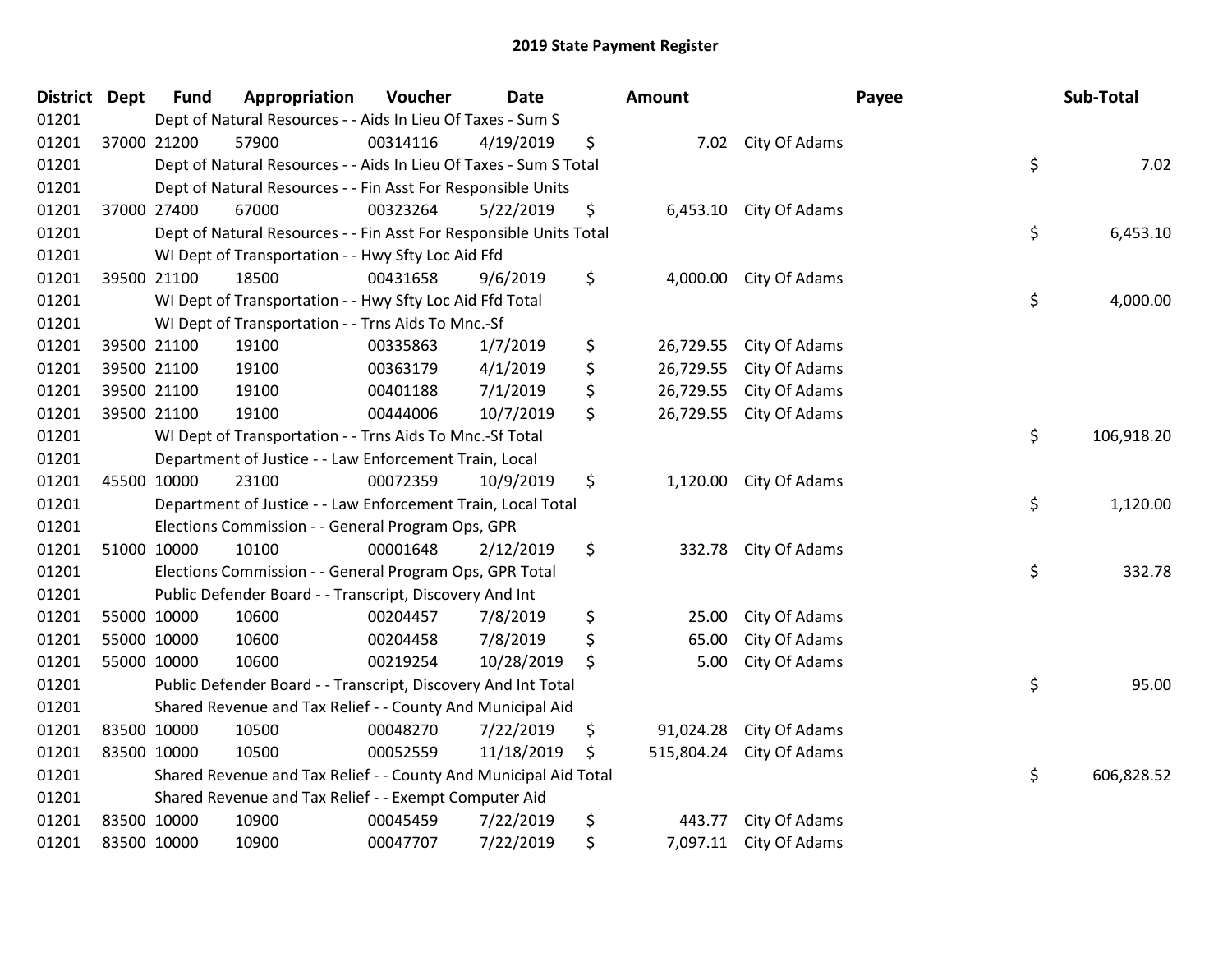| <b>District</b> | Dept | Fund        | Appropriation                                                       | Voucher  | Date       |    | <b>Amount</b> |                        | Payee | Sub-Total  |
|-----------------|------|-------------|---------------------------------------------------------------------|----------|------------|----|---------------|------------------------|-------|------------|
| 01201           |      |             | Shared Revenue and Tax Relief - - Exempt Computer Aid Total         |          |            |    |               |                        |       | 7,540.88   |
| 01201           |      |             | Shared Revenue and Tax Relief - - Utility Aid                       |          |            |    |               |                        |       |            |
| 01201           |      | 83500 10000 | 11000                                                               | 00052559 | 11/18/2019 | S  | 2.06          | City Of Adams          |       |            |
| 01201           |      |             | Shared Revenue and Tax Relief - - Utility Aid Total                 |          |            |    |               |                        |       | 2.06       |
| 01201           |      |             | Shared Revenue and Tax Relief - - Personal Property Aid             |          |            |    |               |                        |       |            |
| 01201           |      | 83500 10000 | 11100                                                               | 00039982 | 5/6/2019   | \$ | 5,138.24      | City Of Adams          |       |            |
| 01201           |      | 83500 10000 | 11100                                                               | 00042427 | 5/6/2019   | \$ |               | 6,765.60 City Of Adams |       |            |
| 01201           |      |             | Shared Revenue and Tax Relief - - Personal Property Aid Total       |          |            |    |               |                        |       | 11,903.84  |
| 01201           |      |             | Shared Revenue and Tax Relief - - Payments For Municipal Svcs       |          |            |    |               |                        |       |            |
| 01201           |      | 83500 10000 | 50100                                                               | 00037791 | 1/31/2019  | Ś. | 1,578.08      | City Of Adams          |       |            |
| 01201           |      |             | Shared Revenue and Tax Relief - - Payments For Municipal Svcs Total |          |            |    |               |                        |       | 1,578.08   |
| 01201 Total     |      |             |                                                                     |          |            |    |               |                        |       | 771,411.85 |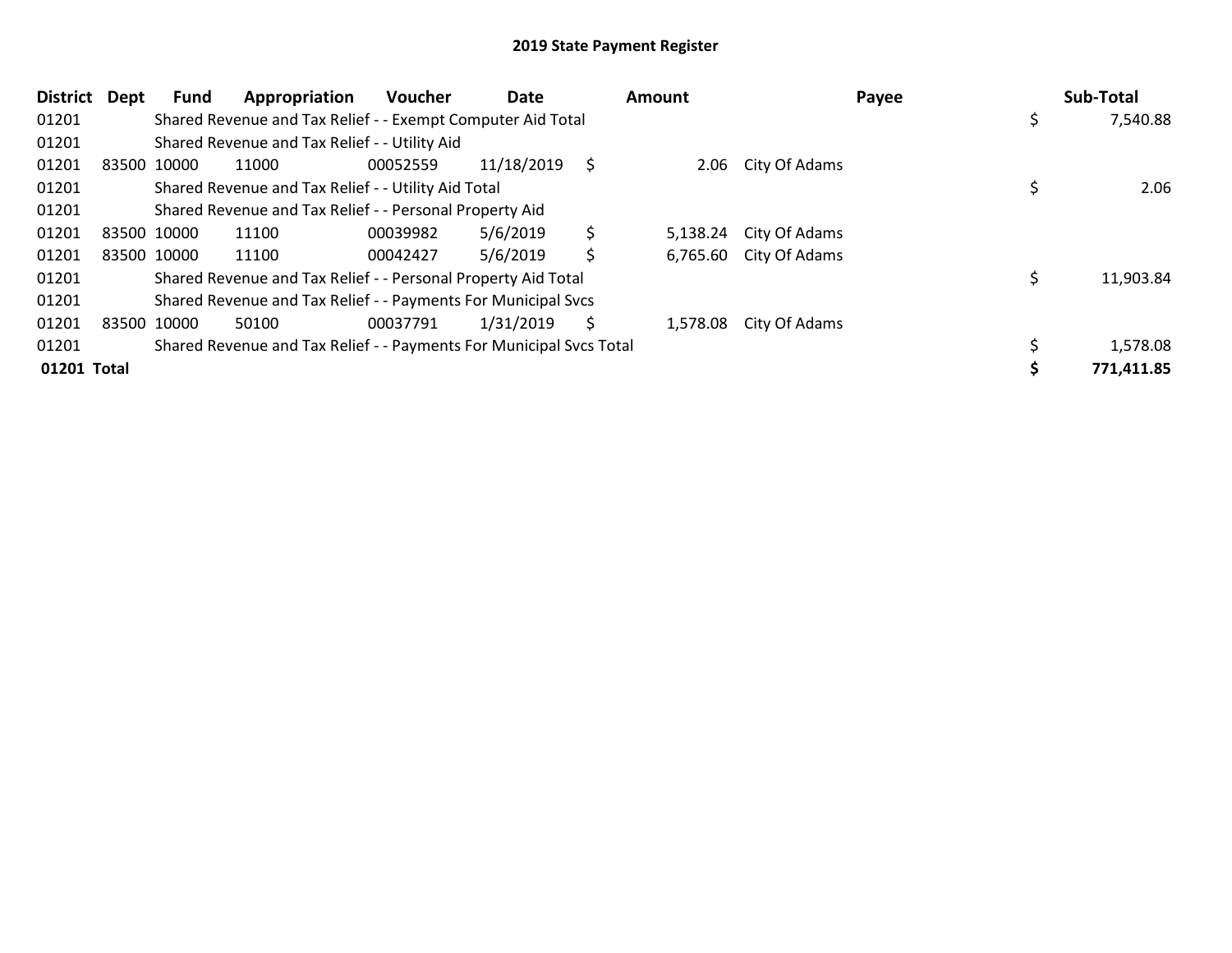| District Dept | <b>Fund</b> | Appropriation                                                      | Voucher  | <b>Date</b> | Amount          | Payee                    | Sub-Total       |
|---------------|-------------|--------------------------------------------------------------------|----------|-------------|-----------------|--------------------------|-----------------|
| 01291         |             | Wisconsin Historical Society - - Energy Costs                      |          |             |                 |                          |                 |
| 01291         | 24500 10000 | 10500                                                              | 00021279 | 1/4/2019    | \$<br>1,353.95  | Wisconsin Dells, City of |                 |
| 01291         | 24500 10000 | 10500                                                              | 00021872 | 2/7/2019    | \$<br>1,425.08  | Wisconsin Dells, City of |                 |
| 01291         | 24500 10000 | 10500                                                              | 00022282 | 3/12/2019   | \$<br>1,493.14  | Wisconsin Dells, City of |                 |
| 01291         | 24500 10000 | 10500                                                              | 00022726 | 4/10/2019   | \$<br>1,251.00  | Wisconsin Dells, City of |                 |
| 01291         | 24500 10000 | 10500                                                              | 00023146 | 5/10/2019   | \$<br>1,074.78  | Wisconsin Dells, City of |                 |
| 01291         | 24500 10000 | 10500                                                              | 00023534 | 6/6/2019    | \$<br>870.00    | Wisconsin Dells, City of |                 |
| 01291         | 24500 10000 | 10500                                                              | 00024104 | 7/9/2019    | \$<br>1,168.26  | Wisconsin Dells, City of |                 |
| 01291         | 24500 10000 | 10500                                                              | 00024608 | 8/9/2019    | \$<br>1,302.69  | Wisconsin Dells, City of |                 |
| 01291         | 24500 10000 | 10500                                                              | 00024944 | 9/10/2019   | \$<br>1,401.65  | Wisconsin Dells, City of |                 |
| 01291         | 24500 10000 | 10500                                                              | 00025538 | 10/15/2019  | \$<br>1,101.45  | Wisconsin Dells, City of |                 |
| 01291         | 24500 10000 | 10500                                                              | 00025978 | 11/14/2019  | \$<br>1,216.17  | Wisconsin Dells, City of |                 |
| 01291         | 24500 10000 | 10500                                                              | 00026303 | 12/18/2019  | \$<br>926.31    | Wisconsin Dells, City of |                 |
| 01291         |             | Wisconsin Historical Society - - Energy Costs Total                |          |             |                 |                          | \$<br>14,584.48 |
| 01291         |             | Dept of Natural Resources - - Air Management -- Stationary S       |          |             |                 |                          |                 |
| 01291         | 37000 10000 | 43700                                                              | 00288367 | 1/4/2019    | \$<br>69.72     | Wisconsin Dells, City of |                 |
| 01291         | 37000 10000 | 43700                                                              | 00290738 | 1/14/2019   | \$<br>77.33     | Wisconsin Dells, City of |                 |
| 01291         | 37000 10000 | 43700                                                              | 00299876 | 2/19/2019   | \$<br>81.00     | Wisconsin Dells, City of |                 |
| 01291         | 37000 10000 | 43700                                                              | 00303522 | 3/7/2019    | \$<br>82.25     | Wisconsin Dells, City of |                 |
| 01291         | 37000 10000 | 43700                                                              | 00309457 | 4/8/2019    | \$<br>72.66     | Wisconsin Dells, City of |                 |
| 01291         | 37000 10000 | 43700                                                              | 00320430 | 5/15/2019   | \$<br>53.41     | Wisconsin Dells, City of |                 |
| 01291         | 37000 10000 | 43700                                                              | 00329320 | 6/12/2019   | \$<br>45.57     | Wisconsin Dells, City of |                 |
| 01291         | 37000 10000 | 43700                                                              | 00341482 | 7/15/2019   | \$<br>49.43     | Wisconsin Dells, City of |                 |
| 01291         | 37000 10000 | 43700                                                              | 00352353 | 8/20/2019   | \$<br>75.47     | Wisconsin Dells, City of |                 |
| 01291         | 37000 10000 | 43700                                                              | 00357290 | 9/11/2019   | \$<br>86.69     | Wisconsin Dells, City of |                 |
| 01291         | 37000 10000 | 43700                                                              | 00363505 | 10/8/2019   | \$<br>68.78     | Wisconsin Dells, City of |                 |
| 01291         | 37000 10000 | 43700                                                              | 00375825 | 12/6/2019   | \$<br>81.06     | Wisconsin Dells, City of |                 |
| 01291         |             | Dept of Natural Resources - - Air Management -- Stationary S Total |          |             |                 |                          | \$<br>843.37    |
| 01291         |             | Dept of Natural Resources - - Aids In Lieu Of Taxes - Gener        |          |             |                 |                          |                 |
| 01291         | 37000 10000 | 50300                                                              | 00294157 | 1/29/2019   | \$<br>48,256.72 | Wisconsin Dells, City of |                 |
| 01291         |             | Dept of Natural Resources - - Aids In Lieu Of Taxes - Gener Total  |          |             |                 |                          | \$<br>48,256.72 |
| 01291         |             | Dept of Natural Resources - - Gen Program Ops-State Funds          |          |             |                 |                          |                 |
| 01291         | 37000 21200 | 16100                                                              | 00288367 | 1/4/2019    | \$<br>63.96     | Wisconsin Dells, City of |                 |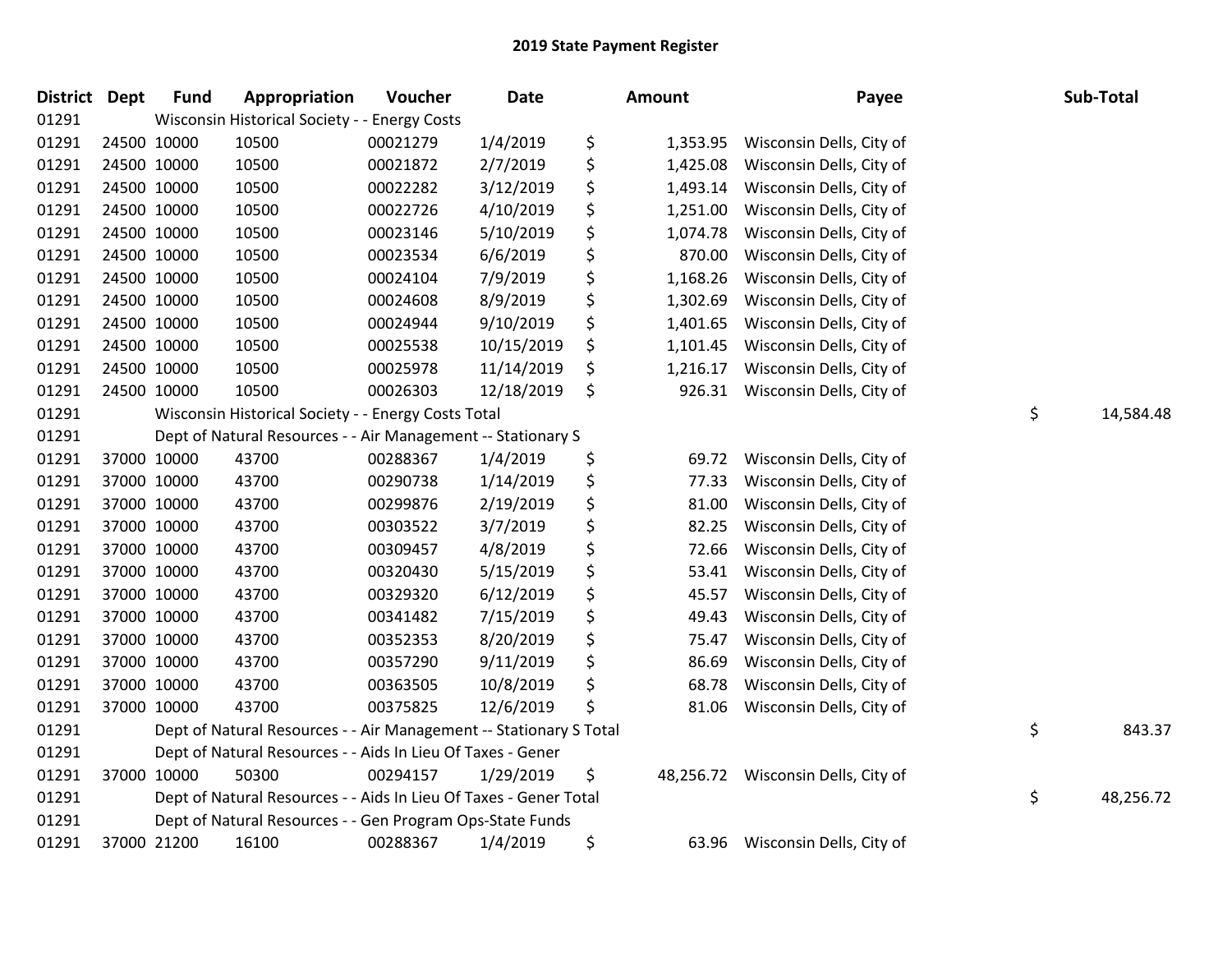| <b>District</b> | <b>Dept</b> | <b>Fund</b> | Appropriation                                                     | Voucher  | <b>Date</b> | Amount       | Payee                    | Sub-Total      |
|-----------------|-------------|-------------|-------------------------------------------------------------------|----------|-------------|--------------|--------------------------|----------------|
| 01291           |             | 37000 21200 | 16100                                                             | 00290738 | 1/14/2019   | \$<br>77.33  | Wisconsin Dells, City of |                |
| 01291           |             | 37000 21200 | 16100                                                             | 00299876 | 2/19/2019   | \$<br>81.00  | Wisconsin Dells, City of |                |
| 01291           |             | 37000 21200 | 16100                                                             | 00303522 | 3/7/2019    | \$<br>82.25  | Wisconsin Dells, City of |                |
| 01291           |             | 37000 21200 | 16100                                                             | 00309457 | 4/8/2019    | \$<br>73.07  | Wisconsin Dells, City of |                |
| 01291           |             | 37000 21200 | 16100                                                             | 00320430 | 5/15/2019   | \$<br>53.41  | Wisconsin Dells, City of |                |
| 01291           |             | 37000 21200 | 16100                                                             | 00329320 | 6/12/2019   | \$<br>45.57  | Wisconsin Dells, City of |                |
| 01291           |             | 37000 21200 | 16100                                                             | 00341482 | 7/15/2019   | \$<br>49.43  | Wisconsin Dells, City of |                |
| 01291           |             | 37000 21200 | 16100                                                             | 00352353 | 8/20/2019   | \$<br>75.47  | Wisconsin Dells, City of |                |
| 01291           |             | 37000 21200 | 16100                                                             | 00357290 | 9/11/2019   | \$<br>86.69  | Wisconsin Dells, City of |                |
| 01291           |             | 37000 21200 | 16100                                                             | 00363505 | 10/8/2019   | \$<br>68.78  | Wisconsin Dells, City of |                |
| 01291           |             | 37000 21200 | 16100                                                             | 00370574 | 11/8/2019   | \$<br>451.40 | Wisconsin Dells, City of |                |
| 01291           |             | 37000 21200 | 16100                                                             | 00375825 | 12/6/2019   | \$<br>81.06  | Wisconsin Dells, City of |                |
| 01291           |             |             | Dept of Natural Resources - - Gen Program Ops-State Funds Total   |          |             |              |                          | \$<br>1,289.42 |
| 01291           |             |             | Dept of Natural Resources - - General Program Operations --       |          |             |              |                          |                |
| 01291           |             | 37000 21200 | 25400                                                             | 00288367 | 1/4/2019    | \$<br>383.72 | Wisconsin Dells, City of |                |
| 01291           |             | 37000 21200 | 25400                                                             | 00290738 | 1/14/2019   | \$<br>463.90 | Wisconsin Dells, City of |                |
| 01291           |             | 37000 21200 | 25400                                                             | 00299876 | 2/19/2019   | \$<br>485.94 | Wisconsin Dells, City of |                |
| 01291           |             | 37000 21200 | 25400                                                             | 00303522 | 3/7/2019    | \$<br>493.41 | Wisconsin Dells, City of |                |
| 01291           |             | 37000 21200 | 25400                                                             | 00309457 | 4/8/2019    | \$<br>438.33 | Wisconsin Dells, City of |                |
| 01291           |             | 37000 21200 | 25400                                                             | 00320430 | 5/15/2019   | \$<br>320.37 | Wisconsin Dells, City of |                |
| 01291           |             | 37000 21200 | 25400                                                             | 00329320 | 6/12/2019   | \$<br>273.43 | Wisconsin Dells, City of |                |
| 01291           |             | 37000 21200 | 25400                                                             | 00341482 | 7/15/2019   | \$<br>296.64 | Wisconsin Dells, City of |                |
| 01291           |             | 37000 21200 | 25400                                                             | 00352353 | 8/20/2019   | \$<br>226.38 | Wisconsin Dells, City of |                |
| 01291           |             | 37000 21200 | 25400                                                             | 00357290 | 9/11/2019   | \$<br>260.03 | Wisconsin Dells, City of |                |
| 01291           |             | 37000 21200 | 25400                                                             | 00363505 | 10/8/2019   | \$<br>206.32 | Wisconsin Dells, City of |                |
| 01291           |             | 37000 21200 | 25400                                                             | 00375825 | 12/6/2019   | \$<br>243.17 | Wisconsin Dells, City of |                |
| 01291           |             |             | Dept of Natural Resources - - General Program Operations -- Total |          |             |              |                          | \$<br>4,091.64 |
| 01291           |             |             | Dept of Natural Resources - - GPO - State Funds                   |          |             |              |                          |                |
| 01291           |             | 37000 21200 | 96100                                                             | 00288367 | 1/4/2019    | \$<br>63.96  | Wisconsin Dells, City of |                |
| 01291           |             | 37000 21200 | 96100                                                             | 00290738 | 1/14/2019   | \$<br>77.33  | Wisconsin Dells, City of |                |
| 01291           |             | 37000 21200 | 96100                                                             | 00299876 | 2/19/2019   | \$<br>81.00  | Wisconsin Dells, City of |                |
| 01291           |             | 37000 21200 | 96100                                                             | 00303522 | 3/7/2019    | \$<br>82.25  | Wisconsin Dells, City of |                |
| 01291           |             | 37000 21200 | 96100                                                             | 00309457 | 4/8/2019    | \$<br>73.07  | Wisconsin Dells, City of |                |
|                 |             |             |                                                                   |          |             |              |                          |                |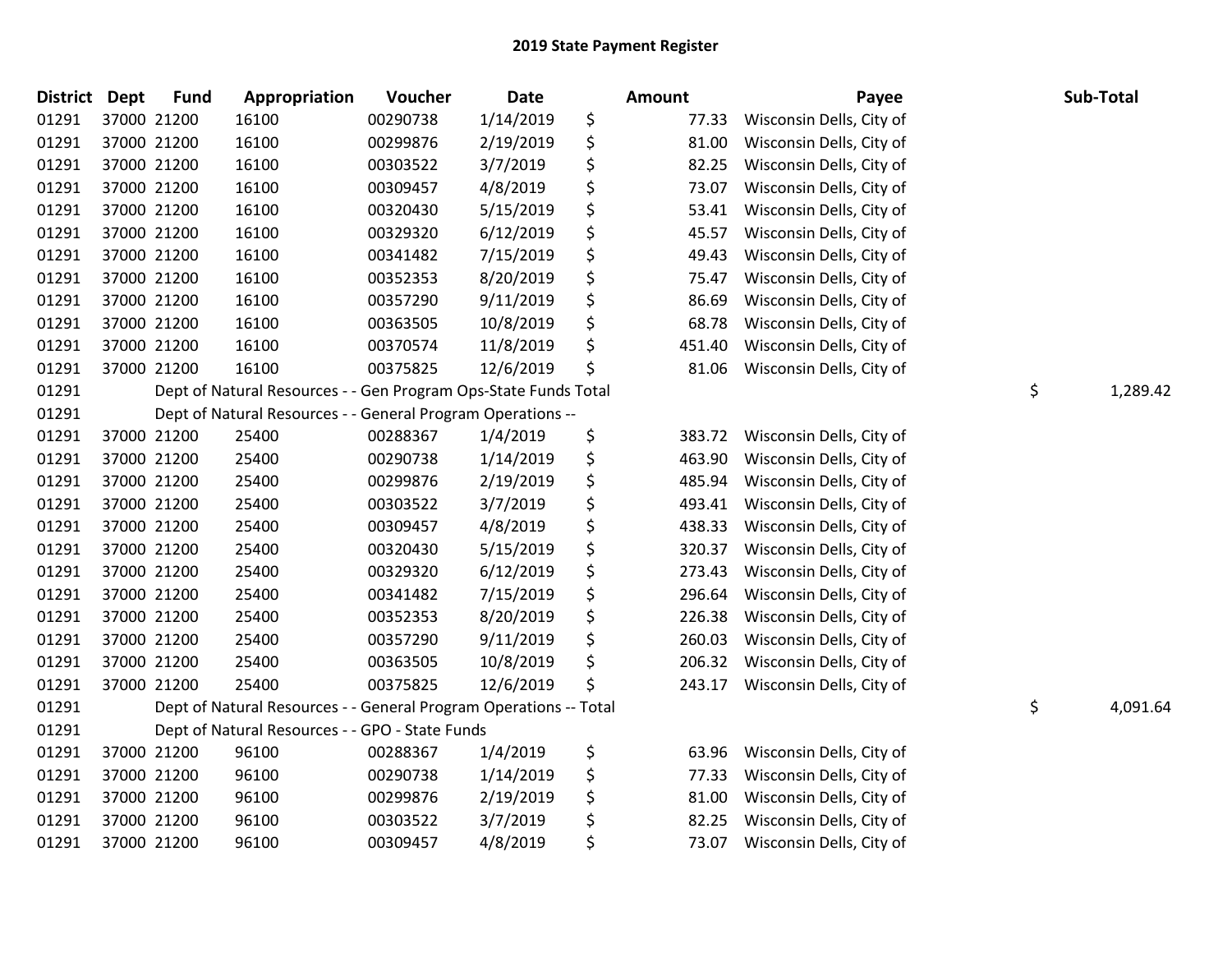| <b>District Dept</b> |             | <b>Fund</b> | Appropriation                                                     | Voucher  | Date       | Amount          | Payee                    | Sub-Total       |
|----------------------|-------------|-------------|-------------------------------------------------------------------|----------|------------|-----------------|--------------------------|-----------------|
| 01291                | 37000 21200 |             | 96100                                                             | 00320430 | 5/15/2019  | \$<br>53.41     | Wisconsin Dells, City of |                 |
| 01291                | 37000 21200 |             | 96100                                                             | 00329320 | 6/12/2019  | \$<br>45.57     | Wisconsin Dells, City of |                 |
| 01291                | 37000 21200 |             | 96100                                                             | 00341482 | 7/15/2019  | \$<br>49.43     | Wisconsin Dells, City of |                 |
| 01291                | 37000 21200 |             | 96100                                                             | 00352353 | 8/20/2019  | \$<br>75.47     | Wisconsin Dells, City of |                 |
| 01291                | 37000 21200 |             | 96100                                                             | 00357290 | 9/11/2019  | \$<br>86.69     | Wisconsin Dells, City of |                 |
| 01291                | 37000 21200 |             | 96100                                                             | 00363505 | 10/8/2019  | \$<br>68.78     | Wisconsin Dells, City of |                 |
| 01291                | 37000 21200 |             | 96100                                                             | 00375825 | 12/6/2019  | \$<br>81.06     | Wisconsin Dells, City of |                 |
| 01291                |             |             | Dept of Natural Resources - - GPO - State Funds Total             |          |            |                 |                          | \$<br>838.02    |
| 01291                |             |             | Dept of Natural Resources - - Petrostorage Envr Remd Awards       |          |            |                 |                          |                 |
| 01291                | 37000 27200 |             | 66700                                                             | 00318193 | 5/3/2019   | \$<br>10,627.24 | Wisconsin Dells, City of |                 |
| 01291                | 37000 27200 |             | 66700                                                             | 00375981 | 12/10/2019 | \$<br>19,801.84 | Wisconsin Dells, City of |                 |
| 01291                |             |             | Dept of Natural Resources - - Petrostorage Envr Remd Awards Total |          |            |                 |                          | \$<br>30,429.08 |
| 01291                |             |             | WI Dept of Transportation - - Hwy Sfty Loc Aid Ffd                |          |            |                 |                          |                 |
| 01291                | 39500 21100 |             | 18500                                                             | 00343532 | 1/17/2019  | \$<br>1,113.86  | Wisconsin Dells, City of |                 |
| 01291                | 39500 21100 |             | 18500                                                             | 00343533 | 1/17/2019  | \$<br>2,436.16  | Wisconsin Dells, City of |                 |
| 01291                | 39500 21100 |             | 18500                                                             | 00353421 | 2/21/2019  | \$<br>456.84    | Wisconsin Dells, City of |                 |
| 01291                | 39500 21100 |             | 18500                                                             | 00353424 | 2/21/2019  | \$<br>568.55    | Wisconsin Dells, City of |                 |
| 01291                | 39500 21100 |             | 18500                                                             | 00361108 | 3/15/2019  | \$<br>388.28    | Wisconsin Dells, City of |                 |
| 01291                | 39500 21100 |             | 18500                                                             | 00374072 | 4/24/2019  | \$<br>730.11    | Wisconsin Dells, City of |                 |
| 01291                | 39500 21100 |             | 18500                                                             | 00376903 | 5/7/2019   | \$<br>958.37    | Wisconsin Dells, City of |                 |
| 01291                | 39500 21100 |             | 18500                                                             | 00388550 | 5/31/2019  | \$<br>1,085.49  | Wisconsin Dells, City of |                 |
| 01291                | 39500 21100 |             | 18500                                                             | 00392781 | 6/18/2019  | \$<br>98.50     | Wisconsin Dells, City of |                 |
| 01291                | 39500 21100 |             | 18500                                                             | 00396327 | 7/3/2019   | \$<br>948.16    | Wisconsin Dells, City of |                 |
| 01291                | 39500 21100 |             | 18500                                                             | 00397154 | 7/3/2019   | \$<br>3,057.86  | Wisconsin Dells, City of |                 |
| 01291                | 39500 21100 |             | 18500                                                             | 00410684 | 7/10/2019  | \$<br>673.30    | Wisconsin Dells, City of |                 |
| 01291                | 39500 21100 |             | 18500                                                             | 00410686 | 7/10/2019  | \$<br>2,757.66  | Wisconsin Dells, City of |                 |
| 01291                | 39500 21100 |             | 18500                                                             | 00428770 | 9/3/2019   | \$<br>1,713.34  | Wisconsin Dells, City of |                 |
| 01291                | 39500 21100 |             | 18500                                                             | 00428773 | 9/3/2019   | \$<br>2,754.70  | Wisconsin Dells, City of |                 |
| 01291                | 39500 21100 |             | 18500                                                             | 00432038 | 9/9/2019   | \$<br>1,890.84  | Wisconsin Dells, City of |                 |
| 01291                | 39500 21100 |             | 18500                                                             | 00432040 | 9/9/2019   | \$<br>3,620.76  | Wisconsin Dells, City of |                 |
| 01291                | 39500 21100 |             | 18500                                                             | 00433466 | 9/12/2019  | \$<br>12,702.01 | Wisconsin Dells, City of |                 |
| 01291                | 39500 21100 |             | 18500                                                             | 00433467 | 9/12/2019  | \$<br>4,787.20  | Wisconsin Dells, City of |                 |
| 01291                | 39500 21100 |             | 18500                                                             | 00449349 | 10/16/2019 | \$<br>701.88    | Wisconsin Dells, City of |                 |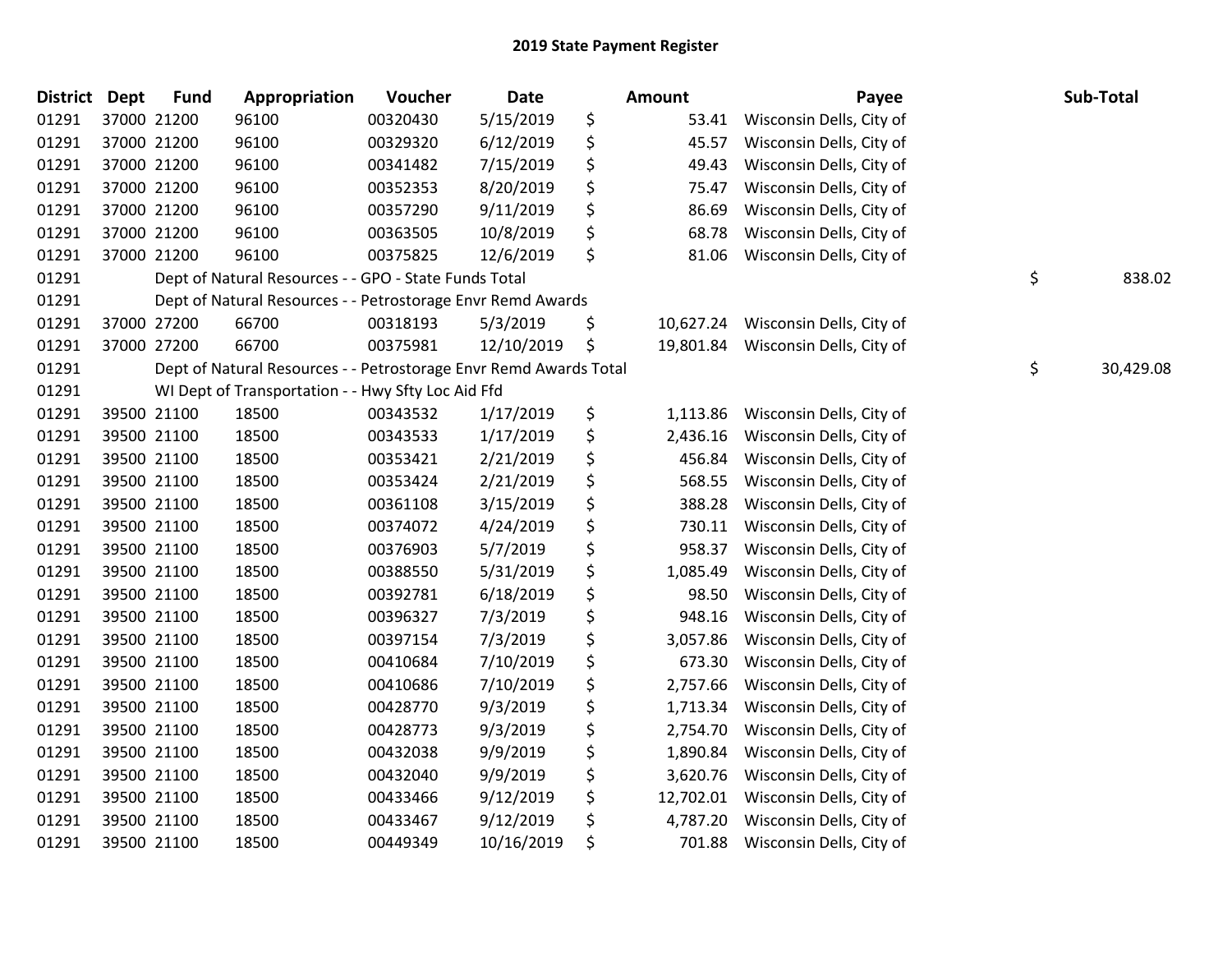| <b>District</b> | <b>Dept</b> | <b>Fund</b> | Appropriation                                                         | Voucher  | <b>Date</b> | <b>Amount</b>  | Payee                             | Sub-Total       |
|-----------------|-------------|-------------|-----------------------------------------------------------------------|----------|-------------|----------------|-----------------------------------|-----------------|
| 01291           |             | 39500 21100 | 18500                                                                 | 00449352 | 10/16/2019  | \$<br>1,329.64 | Wisconsin Dells, City of          |                 |
| 01291           |             | 39500 21100 | 18500                                                                 | 00449353 | 10/16/2019  | \$             | 8,181.86 Wisconsin Dells, City of |                 |
| 01291           |             |             | WI Dept of Transportation - - Hwy Sfty Loc Aid Ffd Total              |          |             |                |                                   | \$<br>52,955.37 |
| 01291           |             |             | WI Dept of Transportation - - Hwy Mgmt & Opers Sf                     |          |             |                |                                   |                 |
| 01291           |             | 39500 21100 | 36500                                                                 | 00340824 | 1/10/2019   | \$<br>586.30   | Wisconsin Dells, City of          |                 |
| 01291           |             | 39500 21100 | 36500                                                                 | 00349838 | 2/6/2019    | \$<br>92.22    | Wisconsin Dells, City of          |                 |
| 01291           |             | 39500 21100 | 36500                                                                 | 00351353 | 2/11/2019   | \$<br>160.36   | Wisconsin Dells, City of          |                 |
| 01291           |             | 39500 21100 | 36500                                                                 | 00352197 | 2/14/2019   | \$<br>398.09   | Wisconsin Dells, City of          |                 |
| 01291           |             | 39500 21100 | 36500                                                                 | 00359442 | 3/11/2019   | \$<br>621.46   | Wisconsin Dells, City of          |                 |
| 01291           |             | 39500 21100 | 36500                                                                 | 00369484 | 4/8/2019    | \$<br>588.56   | Wisconsin Dells, City of          |                 |
| 01291           |             | 39500 21100 | 36500                                                                 | 00381053 | 5/9/2019    | \$<br>535.19   | Wisconsin Dells, City of          |                 |
| 01291           |             | 39500 21100 | 36500                                                                 | 00390718 | 6/6/2019    | \$<br>521.07   | Wisconsin Dells, City of          |                 |
| 01291           |             | 39500 21100 | 36500                                                                 | 00411211 | 7/12/2019   | \$<br>536.47   | Wisconsin Dells, City of          |                 |
| 01291           |             | 39500 21100 | 36500                                                                 | 00413534 | 7/18/2019   | \$<br>53.20    | Wisconsin Dells, City of          |                 |
| 01291           |             | 39500 21100 | 36500                                                                 | 00423039 | 8/14/2019   | \$<br>604.20   | Wisconsin Dells, City of          |                 |
| 01291           |             | 39500 21100 | 36500                                                                 | 00431761 | 9/6/2019    | \$<br>632.83   | Wisconsin Dells, City of          |                 |
| 01291           |             | 39500 21100 | 36500                                                                 | 00446539 | 10/8/2019   | \$<br>518.93   | Wisconsin Dells, City of          |                 |
| 01291           |             | 39500 21100 | 36500                                                                 | 00447660 | 10/10/2019  | \$<br>60.66    | Wisconsin Dells, City of          |                 |
| 01291           |             | 39500 21100 | 36500                                                                 | 00459470 | 11/8/2019   | \$<br>657.16   | Wisconsin Dells, City of          |                 |
| 01291           |             | 39500 21100 | 36500                                                                 | 00468961 | 12/9/2019   | \$<br>591.50   | Wisconsin Dells, City of          |                 |
| 01291           |             | 39500 21100 | 36500                                                                 | 00470621 | 12/12/2019  | \$<br>33.78    | Wisconsin Dells, City of          |                 |
| 01291           |             |             | WI Dept of Transportation - - Hwy Mgmt & Opers Sf Total               |          |             |                |                                   | \$<br>7,191.98  |
| 01291           |             |             | Department of Justice - - Law Enforcement Train, Local                |          |             |                |                                   |                 |
| 01291           |             | 45500 10000 | 23100                                                                 | 00075014 | 11/13/2019  | \$<br>2,240.00 | Wisconsin Dells, City of          |                 |
| 01291           |             |             | Department of Justice - - Law Enforcement Train, Local Total          |          |             |                |                                   | \$<br>2,240.00  |
| 01291           |             |             | Department of Administration - - Police And Protection Function       |          |             |                |                                   |                 |
| 01291           |             | 50500 16400 | 52900                                                                 | 00107044 | 8/29/2019   | \$<br>95.00    | Wisconsin Dells, City of          |                 |
| 01291           |             |             | Department of Administration - - Police And Protection Function Total |          |             |                |                                   | \$<br>95.00     |
| 01291           |             |             | Public Defender Board - - Trial Representation                        |          |             |                |                                   |                 |
| 01291           |             | 55000 10000 | 10300                                                                 | 00219447 | 10/28/2019  | \$<br>9.80     | Wisconsin Dells, City of          |                 |
| 01291           |             |             | Public Defender Board - - Trial Representation Total                  |          |             |                |                                   | \$<br>9.80      |
| 01291           |             |             | Public Defender Board - - Transcript, Discovery And Int               |          |             |                |                                   |                 |
| 01291           |             | 55000 10000 | 10600                                                                 | 00226533 | 12/13/2019  | \$<br>0.40     | Wisconsin Dells, City of          |                 |